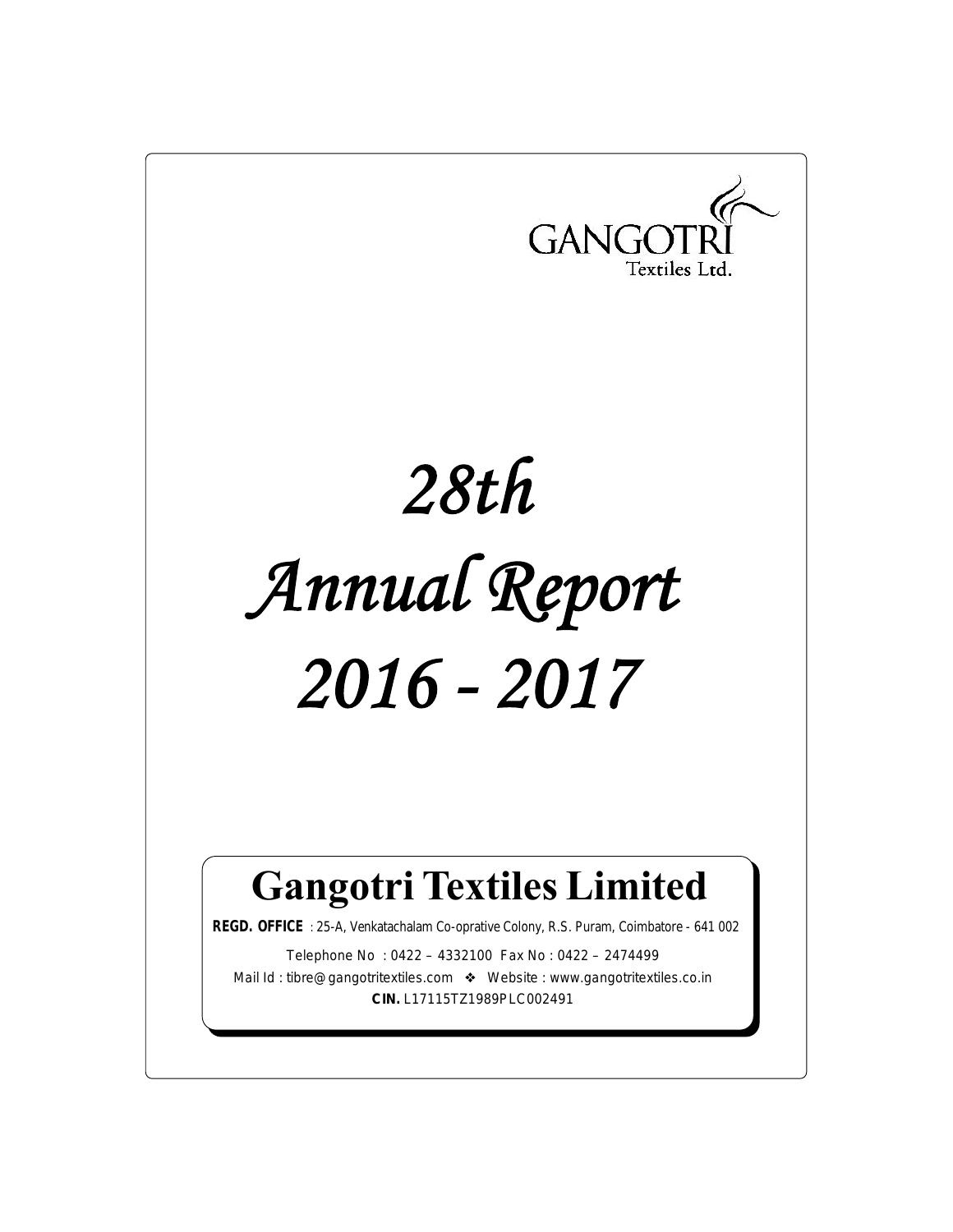**BOARD OF DIRECTORS** Sri. MANOJ KUMAR TIBREWAL Managing Director

Sri. MOHANLAL TIBREWAL Executive Director

Sri.N. VENKATESAN Independent Director

Sri. R.P.JOSHUA Nominee Director of Lender Banks

Smt. M.V. SURYAPRABHA Independent Director (Woman Director)

Sri. R.ELANGO Nominee Director of United Bank of India Ltd

Sri. A.R. MURALIDHARAN Independent Director (w.e.f. 14.2.2017)

**COMPANY SECRETARY** Sri. MAXIM JOSEPH

**BANKERS** STATE BANK OF INDIA

**REGISTERED OFFICE** No. 25-A, Venkatachalam Co-op Colony, R.S. Puram, Coimbatore – 641 002

# **REGISTRAR AND SHARE TRANSFER AGENTS**

**M/S. S.K.D.C Consultants Ltd** Kanapathy Towers, 3rd Floor 1391/A-1, Sathy Road, Ganapathy, Coimbatore – 641 006

#### **AUDITORS**

**M/S M. GANGADHARAN & CO** Chartered Accountants Nanjappa Complex, 137 (Old No. 150) B.B. Street, Coimbatore - 641 001

| CONTENTS                                | Page No. |
|-----------------------------------------|----------|
| Notice to Shareholders                  |          |
| Directors' Report                       | 5        |
| Management Discussion & Analysis Report |          |
| Corporate Governance Report             |          |
| <b>Extract of Annual Return</b>         | 14       |
| Secretarial Audit Report                | 20       |
| Independent Auditor's Report            | 22       |
| <b>Accounts</b>                         | 26       |
| <b>Cash Flow Statement</b>              | 40       |
|                                         |          |

**1**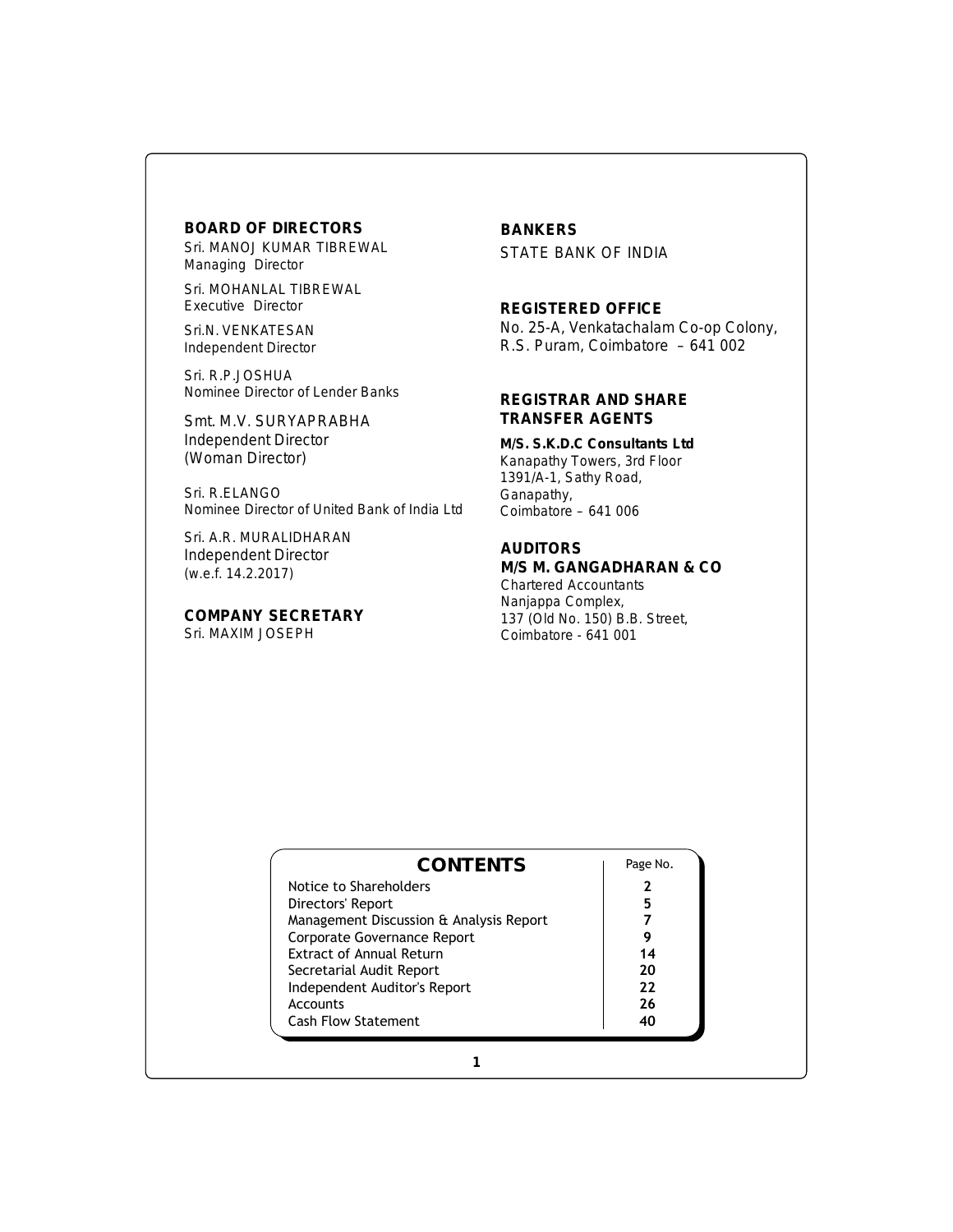# **NOTICE TO SHAREHOLDERS :**

NOTICE is hereby given that the **Twenty Eighth Annual General Meeting** of the company will be held on **Monday**, the **25th day of September, 2017 at 3.30 p.m** at the mini Air conditioned hall , Rajasthani Sangh, D.B.Road, R.S Puram, Coimbatore – 641 002 to transact the following business :

# **A G E N D A**

#### **ORDINARY BUSINESS :**

1) To receive, consider and adopt the Directors' Report, Profit & Loss Account for the year ended 31st March, 2017 and the Balance Sheet as at that date and the Auditors' Report thereon.

2) To ratify the appointment of the Auditors for the Financial year 2017 - 18 and to fix their remuneration and in this regard pass the following resolution as an Ordinary Resolution.

RESOLVED THAT pursuant to the provisions of Sections 139(1) & 142(1) of the Companies Act, 2013 the appiontment of M/s. M. Gangadaran & Co Chartered Accountant, Coimbatore (Firm Registration No. 08815) as the Statutory Auditors of the Company for the financial year 2017-2018, be and is hereby ratified, to hold office from the conclusion of this Annual General Meeting till the conclusion of the next Annual General Meeting on such remunaration as may be determined by the Board of Directors of the Company.

#### **SPECIAL BUSINESS :**

**3. To consider and if deemed fit to pass with or without modification, the following resolution as an Ordinary Resolution.**

RESOLVED that pursuant to Section 149, 152 and other applicable provisions if any, of the Companies Act, 2013 and the Rules made thereunder read with Schedule IV of the Companies Act, 2013 Sri. A.R.Muralidharan ( DIN 07087606 ) a Director of the company , in respect of whom, the company has received a Notice in writing from a Member under Section 160 of the Companies Act, 2013 signifying his intention to propose Sri. A.R.Muralidharan a candidate for the office of Independent Director of the company, be and is hereby appointed as an Independent Director to hold office for a period of five years from the conclusion of this Annual General Meeting and he is not liable to retire by rotation.

**4. To consider and if thought fit, to pass with or without modification the following resolution as an Ordinary Resolution.**

RESOLVED that in accordance with the provisions of Section 196, 197 198 & 199 of the Companies Act, 2013 read with Schedule V of the Companies Act, 2013 as amended from time to time including any statutory modification or re-enactment thereof for the time being in force and subject to such consents, approvals and permission that may be necessary from time to time , consent of the company be and is hereby accorded for the appointment of Sri. Manoj Kumar Tibrewal as Managing Director for a period of five years with effect from 1-4-2017 to 31-3-2022 and the payment of remuneration to the said Managing Director for a period of three years with effect from 1-4-2017 to 31-3-2020 as recommended by the Nomination and Remuneration Committee as detailed hereunder.

#### **REMUNERATION**

**a) Salary :** 5 % on the Net Profit of the Company computed under the relevant provisions of the Companies Act, 2013.

**b) Perquisites :** The Managing Director shall not be entitled to any perquisites over and above the salary stated above.

Provision of Company's Car for the use of Company's business and Telephone facility at his residence will not be considered as perquisites. However, personal long distance calls shall be billed by the company to the Managing Director.

**Minimum Remuneration :**

Notwithstanding anything to the contrary herein contained where in any financial year during the currency of the tenure of Sri. Manoj Kumar Tibrewal, as Managing Director, the Company has no profit or the profits of the company are inadequate, the company will pay remuneration to Sri. Manoj Kumar Tibrewal, Managing Director equivalent to the ceiling amount prescribed in terms of Section II in Part II of Schedule V of the Companies Act, 2013 however subject to maximum of Rs. 1,00,000 (Rupees one lakh only) per month as recommended by the Nomination and Remuneration Committee and approved by the Board of Directors.

The Managing Director during the tenure of his office as such Managing Director shall not be liable to retire by rotation.

**EXPLANATORY STATEMENT PURSUANT TO SECTION 102 OF THE COMPANIES ACT, 2013**

#### **Subject No 3 of the Agenda**

Sri. A.R..Muralidharan is a retired Bank Executive of a Nationalized Bank. He has got vast knowledge in the field of banking as well as accounting. The Board felt that his inclusion in the Board will be of much useful in respect of settlement proposal with the banks.

The Company has received a nomination under Section 160 of the Companies Act, 2013 from a Member of the company with requisite deposit signifying his intention to propose the appointment of Sri. A.R. Muralidharan Director. Sri. A.R. Muralidhran will hold office as an Independent Director for a period of five years from the conclusion of this Annual General Meeting.

In the opinion of the Board of Directors Sri. A.R. Muralidharan fulfills the conditions specified in the Act and Rules made thereunder and he is independent of the management.

None of the Directors, Key Managerial Personnel or their relatives other than Sri. A.R.Muralidharan is concerned or interested in the resolution.

#### **Subject No 4 of the Agenda**

The appointment of Sri. Manoj Kumar Tibrewal, as Managing Director comes to an end on 31-3-2017. Considering his involvement in the day-to-day affairs of the company, the Board of Directors in their meeting held on 14-2-2017 have decided to re-appoint Sri. Manoj Kumar Tibrewal as Managing Director for a further period of five years with effect from 1-4-2017 to 31-3-2022.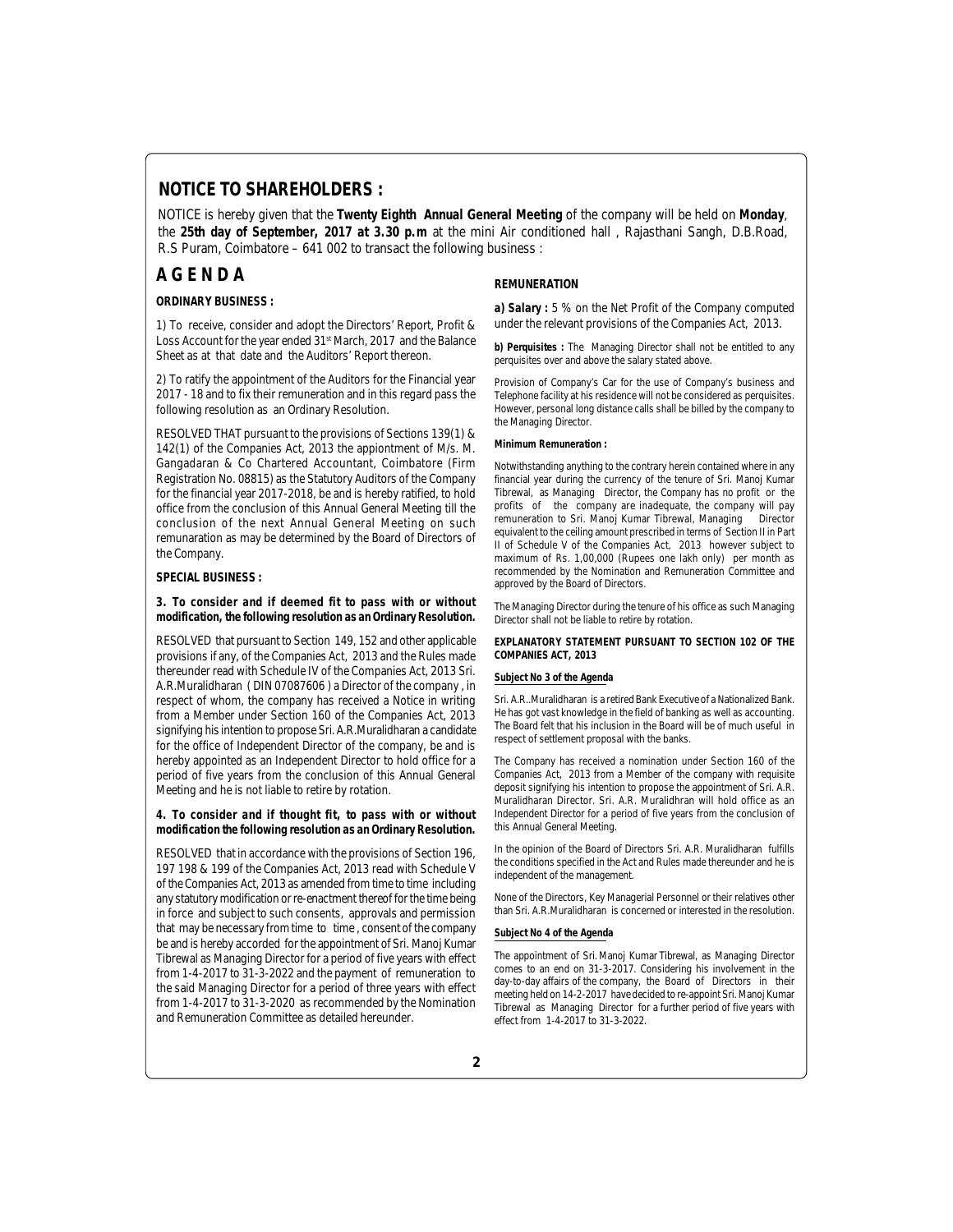The Board also referred the remuneration payable to Sri. Manoj Kumar Tibrewal, Managing Director to the Nomination and Remuneration Committee as required by the provisions of the Companies Act, 2013 The Nomination and Remuneration Committee after considering the various aspects which it is expected to consider and in line with the Nomination and Remunaration Policy of the Company has recommended the remuneration payable to Sri. Manoj Kumar Tibrewal, Managing Director for the a period of three years with effect from 1-4-2017 to 31-3-2020 as stated in the body of the resolution

The Board is now placing the resolution for the appointment of Sri. Manoj Kumar Tibrewal as Managing Director of the Company for a period of five years with effect from 1-4-2017 to 31-3-2022 and payment of remuneration to him for the first three years with effect from 1-4-2017 to 31-3-2020 as recommended by the Nomination and Remuneration **Committee** 

#### **Minimum Remuneration**

The resolution also provides for the payment of minimum remuneration to the Managing Director in case of absence or inadequacy of profit in any Financial year. The minimum remuneration has been stipulated as the amount fixed as a ceiling prescribed in Section II in Part II of Schedule VI of the Companies Act, 2013 subject to maximum of Rs 1,00,000 ( Rupees one lakh only ) per month.

Sri. Manoj Kumar Tibrewal, Managing Director , holding 23,63,796 Equity Shares in the Company and Sri. Mohanlal Tibrewal as his elder brother are interested in the resolution. None of the other Directors or Key Managerial Personnel or their relatives is interested or concerned in the resolution.

STATEMENT AS REQUIRED UNDER SECTION II OF PART II OF SCHEDULE V OF THE COMPANIES ACT, 2013 FOR THE APPOINTMENT OF SRI. MANOJ KUMAR TIBREWAL.

- **1. GENERAL INFORMATION**
- a) Nature of Industry :

 The Company is engaged in trading Cotton Yarn, Cotton Waste and Ready Made Garments

b) Date or expected date of commencement of commercial production:

The company had commenced its commercial production on 24-7-1989.

c) In case new companies , expected date of commencement of activities: Does not arise.

d) Financial performance based on given indicators:

The company has effected Yarn turnover of Rs 57,66,292 by way of trading as against a turnover of Rs 26,03,26,588 previous year.

e) Foreign Investment or collaborators if any : Nil**.**

**II. INFORMATION ABOUT THE APPOINTEE – SRI. MANOJ KUMAR TIBREWAL**

a) Background details.

Sri. Manoj Kumar Tibrewal is the Promoter of the Company. He has been associated with the company right from the inception. He has been looking after the day-to day affairs of the company.

b) Past remuneration :

 Salary = 9,00,000  $Commission =$ Perquisites = —————————— Total 9,00,000  $\overline{\phantom{a}}$  , and the contract of the contract of the contract of the contract of the contract of the contract of the contract of the contract of the contract of the contract of the contract of the contract of the contrac

c) Job profile:

Sri. Manoj Kumar Tibrewal will function as Managing Director looking after the day-today affairs of the company under the guidance, superintendence and control of the Board of Directors of the Company.

d) Remuneration proposed: Salary = 12,00,000  $Commission =$ Perquisites = ——————————

 Total 12,00,000 ——————————

In the case absence or inadequacy of profits, the remuneration as detailed above shall be paid as Minimum Remuneration.

e) Comparative remuneration profile with respect to industry, size of the company, profile of the position and person:

The remuneration proposed to the appointee is comparable with the remuneration with respect to industry, size of the company and profile of the position.

f) Pecuniary relationship directly or indirectly with the company, or relationship with the Key Managerial Personnel if any :

Sri. Manoj Kumar Tibrewal is holding 23,63,796 Equity Shares in the company and has no other Pecuniary relationship directly or indirectly with the company, or relationship with the Key Managerial Personnel.

**III. OTHER INFORMATION:**

a) Reason for the loss or inadequacy of profits :

The Lenders have sold the entire Assets of the company through e-auction under the SARFAESI Act, and adjusted the proceeds against the loan due from the Company. Consequently, the entire operation of the Company have been suspended. The company is carrying out Trading activities.

**NOTE :**

**3**

**1. A member entitled to attend and vote at the meeting is entitled to appoint a proxy to attend and vote instead of himself and such proxy need not be a member.**

**2. Proxies in order to be effective must be received at the Registered Office of the Company not later than 48 hours before the commencement of the meeting.**

**3. The Register of Members and Share Transfer Books of the company will remain closed from Tuesday the 19th day of September 2017 to Monday, the 25th day of September, 2017 ( both the days inclusive ) for the purpose of Annual General Meeting.**

4.Share Transfer documents and all correspondence relating thereto, should be addressed to the Registrar and Share Transfer Agents of the Company.

5.Members who hold shares in physical form are requested to notify immediately any change in their address to the Registrar and Share Transfer Agents of the Company. Similarly, members holding shares in Demat Form shall intimate the change of address, if any, to the respective Depository Participants. ( DP )

6.Electronic copy of the Annual Report 2017 is being sent to all the Members whose email ID is registered with the Company / Registrar & Share Transfer Agents for communication purpose unless any Member has requested for a Hard Copy of the same. For Members who have not registered their email address, physical copy of the Annual Report is being sent in the permitted mode.

**8. Voting through Electronic Means**

In compliance with the provisions of Section 108 of the Companies Act, 2013 and Rule 20 of the Companies ( Management and Administration ) Rules 2014, the Company is pleased to provide Members facility to exercise<br>their right to vote at the 28<sup>th</sup> Annual General Meeting by electronic means and the business may be transacted through e-Voting services provided by Central Depository Services (India) Ltd (CDSL) . Ballet / Polling Paper will also be available at the venue of the meeting and Members attending the meeting who have not already cast their vote shall alos be liable to exercise their right at the meeting.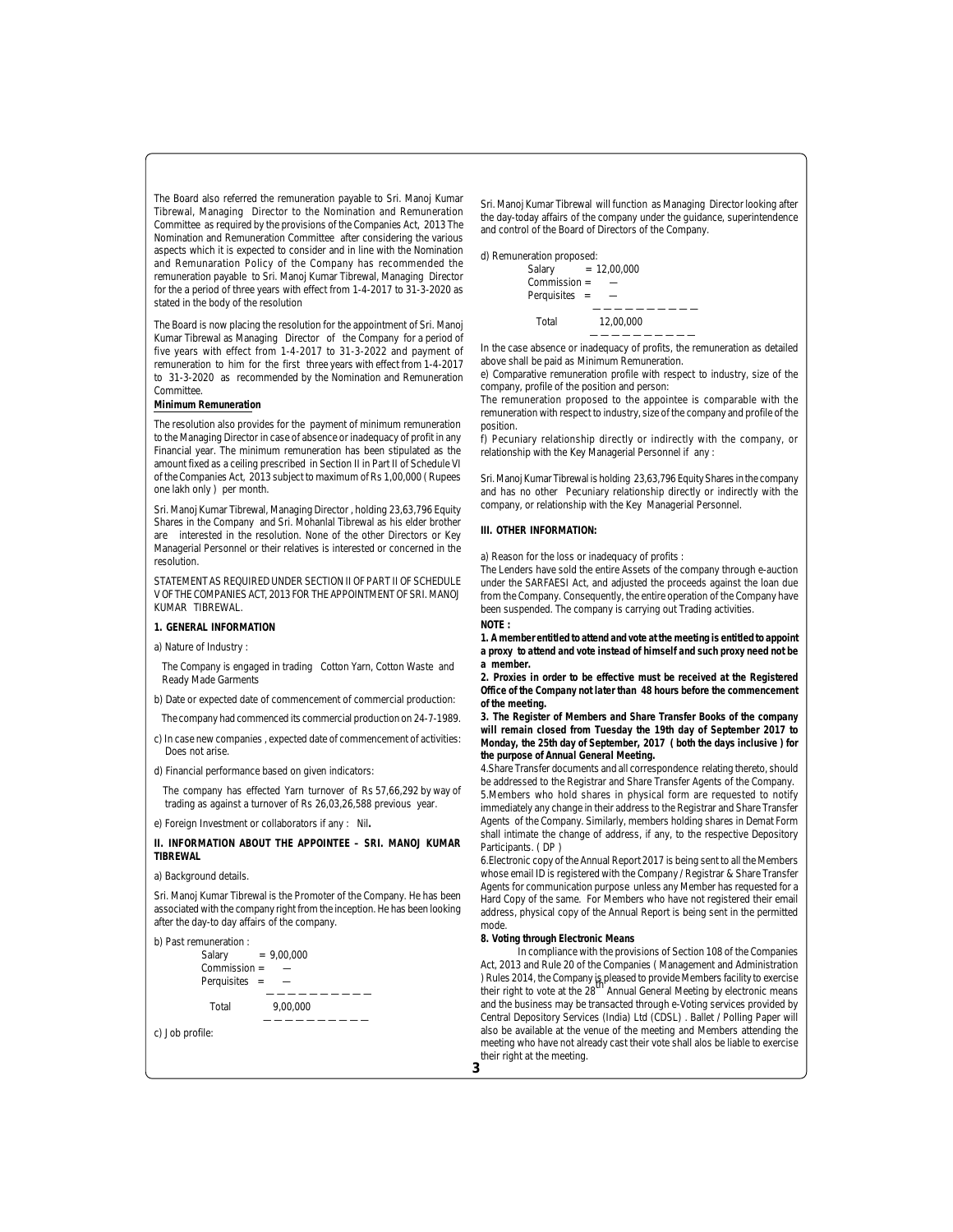|                                                                                                                                                                                                                | For Members holding shares in demat form and physical form                                                                                                                                                                                                                                                                                                                                                                                                                                                                                                                                                                                                                                                                                                                                                                                                                                                                                                                                                                                                                                                                                                                                                                                                                                                                                                                                                                                                                                                                                                                                      |                                                                                                                                                                                                                                                                                                                                                                                                                        |                                                                                                                                                                                                                                                                                                                                                                                                                                                                                                                                                                                                                                                                                                                                                                                                                                                                                                                                                                                                                                                                                                                                                                                                                                                                                                                                                                                                                                                                                                                                                                                                                                                                                                                             |  |  |  |  |
|----------------------------------------------------------------------------------------------------------------------------------------------------------------------------------------------------------------|-------------------------------------------------------------------------------------------------------------------------------------------------------------------------------------------------------------------------------------------------------------------------------------------------------------------------------------------------------------------------------------------------------------------------------------------------------------------------------------------------------------------------------------------------------------------------------------------------------------------------------------------------------------------------------------------------------------------------------------------------------------------------------------------------------------------------------------------------------------------------------------------------------------------------------------------------------------------------------------------------------------------------------------------------------------------------------------------------------------------------------------------------------------------------------------------------------------------------------------------------------------------------------------------------------------------------------------------------------------------------------------------------------------------------------------------------------------------------------------------------------------------------------------------------------------------------------------------------|------------------------------------------------------------------------------------------------------------------------------------------------------------------------------------------------------------------------------------------------------------------------------------------------------------------------------------------------------------------------------------------------------------------------|-----------------------------------------------------------------------------------------------------------------------------------------------------------------------------------------------------------------------------------------------------------------------------------------------------------------------------------------------------------------------------------------------------------------------------------------------------------------------------------------------------------------------------------------------------------------------------------------------------------------------------------------------------------------------------------------------------------------------------------------------------------------------------------------------------------------------------------------------------------------------------------------------------------------------------------------------------------------------------------------------------------------------------------------------------------------------------------------------------------------------------------------------------------------------------------------------------------------------------------------------------------------------------------------------------------------------------------------------------------------------------------------------------------------------------------------------------------------------------------------------------------------------------------------------------------------------------------------------------------------------------------------------------------------------------------------------------------------------------|--|--|--|--|
| PAN                                                                                                                                                                                                            | Enter your 10 digits alpha-numeric PAN issued by the Income Tax Department. (Applicable for both Demat shareholders as well as<br>Physical shareholders)<br># Members who have not updated their PAN with the company / Depository Participant are requested to use the first two letters of<br>their name and last 8 digits of the demat account / folio number in the PAN field.<br># In case the folio number is less than 8 digits, enter the applicable number of 0's before the number after the first two characters<br>of the name in capital letters, eg if your name is Ramesh Kumar with folio number 100, then enter RA00000100 the PAN Field.                                                                                                                                                                                                                                                                                                                                                                                                                                                                                                                                                                                                                                                                                                                                                                                                                                                                                                                                      |                                                                                                                                                                                                                                                                                                                                                                                                                        |                                                                                                                                                                                                                                                                                                                                                                                                                                                                                                                                                                                                                                                                                                                                                                                                                                                                                                                                                                                                                                                                                                                                                                                                                                                                                                                                                                                                                                                                                                                                                                                                                                                                                                                             |  |  |  |  |
| Date of Birth                                                                                                                                                                                                  | Enter the date of birth as recorded in your demat account in dd/mm/yyyy format.                                                                                                                                                                                                                                                                                                                                                                                                                                                                                                                                                                                                                                                                                                                                                                                                                                                                                                                                                                                                                                                                                                                                                                                                                                                                                                                                                                                                                                                                                                                 |                                                                                                                                                                                                                                                                                                                                                                                                                        |                                                                                                                                                                                                                                                                                                                                                                                                                                                                                                                                                                                                                                                                                                                                                                                                                                                                                                                                                                                                                                                                                                                                                                                                                                                                                                                                                                                                                                                                                                                                                                                                                                                                                                                             |  |  |  |  |
| Dividend Bank details                                                                                                                                                                                          | Enter the dividend bank details as recorded in your demat account of the company, please enter the Member Id / folio number in the<br>dividend bank details                                                                                                                                                                                                                                                                                                                                                                                                                                                                                                                                                                                                                                                                                                                                                                                                                                                                                                                                                                                                                                                                                                                                                                                                                                                                                                                                                                                                                                     |                                                                                                                                                                                                                                                                                                                                                                                                                        |                                                                                                                                                                                                                                                                                                                                                                                                                                                                                                                                                                                                                                                                                                                                                                                                                                                                                                                                                                                                                                                                                                                                                                                                                                                                                                                                                                                                                                                                                                                                                                                                                                                                                                                             |  |  |  |  |
|                                                                                                                                                                                                                | Please enter the DOB or Dividend Bank Details in order to login.                                                                                                                                                                                                                                                                                                                                                                                                                                                                                                                                                                                                                                                                                                                                                                                                                                                                                                                                                                                                                                                                                                                                                                                                                                                                                                                                                                                                                                                                                                                                |                                                                                                                                                                                                                                                                                                                                                                                                                        |                                                                                                                                                                                                                                                                                                                                                                                                                                                                                                                                                                                                                                                                                                                                                                                                                                                                                                                                                                                                                                                                                                                                                                                                                                                                                                                                                                                                                                                                                                                                                                                                                                                                                                                             |  |  |  |  |
|                                                                                                                                                                                                                |                                                                                                                                                                                                                                                                                                                                                                                                                                                                                                                                                                                                                                                                                                                                                                                                                                                                                                                                                                                                                                                                                                                                                                                                                                                                                                                                                                                                                                                                                                                                                                                                 |                                                                                                                                                                                                                                                                                                                                                                                                                        | The list of accounts should be mailed to helpdesk.evoting@cdslindia.com                                                                                                                                                                                                                                                                                                                                                                                                                                                                                                                                                                                                                                                                                                                                                                                                                                                                                                                                                                                                                                                                                                                                                                                                                                                                                                                                                                                                                                                                                                                                                                                                                                                     |  |  |  |  |
| A. In case a Member receiving:<br>ii) Click on " shareholders" tab.<br>iii) Now enter your User Id<br>/www.evotingindia.co.in<br>is to be used.<br>utmost care to keep your password confidential.<br>to vote. | The instruction for e-voting electronically are as under.<br>I) Log on to the e-voting website http://www.evotingindia.co.in<br>a) For CDSL: 16 digits beneficiary Id<br>b) For NSDL: 8 character DP Id followed by 8 digits Client Id<br>c) Members holding shares in physical form should enter folio<br>number registered with the company.<br>Next enter the image Verification as displayed and click on Login.<br>v) If you are holding shares in demat form and had logged on to http:/<br>and casted your vote for any company, then your existing password<br>vi) If you are a first time user, follow the steps given below.<br>(vii) After entering these details appropriately, click on "SUBMIT" tab.<br>(viii) Members holding shares in physical form will then reach directly the<br>"Gangotri Textiles Limited" screen. However, members holding shares in demat<br>form will now reach 'Password Creation' menu wherein they are required to<br>mandatorily enter their login password in the new password field. Kindly note<br>that this password is to be also used by the demat holders for voting for<br>resolutions of any other company on which they are eligible to vote, provided<br>that company opts for e-voting through CDSL platform. It is strongly<br>recommended not to share your password with any other person and take<br>(ix) For Members holding shares in physical form, the details can be used only<br>for e-voting on the resolutions contained in this Notice.<br>(x) Click on the relevant EVSN - Gangotri Textiles Limited on which you choose | and on approval of the accounts they would be able to cast their vote.<br>PDF format in the system for the scrutinizer to verify the same.<br>(B) In case of members receiving the physical copy:<br>voting thereafter.<br>the.Frequently Asked Questions ("FAQs") and e-voting manual available at<br>helpdesk.evoting@cdslindia.com.<br>manner.<br>against, if any, forthwith to the Chairman.<br>shares are listed. | They should upload a scanned copy of the Board Resolution and Power of<br>Attorney (POA) which they have issued in favour of the Custodian, if any, in<br>i) Please follow all steps from SI. No. (i) to SI. No. (xvi) above to cast vote.<br>ii) The voting period begins on Friday, 22nd day of September 2017 at 9.00 AM<br>and ends on Sunday 24th September 2017 at 5.00 PM. During this period<br>shareholders' of the Company, holding shares either in physical form or in<br>dematerialized form, as on the cut-off date Monday 18th September 2017, may<br>cast their vote electronically. The e-voting module shall be disabled by CDSL for<br>iii) In case you have any queries or issues regarding e-voting, you may refer<br>http:/<br>/www.evotingindia.co.inunder help section or write an email to<br>III. Mr. B.Krishnamoorthi Chartered Accountant, Coimbatore has been appointed<br>as the Scrutinizer to scrutinize the e-voting process Ballot in a fair and transparent<br>IV. The Scrutinizer shall after the completion of polling at AGM, unblock the<br>e-votes in the presence of at least two (2) Witnesses not in the employment<br>of the Company and make a Scrutinizer's Report of the votes cast in favor or<br>V. The Results shall be declared on or after the Annual General Meeting of<br>the Company The Results declared along with the Scrutinizer's Report shall be<br>placed on the Company's Website www.gangotritextiles.co.in within two<br>(2) days of passing of the resolutions at the Annual General Meeting of the<br>Company and communicated to the Stock Exchanges where the Company's<br>The particulars of Directors seeking appointment/re-appointment pursuant to |  |  |  |  |
|                                                                                                                                                                                                                | (xi) On the voting page, you will see "RESOLUTION DESCRIPTION" and against<br>the same the option "YES/NO" for voting. Select the option YES or NO as desired<br>The option YES implies that you assent to the Resolution and option NO implies                                                                                                                                                                                                                                                                                                                                                                                                                                                                                                                                                                                                                                                                                                                                                                                                                                                                                                                                                                                                                                                                                                                                                                                                                                                                                                                                                 | clause 49 of the Listing Agreement are furnished hereunder.<br>Name of the Director                                                                                                                                                                                                                                                                                                                                    | Sri.A.R. Muralidharan                                                                                                                                                                                                                                                                                                                                                                                                                                                                                                                                                                                                                                                                                                                                                                                                                                                                                                                                                                                                                                                                                                                                                                                                                                                                                                                                                                                                                                                                                                                                                                                                                                                                                                       |  |  |  |  |
| that you dissent to the Resolution.                                                                                                                                                                            |                                                                                                                                                                                                                                                                                                                                                                                                                                                                                                                                                                                                                                                                                                                                                                                                                                                                                                                                                                                                                                                                                                                                                                                                                                                                                                                                                                                                                                                                                                                                                                                                 | Date of Appointment                                                                                                                                                                                                                                                                                                                                                                                                    | 14-2-2017                                                                                                                                                                                                                                                                                                                                                                                                                                                                                                                                                                                                                                                                                                                                                                                                                                                                                                                                                                                                                                                                                                                                                                                                                                                                                                                                                                                                                                                                                                                                                                                                                                                                                                                   |  |  |  |  |
| Resolution details.<br>your vote.                                                                                                                                                                              | (xii) Click on the "RESOLUTIONSFILE LINK" if you wish to view the entire<br>xiii) After selecting the resolution you have decided to vote on, click on "SUBMIT".<br>A Confirmation box will be displayed. If you wish to confirm your vote, click on<br>"OK", else to change your vote, click on "CANCEL" and accordingly modify                                                                                                                                                                                                                                                                                                                                                                                                                                                                                                                                                                                                                                                                                                                                                                                                                                                                                                                                                                                                                                                                                                                                                                                                                                                                | Expertise in specific functional                                                                                                                                                                                                                                                                                                                                                                                       | He is a retired Executive of a<br>Nationalized Bank. Areas He has got<br>vast knowledge in the field of banking<br>and accounting.                                                                                                                                                                                                                                                                                                                                                                                                                                                                                                                                                                                                                                                                                                                                                                                                                                                                                                                                                                                                                                                                                                                                                                                                                                                                                                                                                                                                                                                                                                                                                                                          |  |  |  |  |
| to modify your vote.                                                                                                                                                                                           | (xiv) Once you "CONFIRM" your vote on the resolution, you will not be allowed                                                                                                                                                                                                                                                                                                                                                                                                                                                                                                                                                                                                                                                                                                                                                                                                                                                                                                                                                                                                                                                                                                                                                                                                                                                                                                                                                                                                                                                                                                                   | List of other Directorship held                                                                                                                                                                                                                                                                                                                                                                                        | He is a Director in M/s Warrior<br>Management Services Private Ltd                                                                                                                                                                                                                                                                                                                                                                                                                                                                                                                                                                                                                                                                                                                                                                                                                                                                                                                                                                                                                                                                                                                                                                                                                                                                                                                                                                                                                                                                                                                                                                                                                                                          |  |  |  |  |
| here to print" option on the Voting page.                                                                                                                                                                      | (xv) You can also take out print of the voting done by you by clicking on "Click                                                                                                                                                                                                                                                                                                                                                                                                                                                                                                                                                                                                                                                                                                                                                                                                                                                                                                                                                                                                                                                                                                                                                                                                                                                                                                                                                                                                                                                                                                                | Chairman / Member of                                                                                                                                                                                                                                                                                                                                                                                                   |                                                                                                                                                                                                                                                                                                                                                                                                                                                                                                                                                                                                                                                                                                                                                                                                                                                                                                                                                                                                                                                                                                                                                                                                                                                                                                                                                                                                                                                                                                                                                                                                                                                                                                                             |  |  |  |  |
| enter the details as prompted by the system.                                                                                                                                                                   | (XVI) Demat account holder has forgotten the changed password then Enter<br>the User ID and the image verification code and click on Forgot Password &                                                                                                                                                                                                                                                                                                                                                                                                                                                                                                                                                                                                                                                                                                                                                                                                                                                                                                                                                                                                                                                                                                                                                                                                                                                                                                                                                                                                                                          | Committees of other companies<br>in which he is a Director.                                                                                                                                                                                                                                                                                                                                                            | Nil                                                                                                                                                                                                                                                                                                                                                                                                                                                                                                                                                                                                                                                                                                                                                                                                                                                                                                                                                                                                                                                                                                                                                                                                                                                                                                                                                                                                                                                                                                                                                                                                                                                                                                                         |  |  |  |  |
| a)                                                                                                                                                                                                             | Institutional shareholders (i.e., other than Individuals, HUF, NRI,<br>etc.) are required to log on to https://www.evotingindia.co.inand<br>register themselves as Corporates.                                                                                                                                                                                                                                                                                                                                                                                                                                                                                                                                                                                                                                                                                                                                                                                                                                                                                                                                                                                                                                                                                                                                                                                                                                                                                                                                                                                                                  |                                                                                                                                                                                                                                                                                                                                                                                                                        | By Order of the Board                                                                                                                                                                                                                                                                                                                                                                                                                                                                                                                                                                                                                                                                                                                                                                                                                                                                                                                                                                                                                                                                                                                                                                                                                                                                                                                                                                                                                                                                                                                                                                                                                                                                                                       |  |  |  |  |
|                                                                                                                                                                                                                | 1) They should submit a scanned copy of the Registration Form bearing the<br>stamp and sign of the entity to helpdesk.evoting@cdslindia.com.                                                                                                                                                                                                                                                                                                                                                                                                                                                                                                                                                                                                                                                                                                                                                                                                                                                                                                                                                                                                                                                                                                                                                                                                                                                                                                                                                                                                                                                    |                                                                                                                                                                                                                                                                                                                                                                                                                        | For GANTOTRI TEXTILES LIMITED                                                                                                                                                                                                                                                                                                                                                                                                                                                                                                                                                                                                                                                                                                                                                                                                                                                                                                                                                                                                                                                                                                                                                                                                                                                                                                                                                                                                                                                                                                                                                                                                                                                                                               |  |  |  |  |
| to link the account(s) which they wish to vote on.                                                                                                                                                             | 2) After receiving the login details they have to create a user who would be able                                                                                                                                                                                                                                                                                                                                                                                                                                                                                                                                                                                                                                                                                                                                                                                                                                                                                                                                                                                                                                                                                                                                                                                                                                                                                                                                                                                                                                                                                                               | Place: Coimbatore<br>Date: 13.05.2017                                                                                                                                                                                                                                                                                                                                                                                  | MANOJ KUMAR TIBREWAL<br><b>Managing Director</b>                                                                                                                                                                                                                                                                                                                                                                                                                                                                                                                                                                                                                                                                                                                                                                                                                                                                                                                                                                                                                                                                                                                                                                                                                                                                                                                                                                                                                                                                                                                                                                                                                                                                            |  |  |  |  |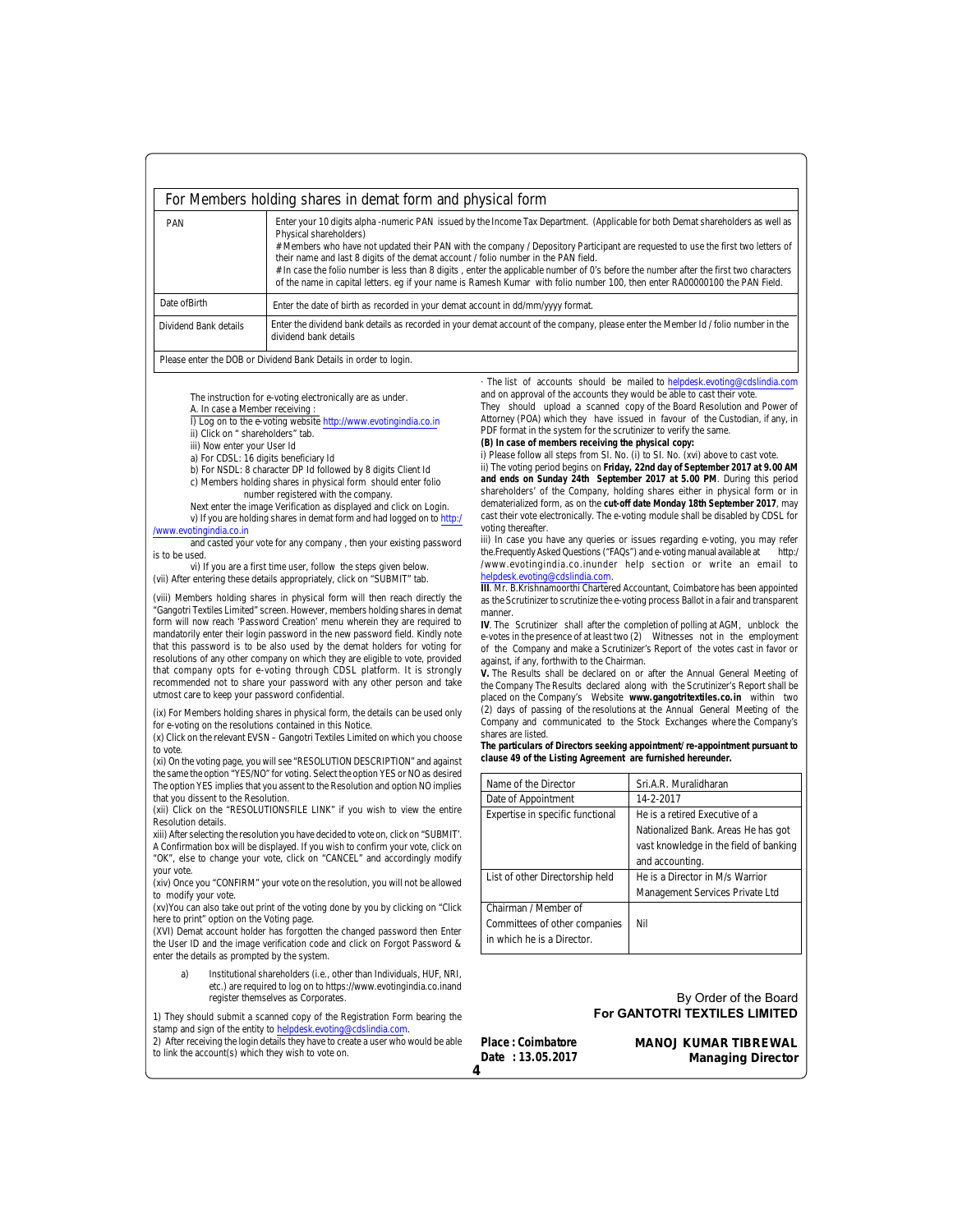### **DIRECTORS' REPORT TO SHAREHOLDERS**

Ladies and Gentlemen,

Your Directors present the 28th Annual Report of the Company along with the audited statement of accounts for the year ended 31st March 2017.

#### **FINANCIAL RESULTS**

( in Rs )

|       | <b>PARTICULARS</b>                                | 31.03.2017  | 31.03.2016     |
|-------|---------------------------------------------------|-------------|----------------|
|       | Sales Turnover                                    | 57,66,292   | 26,03,26,588   |
|       | Profit/Loss before interest, depreciation and tax | 1,09,94,174 | 4,63,13,843    |
| Less: | Interest                                          |             | 12,83,09,507   |
|       | Depreciation                                      | 9,652       | 1,60,52,766    |
|       | <b>Extraordinary Items</b>                        | 0           | 23,09,19,253   |
|       | Net Profit / loss for the year before Tax         | (53,02,382) | (32,89,67,683) |

#### **2. PERFORMANCE**

During the year under review, the Company has effected only Trading Activities to meet out the day to day administrative expenses. As already stated , the Lenders have sold the entire Assets of the Company and adjusted the proceeds against the loan due from the company. Even after adjusting the entire sale proceeds against the loan , there remains huge amount to be settled by the company. Now, the company has zero assets with huge liability on hand. The Promoters are negotiating with the Banks for One Time Settlement and are expected to reach a settlement soon. **LEGAL**

1. M/s State Bank of India , Stressed Asset Management Branch, Coimbatore , as the leader of the consortium banks have filed Original Application in O.A 40 / 2013 against the company in the Debt Recovery Tribunal, Coimbatore for the recovery of outstanding dues of Rs 353,38,13,295 as on 1-3-2013 . This outstanding is exclusives of the dues to IDBI. The matter is sub-judice.

2. The company has filed Appeal against this in S.A 174 / 2013 before the Debt Recovery Tribunal, Coimbatore challenging the Original Application filed by State Bank of India.

3. M/s State Bank of India , Stressed Asset Management Branch , Coimbatore has filed a Writ Petition in W.P. No 24864 / 15 before the Hon'ble Madras High Court , Chennai challenging that the Customs Department is not having a first charge on the properties put to e-auction under the Provisions of SARFAESI Act contending that the SARFAESI Act overrides the Customs Act on priority charge.

4. The Directorate of Revenue Intelligence, Coimbatore have also filed a Miscellaneous Petition in MP No 24864 / 15 praying to permit them to implead as 3rd Respondent in W.P 24864 / 15. The above matters are sub iudice

5. The Directorate General of Foreign Trade , Coimbatore has passed orders on 20-1-2016 levying penalty to the extent of Rs 55,90,28,760/- due to non-fulfillment of Export Obligation in respect of 45 Licenses issued to the company. The Company has preferred an Appeal against this Order before the Deputy Directorate General of Foreign Trade, New Delhi. The matter is sub-judice.

6. The company has also received demand for Rs 1,53,77,000/- from the office of the Assistant Commissioner of Customs , Chennai due to nonfulfillment of Export Obligation in respect of 6 Licenses issued to the company.

Since the entire Assets have been sold, the company is having neither any machinery to fulfill the Export Obligation nor have any source of funds to pay the liability.

**DIVIDEND**

No dividend has been recommended for the Financial Year ended 31st March, 2017.

#### **FINANCE**

The total outstanding dues to the consortium of Lenders as on 31-3-2017 is more than Rs 200 crores including interest accrued but not paid. As stated in the last year Annual Report, the Lenders have realized a sum of Rs 191.05 crores by selling the entire Assets of the Company through eauction. The Lenders have adjusted the sale proceeds against loan due from the company. Even after adjusting the said amount, the company owes huge sum to the Banks and the company is not having any assets to pay the balance dues. Now, the Promoters are negotiating with the Banks for One Time Settlement.

#### **DEPOSITS**

Does not arise

**CORPORATE GOVERNANCE**

A separate Report on the Corporate Governance is enclosed as part of this Annual Report. The Auditors of the Company have also given their certificate relating to compliance of Corporate Governance and this report is annexed to the report of Corporate Governance as is required by the Listing Agreement. **LISTINGS**

The company's shares are listed in National Stock Exchange of India Ltd , Mumbai Stock Exchange Ltd and The Calcutta Stock Exchange Ltd. The company has not paid listing fee to the above Exchanges. The company has already applied for de-listing of its equity shares to Calcutta Stock Exchange Ltd and the Orders are awaited.

#### **EXTRACT OF THE ANNUAL RETURN**

As per the requirements of provisions of the Companies Act, 2013, the extract of the Annual Return in the prescribed Form MGT-9 is annexed hereto as Annexure 1 forming part of this report.

**NUMBER OF MEETINGS OF THE BOARD.**

Details of number of meetings of Board of Directors and Committees thereof and the attendance of the Directors in such meetings are provided in the Corporate Governance Report attached elsewhere in the Annual Report. **DIRECTORS**

#### **Appointment**

Sri. A.R.Muralidhran was appointed as an Independent Director of the company in the Board Meeting held on 14-2-2017. He is a retired Bank Executive. He has submitted necessary declaration as provided under the Clause (7) of Section 152 of the Companies Act, 2013.

**DIRECTORS' RESPONSIBILTY STATEMENT.**

In terms of the requirement of Section 134 (3) (c) of the Companies Act, 2013, the Directors hereby confirm:

1) that in the preparation of Annual Accounts, the applicable Accounting Standards have been followed along with proper explanations relating to material departures

2) that the Directors have selected such accounting policies and applied them consistently and made judgments and estimates that are reasonable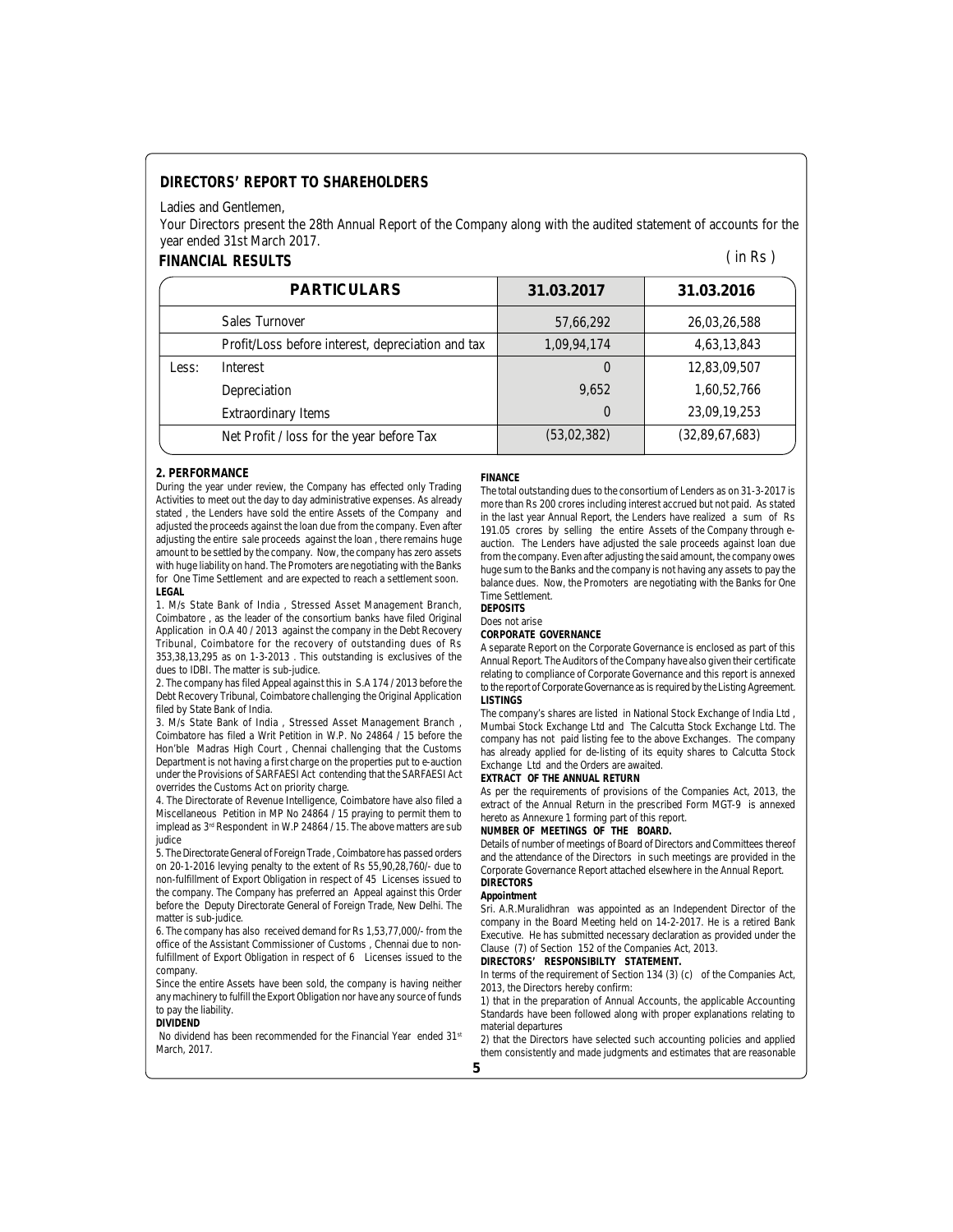and prudent so as to give a true and fair view of the state of affairs of the Company at the end of the accounting year namely March 31, 2017 and of the profit / loss of the Company for that period.

3) that the Directors have taken proper and sufficient care for the maintenance of adequate accounting records in accordance with the provision of the Act, for safeguarding the assets of the Company and for preventing and detecting fraud and other irregularities;

4) that the Directors have prepared the Annual Accounts on a going concern basis.

5) the Directors have laid down internal financial controls to be followed by the company and such internal financial controls are adequate

6 the Directors have devised proper systems to ensure compliance with the provisions of all applicable laws and that such systems were adequate and are operating effectively.

**NOMINATION AND REMUNERATION COMMITTEE AND POLICY.** As per the requirements of the provisions of the Companies Act, 2013, a Nomination & Remuneration Committee was formed by the Board of Directors consisting of

| 1.Sri. N. Venkatesan | - Chairman (Non-Executive – Independent)                        |
|----------------------|-----------------------------------------------------------------|
|                      | 2. Smt. M.V. Suryaprabha - Member (Non-Executive – Independent) |
| 3.Sri. R.P.Joshua    | - Member (Non-Executive – Independent)                          |

The said committee has been empowered and authorized to exercise the power as entrusted under the provisions of Section 178 of the Companies Act, 2013. The Company has a policy on Directors' appointment and remuneration including criteria for determining qualification, positive attributes, independence of a Director and other matters provided under sub-section(3) of Section 178 of the Companies Act, 2013 .

## **DECLARATION BY INDEPENDENT DIRECTORS**

The Independent Directors have submitted their disclosures to the Board that they fulfill all the requirements as stipulated in Section 149 (6 ) of the Companies Act, 2013 so as to qualify themselves to be appointed / continued as Independent Directors under the provisions of the Companies Act, 2013 and the relevant Rules there under.

**EXPLANATION & COMMENTS**

The reports of Statutory Auditors appearing elsewhere in the Annual Report and that of the Secretarial Auditors (annexed hereto) are self-explanatory **PARTICULARS OF LOANS / GUARANTEE / INVESTMENTS**

Details as per the provisions of Section 186 of the Companies Act, 2013 is given under Notes to Financial Statements.

**PARTICULARS OF CONTRACT WITH RELATED PARTY**

All the transactions of the company with related parties are at arm's length and have taken place in the ordinary course of business. Provisions of Section 188 of the Companies Act, 2013 is not applicable.

**MATERIAL CHANGES**

There is no material changes or commitments after closure of the financial year till the date of this report.

 **AUDITORS**

**a) Statutory Auditors**

M/s.M. Gangadhran & Co, Chartered Accountants, retires at the ensuing Annual General Meeting and they have given necessary certificate in terms of Section 139 of the Companies Act, 2013. They are entitled to be

re-appointed. They have consented and confirmed their eligibility and desire to continue as Statutory Auditors of the Company.

**b) Cost Auditor**

Not Applicable

**c) Secretarial Auditor.**

Pursuant to provisions of Section 204 of the Companies Act, 2013 and the Companies (Appointment and Remuneration of Managerial Personnel) Rules, 2014 , the Company has appointed Mrs. V.M.Vennila , a Practicing Company Secretary to undertake the Secretarial Audit of the Company for the financial year 2016-17

**13. AUDIT COMMITTEE**

In pursuance of the applicable provisions of Section 177 of the Companies Act, 2013 a committee of Directors consisting of three Directors has been constituted as Audit Committee. The Directors who are the members of this committee are

1) Sri. N.Venkatesan - Chairman (Independent Director)

2) Sri. R.P.Joshua - Member (Nominee Director)

3) Smt .Suryaprabha - Member (Independent Director)

The Company Secretary shall act as the Secretary of the Audit Committee as well.

The Board has accepted the recommendations of the committee and there were no incidences of deviation from such recommendations during the financial year under review.

The company has devised a Vigil Mechanism in the form of a Whistle Blower Policy in pursuance of the provisions of Section 177 ( 10) of the Companies Act, 2013 . During the year under review, there were no complaints received under this mechanism. **STAKEHOLDERS RELATIONSHIP COMMITTEE**

In pursuance of the applicable provisions of Section 178 (5) of the Companies Act, 2013 a committee of Directors consisting of three Directors has been constituted as Stakeholders Relationship Committee.

The Directors who are the members of this committee are<br>1) Sri. N.Venkatesan - Independent I

- Independent Director
- 2) Sri. Manoj Kumar Tibrewal Managing Director<br>3) Sri. Mohanlal Tibrewal Executive Director 3) Sri. Mohanlal Tibrewal

**CORPORATE SOCIAL RESPONSIBILITY COMMITTEE**

In terms of the provisions of Section 135 of the Companies Act, 2013, a Corporate Social Responsibility Committee is to be constituted for the purpose of implementing the Corporate Social Responsibility. As on date, the Company does not come under the category of Companies who have to implement this scheme.

**INDUSTRIAL RELATIONS**

Not Applicable

**ENERGY CONSUMPTION**

Not Applicable

**TECNOLOGY ABSORPTION**

Not Applicable

**FOREIGN EXCHANGE EARNINGS AND OUTGO** Not Applicable

**EVALUATION OF BOARD's PERFORMANCE**

On the advise of the Board of Directors , the Nomination and Remuneration Committee , the company have formulated the criteria for the evaluation of the performance of Board of Directors Independent Directors, Non-Independent Directors and the Chairman of the Board. Based on that performance, evaluation has been undertaken. The Independent Directors have also convened a separate meeting for this purpose. All the results and the evaluation has been communicated to the Chairman of the Board of Directors. All the Directors of the Board are familiar with the business of the company.

**GENERAL**

Does not arise.

**MATTERS AS MAY BE PRESCRIBED**

As per Rule 8(5) of the Companies ( Accounts ) Rule, 2014 certain additional information are provided.

Does not arise. **ACKNOWLEDGEMENT.**

Your Directors wish to thank and record their appreciation to all the Bankers and the employees of the company who stood with us during the difficult times.

By Order of the Board **For GANGOTRI TEXTILES LIMITED**

> **MANOJ KUMAR TIBREWAL MANAGING DIRECTOR**

**Place : Coimbatore Date : 13.5.2017**

 **MOHANLAL TIBREWAL EXECUTIVE DIRECTOR**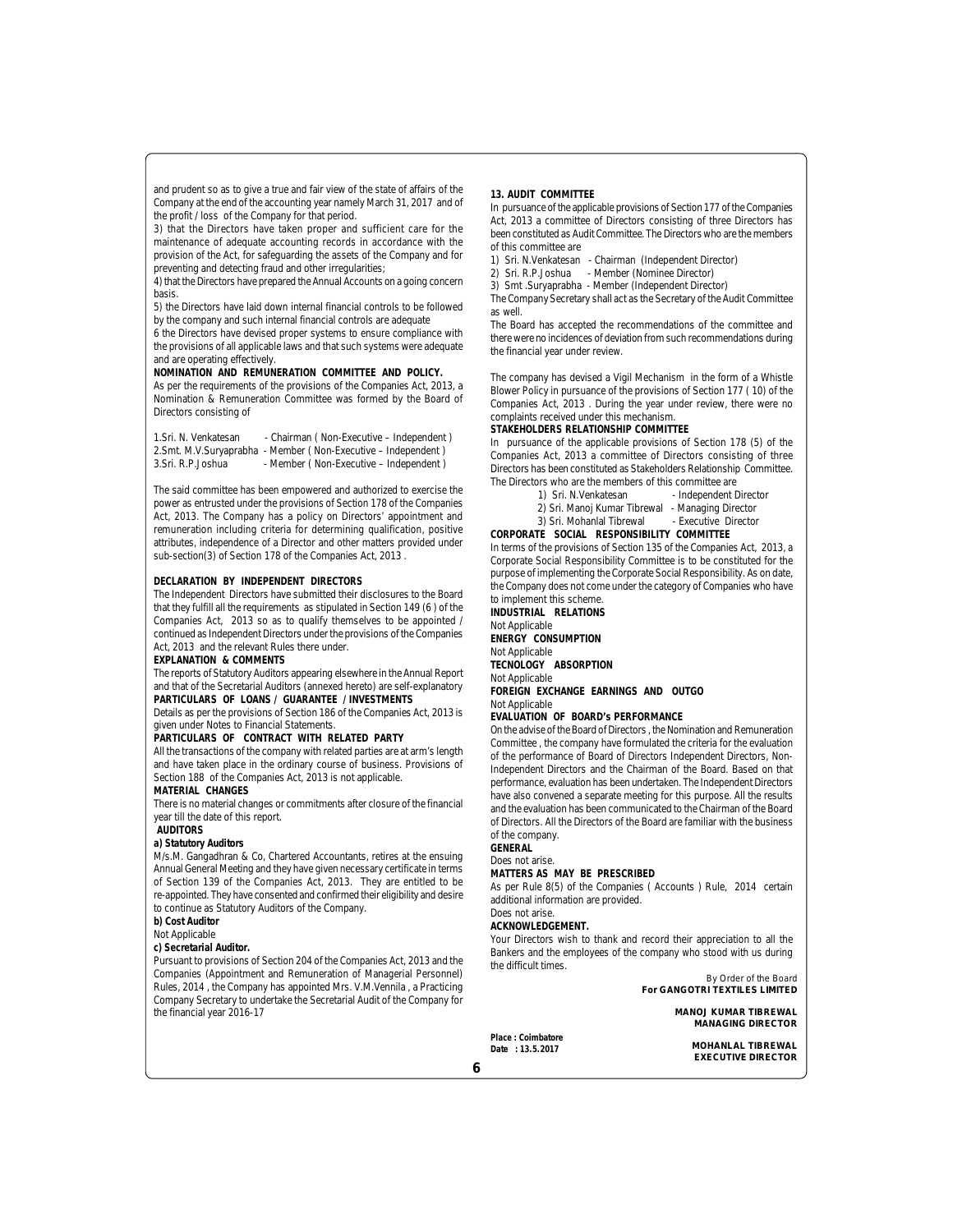# **Form No. MGT-9**

**EXTRACT OF ANNUAL RETURN AS ON THE FINANCIAL YEAR ENDED ON 31.03.2017**

# [Pursuant to section 92(3) of the Companies Act,2013 and rule 12(1) of the Companies (Management and Administration) Rules, 2014]

# **I.REGISTRATION AND OTHER DETAILS**:

| Ť.   | <b>CIN</b>                                                                   | L17115TZ1959PLC002491                                                                                                                                                                                               |
|------|------------------------------------------------------------------------------|---------------------------------------------------------------------------------------------------------------------------------------------------------------------------------------------------------------------|
| ii.  | <b>Registration Date</b>                                                     | 26.07.1989                                                                                                                                                                                                          |
| iii. | Name of the Company                                                          | GANGOTRI TEXTILES LIMITED                                                                                                                                                                                           |
| iv.  | Category/Sub-Category of the Company                                         | PUBLIC COMPANY                                                                                                                                                                                                      |
| V.   | Address of the Registered office and<br>contact details                      | No25, Venkatachalam Co-op Colony , R. S Puram<br>Coimbatore -641 002. Tamil Nadu<br><b>CONTACT DETAILS:</b><br>SRI. Manoj Kumar Tibrewal, Managing Director<br>PHONE 0422-4332100<br>MAIL ID: manoj.tibre@gmail.com |
| vi.  | Whether listed company                                                       | <b>YFS</b>                                                                                                                                                                                                          |
| vii. | Name, Address and Contact details of<br>Registrar and Transfer Agent, if any | M/S. SKDC CONSULTANTS LTD,<br>KANAPATHY TOWERS, 3rd FLOOR<br>1391/A1, SATHY ROAD, GANAPATHY<br>COIMBATORE - 641 006.                                                                                                |

# **II.PRINCIPAL BUSINESS ACTIVITIES OF THE COMPANY**

All the business activities contributing 10% or more of the total turnover of the company shall be stated:-

| Sr.<br>No. | Name and Description of main<br>products/ services | NIC Code of the<br>Product / service | % to total turnover of the<br>company |  |
|------------|----------------------------------------------------|--------------------------------------|---------------------------------------|--|
|            | COTTON YARN                                        | 520511                               | 65%                                   |  |
|            | <b>READY MADE GARMENTS</b>                         | 620100                               | 35%                                   |  |

**III. PARTICULARS OF HOLDING, SUBSIDIARY AND ASSOCIATE COMPANIES**

| Sr.<br>No. | Name And Address Of<br>The Company | CIN/GLN | Holding/<br>Subsidiary/<br>Associate | % of shares<br>held | Applicable<br>Section |
|------------|------------------------------------|---------|--------------------------------------|---------------------|-----------------------|
|            | NIL                                | NIL     | NIL                                  | NIL                 | NIL                   |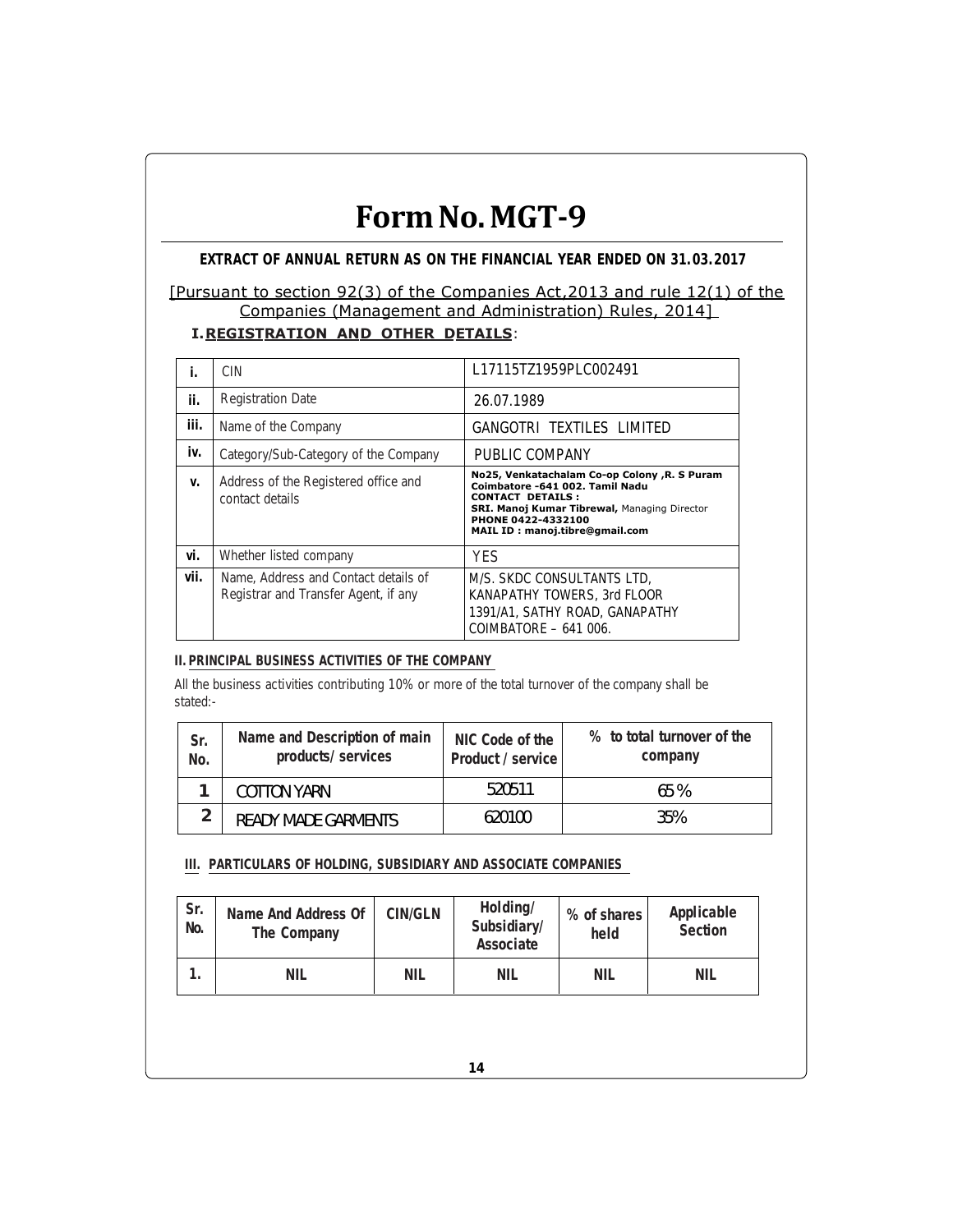# **IV. SHARE HOLDING PATTERN (Equity Share Capital Breakup as percentage of Total Equity)**

| Category of Share<br>holders                                                           |          | of the year | No. of Shares held at the beginning |                             | No. of Shares held at the<br>end of the year |                  |          |                             | % Change<br>during<br>The year |
|----------------------------------------------------------------------------------------|----------|-------------|-------------------------------------|-----------------------------|----------------------------------------------|------------------|----------|-----------------------------|--------------------------------|
|                                                                                        | Demat    | Physical    | Total                               | % of Total<br><b>Shares</b> | Demate                                       | Phy<br>sical     | Total    | % of Total<br><b>Shares</b> |                                |
| A.Promoter                                                                             |          |             |                                     |                             |                                              |                  |          |                             |                                |
| $1)$ Indian                                                                            |          |             |                                     |                             |                                              |                  |          |                             |                                |
| a)Individual/HUF                                                                       | 8000457  |             | 8000457                             | 24.530                      | 8000457                                      |                  | 8000457  | 24.530                      | 0.000                          |
| b)CentralGovt                                                                          |          |             |                                     |                             |                                              |                  |          |                             |                                |
| c)State Govt(s)                                                                        |          |             |                                     |                             |                                              |                  |          |                             |                                |
| d)Bodies Corp                                                                          |          |             |                                     |                             |                                              |                  |          |                             |                                |
| e) Banks / FI                                                                          |          |             |                                     |                             |                                              |                  |          |                             |                                |
| f) Any Other                                                                           |          |             |                                     |                             |                                              |                  |          |                             |                                |
| Sub-total $(A)(1)$ :-                                                                  | 8000457  | $\mathbf 0$ | 8000457                             | 24.530                      | 8000457                                      | 0                | 8000457  | 24.530                      | 0.000                          |
| 2)Foreign                                                                              |          |             |                                     |                             |                                              |                  |          |                             |                                |
| g)NRIs-Individuals                                                                     |          |             |                                     |                             |                                              |                  |          |                             |                                |
| h)Other-Individuals                                                                    |          |             |                                     |                             |                                              |                  |          |                             |                                |
| i)Bodies Corp.                                                                         |          |             |                                     |                             |                                              |                  |          |                             |                                |
| j)Banks / FI                                                                           |          |             |                                     |                             |                                              |                  |          |                             |                                |
| k)Any Other                                                                            |          |             |                                     |                             |                                              |                  |          |                             |                                |
| Sub-total $(A)(2)$ :-                                                                  |          |             |                                     |                             |                                              |                  |          |                             |                                |
| Total Shareholding of<br>Promoter and<br>Promoter Group<br>$(A) = (A)(1) + (A)(2)$     | 8000457  | $\Omega$    | 8000457                             | 24.530                      | 8000457                                      | 0                | 8000457  | 24.530                      | 0.000                          |
| <b>B.PUBLIC Shareholding</b><br>1.Institutions                                         |          |             |                                     |                             |                                              |                  |          |                             |                                |
| a) Mutual Funds                                                                        | 1600     | 0           | 1600<br>1416473                     | 0.005                       | 1600<br>1416473                              | $\overline{0}$   | 1600     | 0.005                       | 0.000                          |
| b)Banks / FI                                                                           | 1416473  | $\Omega$    |                                     | 4.343                       |                                              | $\Omega$         | 1416473  | 4.343                       | 0.000                          |
| c)Central Govt                                                                         |          |             |                                     |                             |                                              |                  |          |                             |                                |
| d) State Govt(s)                                                                       |          |             |                                     |                             |                                              |                  |          |                             |                                |
| e) Venture Capital Funds                                                               |          |             | 1202000                             |                             | 1202000                                      |                  |          |                             |                                |
| f)Insurance Companies                                                                  | 1202000  | 0           |                                     | 3.685                       |                                              | $\overline{0}$   | 1202000  | 3.685                       | 0.000                          |
| $g$ )FIIs<br>h)Foreign Venture Capital Funds                                           |          |             |                                     |                             |                                              |                  |          |                             |                                |
| i)Others (specify)                                                                     |          |             |                                     |                             |                                              |                  |          |                             |                                |
| Sub-total(B)(1)                                                                        | 2620073  | 0           | 2620073                             | 8.033                       | 2620073                                      | $\overline{0}$   | 2620073  | 8.033                       | 0.000                          |
|                                                                                        |          |             |                                     |                             |                                              |                  |          |                             |                                |
|                                                                                        |          |             |                                     |                             |                                              |                  |          |                             | $-0.334$                       |
|                                                                                        |          |             |                                     |                             |                                              |                  |          |                             |                                |
| 2. Non Institutions<br>a)Bodies Corp.(i) Indian                                        | 2883130  | 18800       | 2901930                             | 8.898                       | 2872267                                      | 18800            | 2891067  | 8.864                       |                                |
|                                                                                        |          |             |                                     |                             |                                              |                  |          |                             |                                |
|                                                                                        |          |             |                                     |                             |                                              |                  |          |                             |                                |
|                                                                                        |          |             |                                     |                             |                                              |                  |          |                             |                                |
| (ii) Overseas<br>b)Individuals<br>(i) Individual shareholders<br>holding nominal share |          |             |                                     |                             |                                              |                  |          |                             |                                |
| capital upto Rs. 1 lakh                                                                | 6455015  | 451705      | 6906720                             | 21.177                      | 6439462 450230                               |                  | 6889692  | 21.125                      | $-0.052$                       |
| (ii) Individual shareholders                                                           |          |             |                                     |                             |                                              |                  |          |                             |                                |
| holding nominal share                                                                  |          |             |                                     |                             |                                              |                  |          |                             |                                |
| capital in excess of Rs 1 lakh                                                         | 10492546 | $\mathbf 0$ | 10492546                            | 32.172                      | 10590892                                     | $\overline{0}$   | 10590892 | 32.473                      | 0.301                          |
| c) Others (Specify)                                                                    |          |             |                                     |                             |                                              |                  |          |                             |                                |
| <b>TRUSTS</b><br>NON RESIDENT INDIANS                                                  | 76794    | 0           | 76794                               | 0.235                       | 80270                                        | $\boldsymbol{0}$ | 80270    | 0.246                       | 0.011                          |

# *i. Category-wise Share Holding*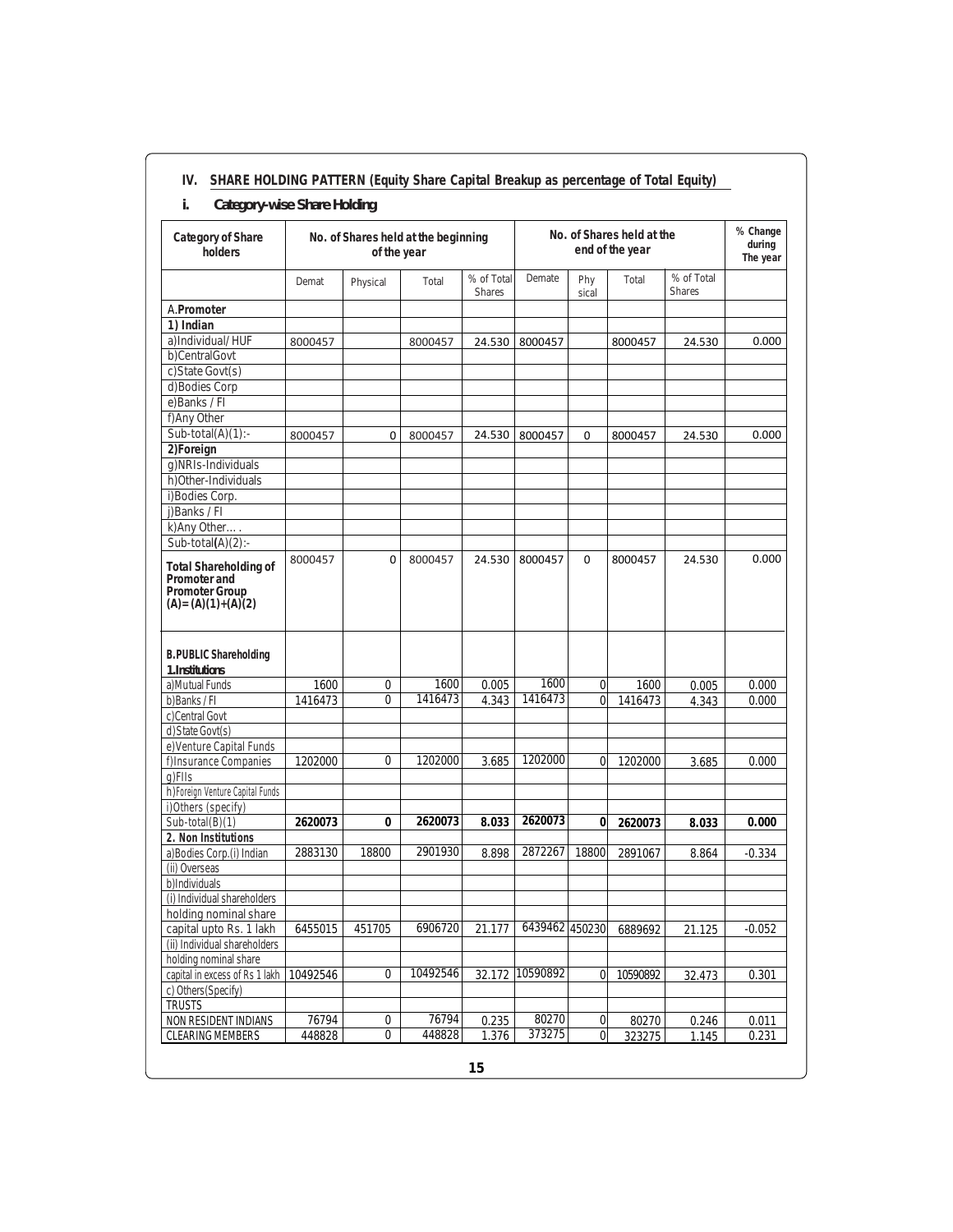| HINDU UNDIVIDED<br><b>FAMILIES</b>                        | 1166286  | 0      | 1166286  | 3.576   | 1167908  | 0   | 1167908                 | 3.581  | 0.005    |
|-----------------------------------------------------------|----------|--------|----------|---------|----------|-----|-------------------------|--------|----------|
| $Sub-total(B)(2)$                                         | 21523599 | 470505 | 21994104 | 67.437  | 21525074 |     | 469030 21994104         | 67.437 | $-0.000$ |
| <b>Total Public Shareholding</b><br>$(B)=(B)(1)+(B)(2)$   | 24143672 | 470505 | 24614177 | 75.470  | 24145147 |     | 469030 24614177         | 75.470 | $-0.006$ |
| C Shares held by<br>Custodian for<br><b>GDRs&amp;ADRs</b> | Nil      | Nil    | Nil      | Nil     | Nil      | Nil | Nil                     | Nil    | Nil      |
| <b>Grand Total</b><br>$(A+B+C)$                           | 32144129 | 470505 | 32614634 | 100.000 | 32145604 |     | 469030 32614634 100.000 |        | 0.000    |

**ii. Shareholding of Promoters**

| Sr.<br>Nο    | Shareholder's Name     |                         | Shareholding at the beginning<br>of the year          |                                                                       |                         | vear                                                  | Shareholding at the end of the                                              |                                |
|--------------|------------------------|-------------------------|-------------------------------------------------------|-----------------------------------------------------------------------|-------------------------|-------------------------------------------------------|-----------------------------------------------------------------------------|--------------------------------|
|              |                        | No. of<br><b>Shares</b> | $%$ of<br>total<br><b>Shares</b><br>of the<br>company | %of<br><b>Shares</b><br>Pledged /<br>encumb<br>ered to<br>totalshares | No. of<br><b>Shares</b> | $%$ of<br>total<br><b>Shares</b><br>of the<br>company | %of Shares % change<br>Pledged<br>encumbe holding<br>red to total<br>shares | In share<br>during the<br>year |
| $\mathbf{1}$ | MANOJ KUMAR TIBREWAL   | 171200                  | 0.525                                                 | 0.000                                                                 | 171200                  | 0.525                                                 | 0.000                                                                       | 0.000                          |
| 2.           | MOHANLAL TIBREWAL      | 2000                    | 0.006                                                 | 0.000                                                                 | 2000                    | 0.006                                                 | 0.000                                                                       | 0.000                          |
| 3.           | ANITA TIBREWAL         | 5233661                 | 16.047                                                | 75.000                                                                | 5233661                 | 16.047                                                | 75.000                                                                      | 0.000                          |
| 4.           | MANOJ KUMAR TIBREWAL   | 2192596                 | 6.723                                                 | 94.060                                                                | 2192596                 | 6.723                                                 | 94.060                                                                      | 0.000                          |
| 5            | <b>UMANG TIBREWAL</b>  | 194000                  | 0.595                                                 | 0.000                                                                 | 194000                  | 0.595                                                 | 0.000                                                                       | 0.000                          |
| 6.           | <b>MAYANG TIBREWAL</b> | 207000                  | 0.635                                                 | 0.000                                                                 | 207000                  | 0.635                                                 | 0.000                                                                       |                                |
|              | Total                  | 8000457                 | 24.531                                                | 74.841                                                                | 8000457                 | 24.531                                                | 74.841                                                                      | 0.000                          |

**iii. Change in Promoters 'Share holding(please specify ,if there is no change**

| Sr.<br>no |                                                                                                                                                                                                 |         | Shareholding at the<br>beginning of the year      | Cumulative Shareholding<br>during the year |                                     |  |
|-----------|-------------------------------------------------------------------------------------------------------------------------------------------------------------------------------------------------|---------|---------------------------------------------------|--------------------------------------------|-------------------------------------|--|
|           |                                                                                                                                                                                                 |         | No. of shares % of total shares<br>of the company | No. of shares                              | % of total shares<br>of the company |  |
|           | At the beginning of the year                                                                                                                                                                    | 8000457 | 24.530                                            | 8000457                                    | 24.530                              |  |
|           | Date wise Increase /<br>Decrease in Promoters<br>Share holding during the<br>year specifying the reasons<br>for increase/ decrease (e.g.<br>allotment / transfer / bonus/<br>sweat equity etc): | Nil     | Nil                                               | Nil                                        | Nil                                 |  |
|           | At the End of the year                                                                                                                                                                          | 8000457 | 24.530                                            | 8000457                                    | 24.530                              |  |
|           |                                                                                                                                                                                                 |         | 16                                                |                                            |                                     |  |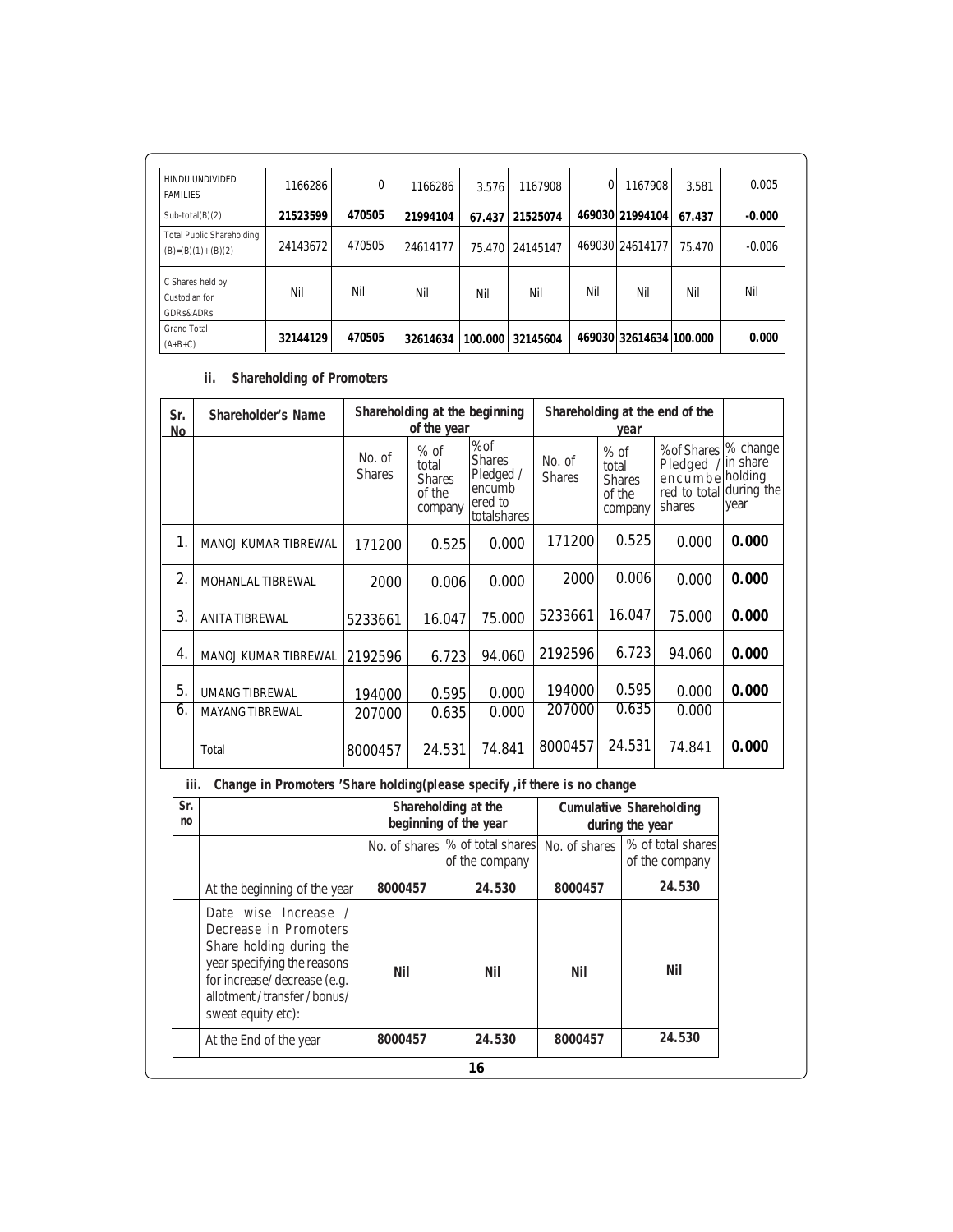**Shareholding pattern of top ten shareholders (other than Directors, Promoters and Holders of GDRs and ADRs)**

| S.No | For each of top 10 shareholders        | Shareholding at the<br>beginning of the year |        | Shareholding at the<br>end of the year |        |  |
|------|----------------------------------------|----------------------------------------------|--------|----------------------------------------|--------|--|
|      |                                        | No. of Shares                                | %      | No. of Shares                          | %      |  |
|      | LEEMA ROSE. M                          | 3348066                                      | 10.266 | 3348066                                | 10.266 |  |
| 2    | <b>USHA TIBREWAL</b>                   | 1768531                                      | 5.423  | 1768531                                | 5.423  |  |
| 3    | <b>BSEL INFRASTRUCTURE REALTY LTD</b>  | 1473188                                      | 4.517  | 1473188                                | 4.517  |  |
| 4    | RAMESH KUMAR TIBREWAL                  | 1310816                                      | 4.019  | 1310816                                | 4.019  |  |
| 5    | UNITED INDIA INSURANCE COMPANY LIMITED | 1202000                                      | 3.685  | 1202000                                | 3.685  |  |
| 6    | SHASHIKANT GORDHANDAS BADANI           | 857942                                       | 2.631  | 857942                                 | 2.631  |  |
|      | RAMESH KUMAR TIBREWAL (HUF).           | 676000                                       | 2.073  | 676000                                 | 2.073  |  |
| 8    | STATE BANK OF TRAVANCORE               | 609750                                       | 1.870  | 609750                                 | 1.870  |  |
| 9    | SENGOTTUVELU SENTHILNATHAN             | 600000                                       | 1.840  | 600000                                 | 1.840  |  |
| 10   | RASI SEEDS (P) LTD                     | 600000                                       | 1.840  | 600000                                 | 1.840  |  |
|      |                                        |                                              |        |                                        |        |  |

**Shareholding of Directors and KMP**

| <b>NAME</b>           | Shareholding at the<br>beginning of the year |       | Shareholding at the<br>end of the year |       |  |
|-----------------------|----------------------------------------------|-------|----------------------------------------|-------|--|
|                       | No. of Shares                                | %     | No. of Shares                          | ℅     |  |
| MANOJ KUMAR TIBREWAL  | 2192596                                      | 6.723 | 2192596                                | 6.723 |  |
| MANOJ KUMAR TIBREWALA | 171200                                       | 0.525 | 171200                                 | 0.525 |  |
| MOHANLAL TIBREWAL     | 2000                                         | 0.006 | 2000                                   | 0.006 |  |

**V. INDEBTEDNESS**

Indebtedness of the Company including interest outstanding/accrued but not due for payment

|                                                                                                                                                                | Secured Loans excluding deposits          |
|----------------------------------------------------------------------------------------------------------------------------------------------------------------|-------------------------------------------|
| Indebtedness at the beginning of the<br>financial year 01.04.2015<br>i) Principal Amount<br>ii) Interest due but not paid<br>iii) Interest accrued but not due | 279, 76, 97, 278                          |
| Total (i+ii+iii)                                                                                                                                               | 279, 76, 97, 278                          |
| Change in Indebtedness during<br>the financial year<br>- Addition<br>- Reduction<br>Net Change                                                                 | 63,73,000<br>39,49,12,288<br>38,85,39,288 |
| Indebtedness at the<br>end of the financial year 31.03.2016<br>i) Principal Amount<br>ii) Interest due but not paid<br>iii) Interest accrued but not due       | 240, 91, 57, 989                          |
| Total (i+ii+iii)<br>Less collection & Current A/c                                                                                                              | 240, 91, 57, 989                          |
| Total                                                                                                                                                          |                                           |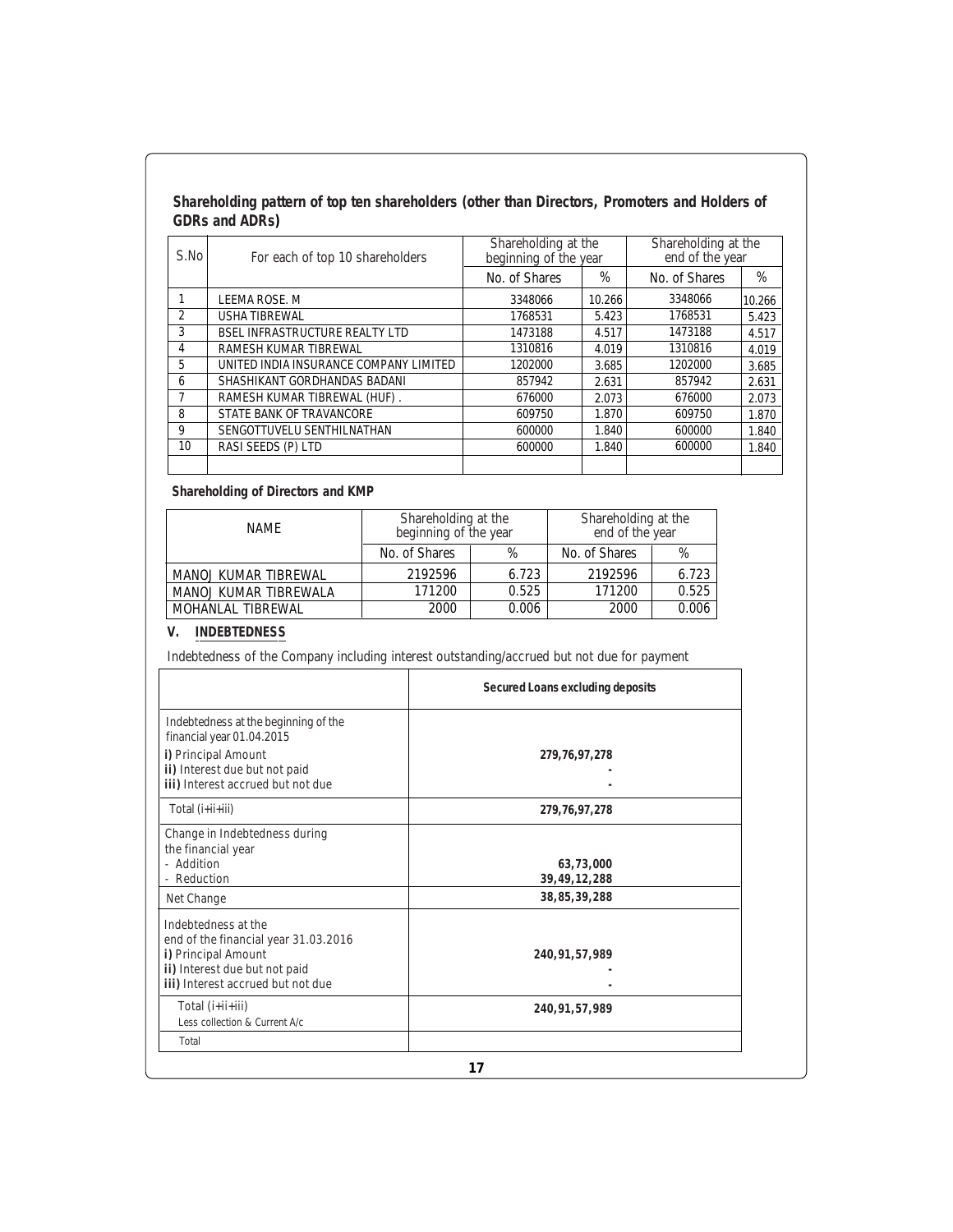| VI. REMUNERATION OF DIRECTORS AND KEYMANAGERIAL PERSONNEL |  |  |  |  |  |
|-----------------------------------------------------------|--|--|--|--|--|
|-----------------------------------------------------------|--|--|--|--|--|

# **A. Remuneration to Managing Director, Whole-time Directors and/or Manager**

| $SI$ . No. | Particulars of Remuneration                                                                                                                 |                        |                                  | Name of MD/WTD/ Manager |                             |  | <b>Total Amount</b> |
|------------|---------------------------------------------------------------------------------------------------------------------------------------------|------------------------|----------------------------------|-------------------------|-----------------------------|--|---------------------|
| 1.         | Gross salary                                                                                                                                |                        | Mr.Manoj<br>Kumar<br>Tibrewal    |                         | Mr.Mohan<br>Lal<br>Tibrewal |  |                     |
|            | (a) Salary as per provisions<br>containedinsection17(1) of the<br>Income-tax Act, 1961                                                      |                        | 9,00,000                         |                         | 9,00,000                    |  | 19,80,000           |
|            | (b) Value of perquisites u/s<br>17(2) Income-tax Act,<br>1961<br>(c) Profits in lieu of salary<br>undersection17(3)<br>Income-tax Act, 1961 |                        |                                  |                         |                             |  |                     |
| 2.         | Stock Option                                                                                                                                |                        | Nil                              |                         | Nil                         |  | Nil                 |
| 3.         | Sweat Equity                                                                                                                                |                        | Nil                              |                         | Nil                         |  | Nil                 |
| 4.         | Commission<br>- as% of profit<br>- others, specify                                                                                          |                        | Nil                              |                         | Nil                         |  | Nil                 |
| 5.         | Others , please specify                                                                                                                     |                        | Nil                              |                         | Nil                         |  | Nil                 |
| 6.         | Total(A)                                                                                                                                    |                        | 9,00,000                         |                         | 9,00,000                    |  | 19,80,000           |
|            |                                                                                                                                             |                        |                                  |                         |                             |  |                     |
|            | Ceiling as per the Act                                                                                                                      |                        |                                  |                         |                             |  |                     |
|            | B. Remuneration to other directors:                                                                                                         |                        |                                  |                         |                             |  |                     |
| SI.<br>No. | Particulars of Remuneration                                                                                                                 |                        | Name of Directors                |                         |                             |  | Total<br>Amount     |
|            | <b>Independent Directors</b>                                                                                                                | Mr. N.<br>VENKATESAN   | Mrs. Surya<br>Prabha             |                         |                             |  |                     |
|            | · Fee for attending board<br>committee meetings<br>. Commission<br>·Others , please specify                                                 | 50,000                 | 45,000                           |                         |                             |  | 95,000              |
|            | Total(1)                                                                                                                                    | 50,000                 | 45,000                           |                         |                             |  | 95,000              |
|            | Other Non-Executive Directors                                                                                                               | Mr.R.P.JOSHUA<br>- SBI | Mr. T KALAI<br>SELVAN-<br>CANARA | Mr. Elango<br>$-UBI$    | Mr.<br>Rajanikan<br>ta Naik |  |                     |
|            | ⋅Fee for attending board<br>committee meetings<br>. Commission<br>·Others , please specify                                                  | 45,000                 | <b>BANK</b><br>25,000            | Nil                     | 10,000                      |  | 80,000              |
|            | Total (2)                                                                                                                                   | 45,000                 | 25,000                           | Nil                     | 10,000                      |  | 80,000              |
|            | Total $(B)=(1+2)$<br><b>Total Managerial Remuneration</b>                                                                                   | 95,000                 | 65,000                           | Nil                     | 10,000                      |  | 1,75,000            |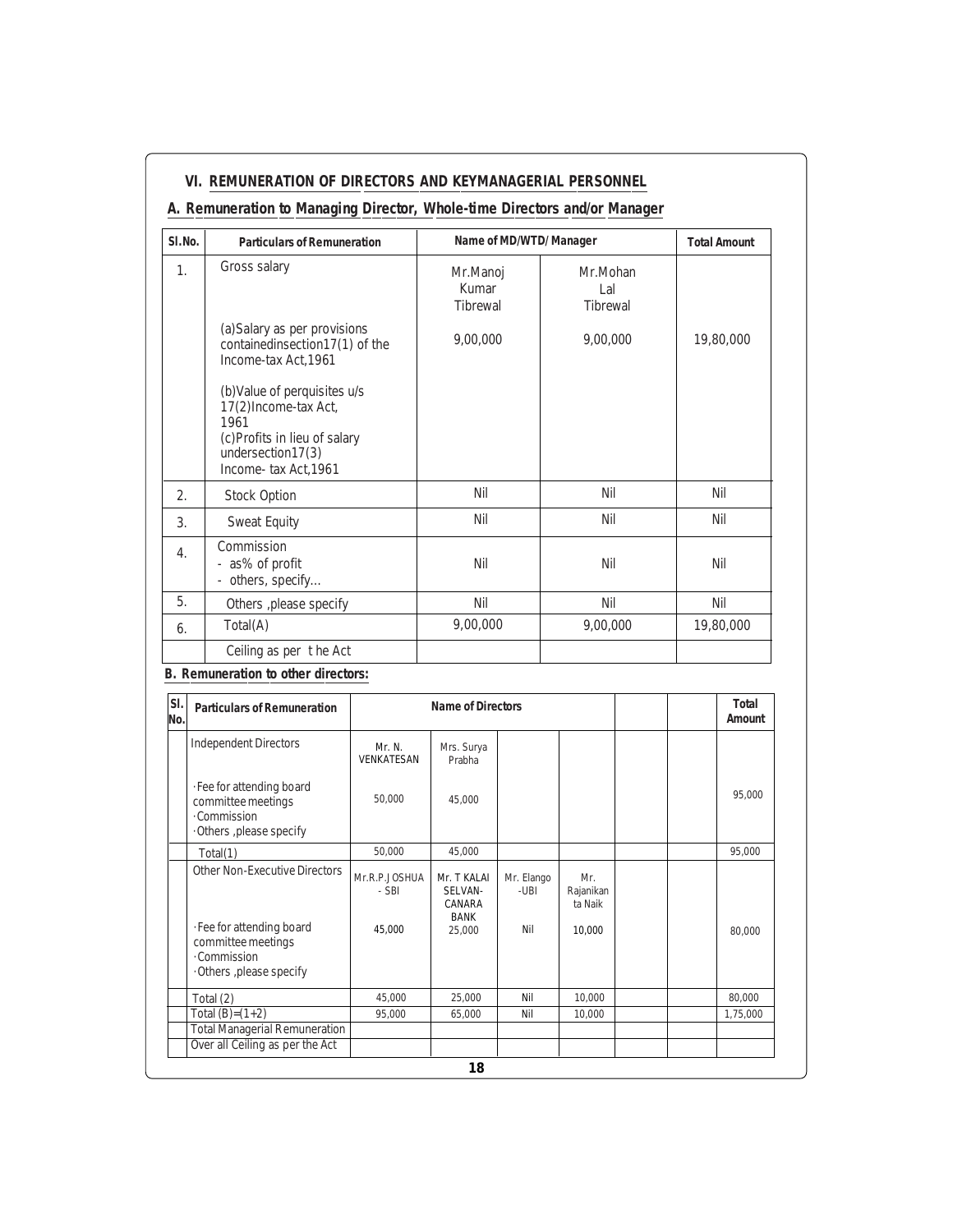| SI.<br>No.       | Particulars of Remuneration                                                                                |                      |                              | Key Managerial Personnel |            |          |
|------------------|------------------------------------------------------------------------------------------------------------|----------------------|------------------------------|--------------------------|------------|----------|
|                  |                                                                                                            | Manager<br>Operation | <b>Director</b><br>Operation | Company<br>Secretary     | <b>CFO</b> | Total    |
| 1.               | Gross salary<br>(a)Salary as per<br>provisions contained in<br>section17(1) of the<br>Income-tax Act, 1961 | 90,000               | 3,00,000                     | 1,92,000                 | 2,00,000   | 7,82,000 |
|                  | (b) Value of<br>perquisites u/s<br>17(2) Income-tax<br>Act.1961                                            | Nil                  | Nil                          | Nil                      | Nil        | Nil      |
|                  | (c)Profits in lieu of salary<br>under section<br>17(3) Income-tax<br>Act, 1961                             | Nil                  | Nil                          | Nil                      | Nil        | Nil      |
| 2.               | Stock Option                                                                                               | Nil                  | Nil                          | Nil                      | Nil        | Nil      |
| 3.               | Sweat Equity                                                                                               | Nil                  | Nil                          | Nil                      | Nil        | `Nil     |
| $\overline{4}$ . | Commission<br>- as %of profit<br>-others , specify                                                         | Nil                  | Nil                          | Nil                      | Nil        | Nil      |
| 5.               | Others, pleasespecify                                                                                      | Nil                  | Nil                          | Nil                      | Nil        | Nil      |
| 6.               | Total                                                                                                      | 90,000               | 3,00,000                     | 1,92,000                 | 2,00,000   | 7,82,000 |

# *C***. Remuneration to Key Managerial Personnel Other Than MD/Manager/WTD**

# **VII.PENALTIES/PUNISHMENT/COMPOUNDINGOFOFFENCES:**

| Type                        | Section of the<br>companies<br>Act | <b>Brief</b><br>description | Details of Penalty/Punishment/<br>Compounding fees imposed | Authority [RD/<br>NCLT/Court] | Appeal<br>made. If any<br>(give details) |
|-----------------------------|------------------------------------|-----------------------------|------------------------------------------------------------|-------------------------------|------------------------------------------|
| A.Company                   |                                    |                             |                                                            |                               |                                          |
| Penalty                     |                                    |                             |                                                            |                               |                                          |
| Punishment                  |                                    |                             |                                                            |                               |                                          |
| Compounding                 |                                    |                             |                                                            |                               |                                          |
| <b>B.Directors</b>          |                                    |                             |                                                            |                               |                                          |
| Penalty                     |                                    |                             |                                                            |                               |                                          |
| Punishment                  |                                    |                             | ाप्य                                                       |                               |                                          |
| Compounding                 |                                    |                             |                                                            |                               |                                          |
| C.Other Officers In Default |                                    |                             |                                                            |                               |                                          |
| Penalty                     |                                    |                             |                                                            |                               |                                          |
| Punishment                  |                                    |                             |                                                            |                               |                                          |
| Compounding                 |                                    |                             |                                                            |                               |                                          |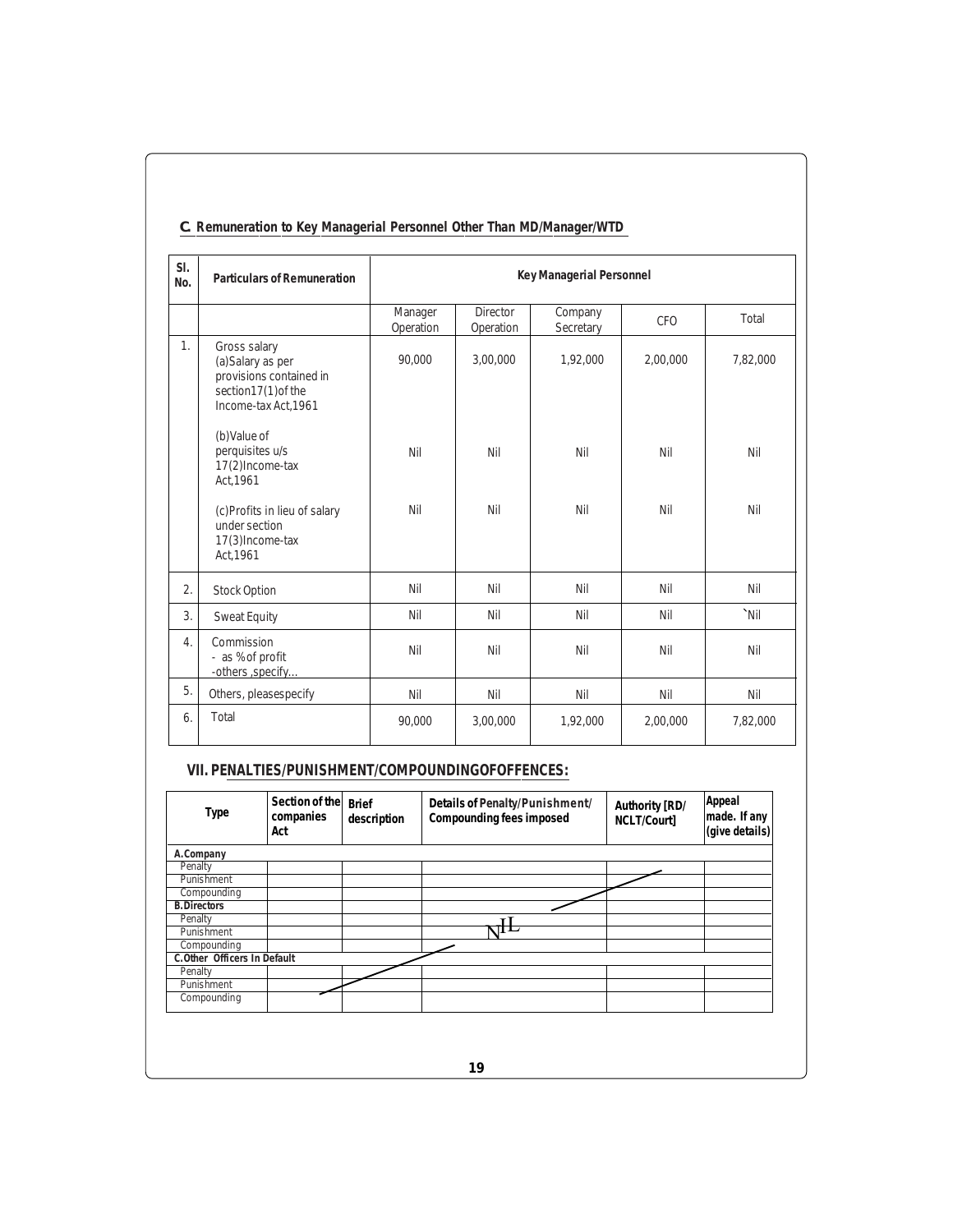# **ANNEXURE 3 FORM MR-3**

# **SECRETARIAL AUDIT REPORT FOR THE FINANCIAL YEAR ENDED 31-03-2017**

(Pursuant to section 204 (1) of the Companies Act 2013 and rule  $(e)$  The Securities and Exchange Board of India (Issue and Listing No 9 of the Companies (Appointment and remuneration of Managerial personnel) Rules, 2014.)

#### **To,**

**The Members**, **GANGOTRI TEXTILES LIMITED COIMBATORE.**

 I have conducted the secretarial audit of the compliance of applicable statutory provisions and the adherence to good corporate practices by M/s GANGOTRI Textiles Ltd. (herein after called the company). Secretarial Audit was conducted in a manner that provided me a reasonable basis for evaluating the corporate  $a$ conducts/statutory compliances and expressing my opinion thereon.

Based on my verification of the Company's books, papers, d. minute books, forms and returns filed and other records maintained e. by the company and also the information provided by the Company, its officers, agents and authorized representatives during the conduct of the secretarial audit, I hereby report that in my opinion  $\mathbf{\check{h}}$ . , the company has, during the audit period covering the financial year ended on 31-03-2017 complied with the statutory provisions listed hereunder and also that the Company has proper Boardprocesses and compliance-mechanism in place to the extent, in  $k$ the manner and subject to the reporting made hereinafter:

I have examined the books, papers, minute books, forms  $m$ . and returns filed and other records maintained by the Company  $n<sub>1</sub>$ for the financial year ended on 31-03-2017 according to the  $_0$ . provisions of

- (i) The Companies Act, 2013 (the act) and the rules made there  $r$ . under;
- (ii) The Securities Contracts (Regulation) Act, 1956 ("SCRA") and  $\varsigma$ the rules made there under;
- (iii) The Depositories Act, 1996 and the Regulations and Bye-laws framed there under;
- (iv) Foreign Exchange Management Act, 1999 and the rules and  $W$ . regulations made there under to the extent of Foreign Direct  $\mathbf{x}$ Investment, Overseas Direct Investment and External Commercial Borrowings
- (v) The following Regulations and Guidelines prescribed under the Securities and Exchange Board of India Act, 1992 ("SEBI Act")
- (a) The securities and Exchange Board of India (Substantial Acquisition of Shares and Takeovers) Regulations, 2011;
- (b) The Securities and Exchange Board of India (Prohibition of Insider Trading) Regulations, 1992;
- (c) The Securities and Exchange Board of India (Issue of Capital and Disclosure Requirements) Regulations, 2009;
- (d) The Securities and Exchange Board of India (Employee Stock option Scheme and Employee Stock purchase Scheme) Guidelines, 1999;
- of Debt Securities) Regulations, 2008;
- (f) The Securities and Exchange Board of India (Registrars to an issue and Share Transfer Agents) Regulations, 1993 regarding the Companies Act and dealing with client;
- (g) The Securities and Exchange Board of India (Delisting of Equity Shares) Regulations, 2009; and
- The Securities and Exchange Board of India (Buyback of Securities) Regulations,1998;
- (vi) The other laws that are applicable to the company are as follows
	- Income Tax Act, 1961
	- The Sales Tax Act, 1956
- c. Central Excise Act, 1944
	- Factories Act, 1948
	- Industrial Dispute Act, 1948
- f. The Payment Of Wages Act, 1936
- g. The Minimum Wages Act, 1948
- Employees State Insurance Act, 1948
- i. Employees Provident Funds And Miscellaneous Provisions Act, 1952
	- The Payment Of Bonus Act, 1965
	- The Payment Of Gratuity Act, 1972
- l. The Maternity Benefit Act, 1961
- The Child Labour (Prohibition And Regulation) Act, 1986
- The Industrial Employment (Standing Order) Act, 1946
- The Employees Compensation Act, 1923
- p. The Apprentice Act, 1961
- q. Equal Remuneration Act, 1976
- Additional Duties of Excise (Textiles and Textile Articles) Act, 1978
- Textiles Committee Act, 1963
- Textiles (Development and Regulation) Order, 2001
- u. Textiles (Consumer Protection) Regulations, 1988
- v. SARFAESI Act 2002
- Foreign Trade (Development & Regulation) Act, 1992
- Customs Act, 1962

I have also examined compliance with the applicable clauses of the following:

- (i) Secretarial Standards issued by The Institute of Company Secretaries of India.
- (j) The Listing Agreements entered into by the Company with Calcutta Stock Exchange, National Stock Exchange and Bombay Stock Exchanges.

During the period under review the Company has complied with the applicable provisions of the Act, Rules, Regulations, Guidelines, Standards etc. mentioned above subject to the following observations:

**20**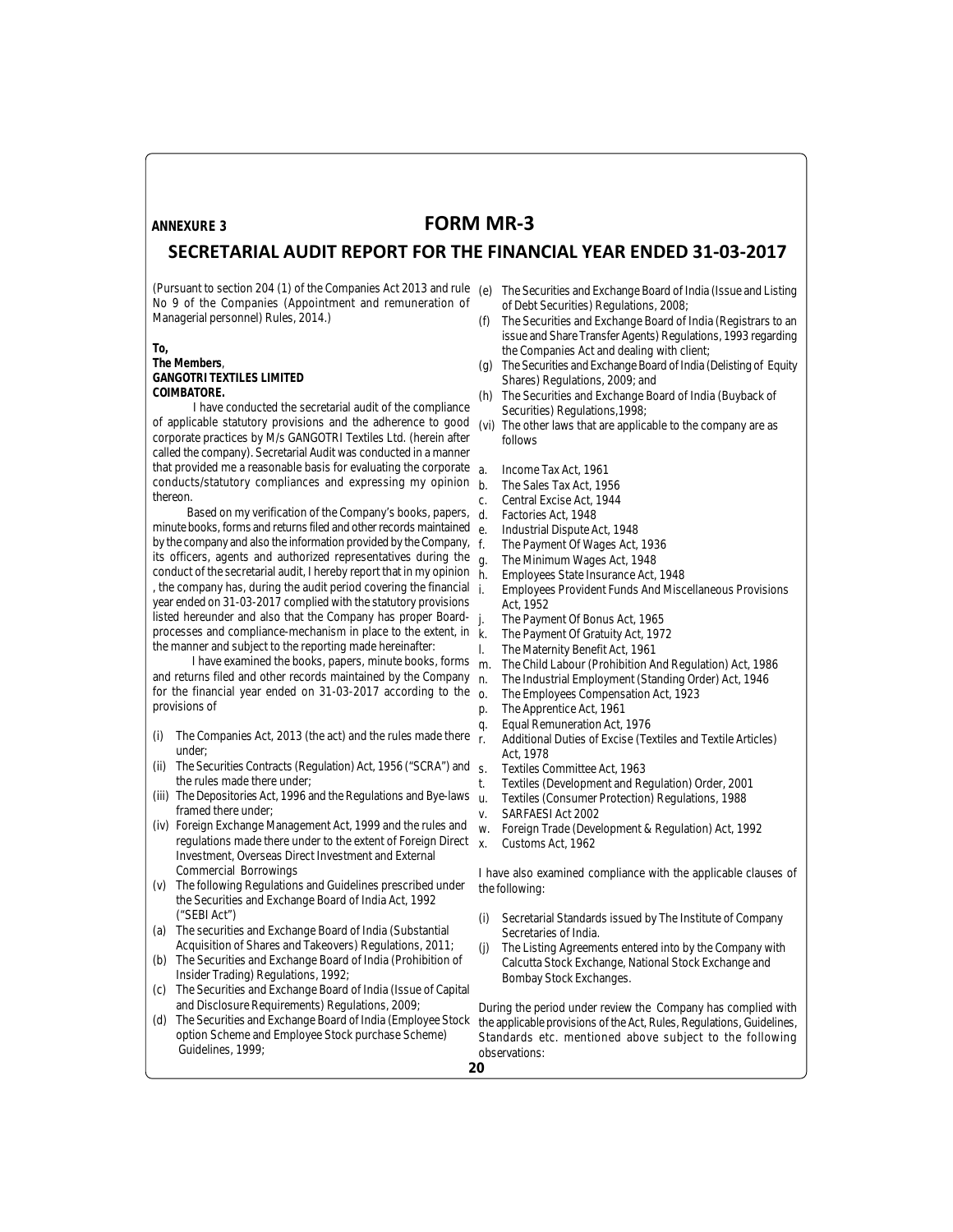**1. Website of the Company is not disclosing mandatory information 2. The Company has not appointed a CFO**

**3. Listing fee not paid for the Financial Year 2016-17**

**4. The Company has received an order under Section 15 of Foreign Trade (Development and Regulation) Act, 1992, which imposes a penalty of Rs.1,51,37,826 on the Company on 20/1/ 2016- the Director of Revenue intelligence has filed a Writ Petition before the Chennai against State Bank of India Claiming that the dues to DGFT shall be given priority over other dues the case is pending before Chennai High Court.**

**5. The Company has received a demand notice from Commissioner of Customs vide notification No.97/2004 proposing a penalty of Rs.55,90,28,760 for non fulfillment of export obligation by the Company on 20/01/2016 - the Director of Revenue intelligence has filed a Writ Petition before the Chennai against State Bank of India Claiming that the dues to DGFT shall be given priority over other dues the case is pending before Chennai High Court.**

**6. Non Compliance under regulation 27 (2) of SEBI (LODR) Regulations 2015 relating to Composition of Board of Directors i.e, one-third directors are not independent. To fulfill the** processes in the company commensurate with the size and **requirement the company has appointed one Independent director on 14/02/2017.**

**7. The Company has made delayed Submission of Shareholding pattern for quarter ended December 2016 pursuant to Regulation 31 of SEBI (LODR) Regulations, 2015.**

**8. The Company has made delayed Submission of Corporate** that **Governance report for quarter ended December 2016 pursuant to Regulation 27(2) of SEBI (LODR) Regulations, 2015.**

**9. The monthly returns, Statutory returns under various labour laws have not been furnished. The Management states the Company has closed all the units and hence no workers/ employees exists in the factory.**

**10. The Commissioner of Income tax, Coimbatore vide his order dated 28/09/2016 dismissed the appeal (Appeal No.148/15-16) and Confirmed penalty under section 271 (1) (c) amounting to** DURING THE YEAR UNDER REVIEW. **Rs.7,30,48,153. The Company has filed appeal before the Income**

**tax Appellate Tribunal, Chennai.**

#### I further report that

 The Board of Directors of the Company is duly constituted with proper balance of Executive Directors, Non Executive Directors and Independent Directors. The changes in the composition of the Board of Directors that took place during the period under review were carried out in compliance with the provisions of the Act.

 Adequate notice is given to all directors to schedule the Board Meetings, agenda and detailed notes on agenda were sent at least seven days in advance and a system exists for seeking and obtaining further information and clarifications on the agenda items before the meeting and for meaningful participation at the meeting.

 Majority decision is carried through while the dissenting members' views are captured and recorded as part of the minutes.

 I further report that there are adequate systems and operations of the company to monitor and ensure compliance with applicable laws, rules, regulations and guidelines.

 I further report that the application made for delisting with Calcutta Stock Exchange is in process.

I further report that it has been noted at the time of audit

The bankers have sold all the units of the Company for recovery of dues under SARFAESI ACT, 2002. The details of the sale of units has been conformed by State Bank of India, Stressed Assest Management Branch, Coimbatore vide its letter 7-3-2017. The details are furnished here under.

UNIT VIII : THE LENDERS HAVE TAKEN PHYSICAL POSSESSION ON 10/06/2013 AND THE UNIT WAS SOLD PARTLY ON 27/10/2016 AND 15/09/2016 RESPECTIVELY

|                  |                       |                 |                                         | <b>Rs. in Crores</b>     |
|------------------|-----------------------|-----------------|-----------------------------------------|--------------------------|
| <b>Units</b>     | Date of<br>Possession | Date of<br>Sale | Name of the Buyer                       | Amount for<br>which sold |
| Unit 1           | $01-10-15$            | 18-12-15        | Transport corporation of India          | 16.30                    |
| Unit 2 & 5       | 08-09-15              | $07-07-15$      | AAA Textiles (P) Ltd                    | 11.20                    |
| Unit-3           | $02 - 11 - 15$        | $01 - 10 - 15$  | J.K.Spinners (P) Ltd                    | 6.55                     |
| Unit 4 & 9       | $03-06-15$            | $06-07-15$      | R.R.D Textiles (P) Ltd                  | 32.65                    |
| Unit 6           | $21 - 05 - 15$        | 18-12-15        | AAA Textiles (P) Ltd                    | 2.02                     |
| Unit 7           | $01 - 10 - 15$        | $01-10-15$      | Yarncoms India (P) Ltd                  | 8.50                     |
| Canteen          | $01-10-15$            | $01 - 10 - 15$  | AAA Textiles (P) Ltd                    | 4.42                     |
| Unit 8 Machinery | 21-05-15              | 08-07-15        | Textech Indo (India) Pvt Ltd            | 15.05                    |
| Unit 8           | $21 - 05 - 15$        | 15-09-16        | Ichalkaranji Powerloom Mega Cluster Ltd | $20 - 00$                |
| Unit 8           | $21 - 05 - 15$        | 27-10-16        | J.K Hosiery Pvt Ltd                     | 19.00                    |
|                  |                       |                 | <b>TOTAL</b>                            | 135.69                   |

Consequently, the total manufacturing activities of the company have been stopped. Presently the Company does not have any workers in factories and running with a minimum level of staff for doing trading activities to maintain administrativ

> Name: **V.M.Vennila** Membership No: 18193 C.P.No: 7425

**Place : Coimbatore** Date : 17.08.2017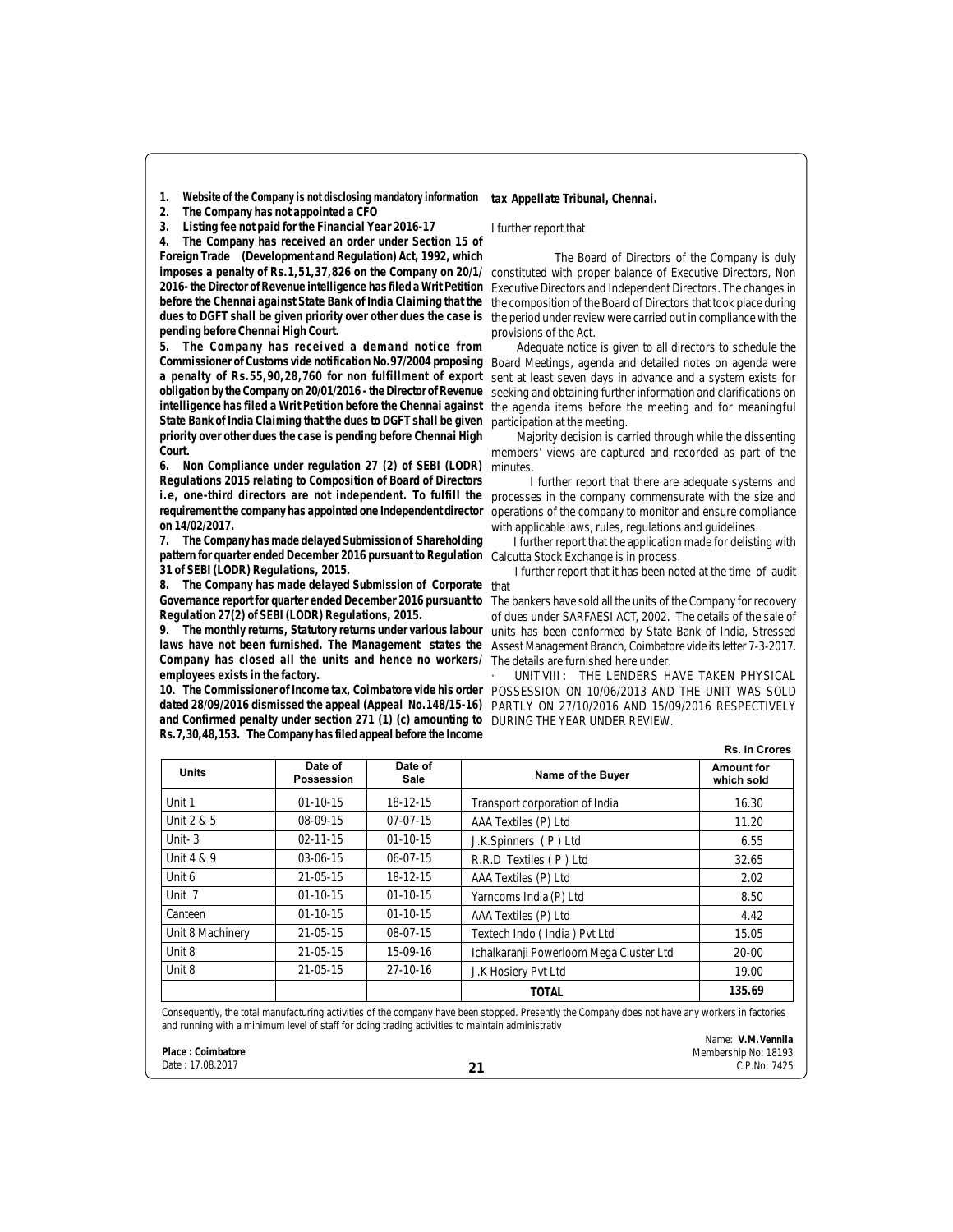# **MANAGEMENT DISCUSSION AND ANALYSIS**

#### **INDUSTRY STRUCTURE AND DEVELOPMENT :**

The company has effected sales turnover of Rs 57,66,292 as against Rs 26,03,26,588 last year. This year turnover is only by way of trading of cotton yarns and the income generated out of the above was utilized for the day –to-day administrative expenses. Last year some manufacturing units (since sold out by the Lenders) ran for part of the year. Hence, the turnover was more last year.

#### **OPERATION OF UNITS :**

Since the Lenders have sold the entire assets of the company for the non-payment of loan, there was no manufacturing operation taking place in the company during the year under review. Even after the sale proceeds of the entire assets have been adjusted by the lenders against the loan due, still the company owes substantieal amount as on 31-3-2017. Including interest accrued but not paid. The company has no assets on hand. to sell and make the payment for the balance loan amount. In the meantime, the Promoters are negotiating with the Lenders for One Time Settlement, as lenders had assured to the Management that if we co-operate for asset sale and after all the assets are sold, the lenders might agree for a one time settlement. Till then, the company is liable to function just to comply with the statutory obligations with the Registrar of Companies, Stock Exchanges etc. Hence, the company has engaged few staffs to carry out the above work.

#### **OUTLOOK**

Since, the entire manufacturing activities have been suspended due to sale of all the units of the company by the Lenders , time being the company is looking forward to carryout trading activities, which Management is finding very difficult and unsustainable. As Company's strength was manufacturing only, and now all the units were sold by the lenders, the Management is straguling to meet out day - to - day expenses. Hence very bleak out look.

#### **OPPORTUNITIES AND THREATS**

Since, the question of revival of the company is ruled out there will not be any opportunities and threats to be forecast.

#### **FINANCE**

The Report about finance is elaborately given in the Directors' Report to the Shareholders which is appended in the Annual Report.

| Particulars                  | 2016 - 17   | $2015 - 16$     | Change<br>Increase (+) Decrease(-) | %         |
|------------------------------|-------------|-----------------|------------------------------------|-----------|
| Turnover                     | 57,66,292   | 26,03,26,588    | (25, 45, 60, 296)                  | $-97.78$  |
| Other Income                 | 1,81,37,265 | 1.48.166        | 1,79,89,099                        | 12141.18  |
| <b>Gross Revenue</b>         | 2,39,03,557 | 26,04,74,754    | (23,65,71,197)                     | $-90.82$  |
| PBIDT                        | 1,09,94,174 | $-5,09,26,444$  | 6,19,20,618                        | $-563.21$ |
| Interest                     | 0           | 12,83,09,507    | (12,83,09,507)                     | $-100$    |
| PBDT                         | 1,09,94,174 | $-17,92,35,951$ | 1,90,23,50,125                     | 1730.28   |
| Depreciation                 | 9.652       | 1,60,52,766     | (1,60,43,114)                      | $-99.94$  |
| Net Profit / Loss before Tax | (53,02,382) | -38,80,44,586   | 38,27,42,204                       | $-98.63$  |

# **FINANCIAL PERFORMANCE AND ANALYSIS**

During the year under review, the Company has earned profit of Rs 53,34,503 /-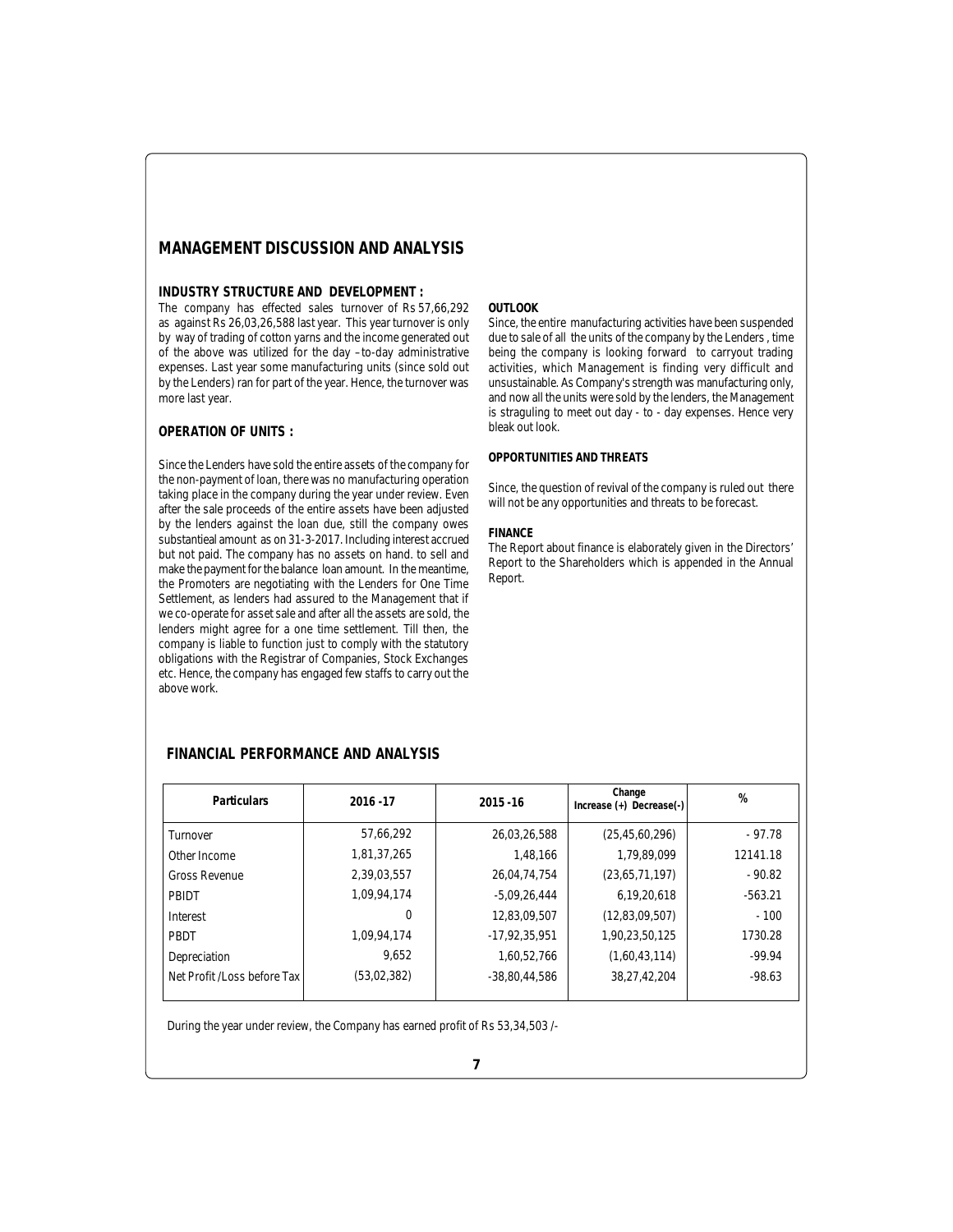| S.No | Demand Received from                                                                                                                                                                     | Amount       | Reason                                                                                                                                                                                                                                                                                                                                                                                    |
|------|------------------------------------------------------------------------------------------------------------------------------------------------------------------------------------------|--------------|-------------------------------------------------------------------------------------------------------------------------------------------------------------------------------------------------------------------------------------------------------------------------------------------------------------------------------------------------------------------------------------------|
|      | Joint Director General of Foreign Trade,<br>Coimbatore                                                                                                                                   | 55,90,28,760 | Non-fulfillment of Export Obligation in respect of 45<br>Licenses issued to the company                                                                                                                                                                                                                                                                                                   |
|      | Assistant Commissioner of Customs,<br>Chennai                                                                                                                                            | 1,53,77,000  | Non-fulfillment of Export Obligation in respect of 6 censes<br>issued to the company                                                                                                                                                                                                                                                                                                      |
|      | Assistant Commissioner of Income Tax,<br>Corporate Circle -2. The Commissioner of                                                                                                        | 7,30,48,153  | Penalty levied u/s Section 271(1) (c) of the Income Tax<br>relating to the Assessment Year 2012-13.                                                                                                                                                                                                                                                                                       |
|      | Income Tax, Appeal has vide his Order<br>dated 28-9-2016 upheld the Penalty.<br>Against this, the Company<br>has preferred Appeal before the Tribunal,<br>Chennai. The order is awaited. |              | The Company has preferred an appeal before the Income<br>Tax Appellate Tribunal chennai against the levy of penalty,<br>which has also dismissed the above appeal vide is order<br>dated 26.5.2017 and confirmed the penalty.                                                                                                                                                             |
|      | Deputy Commissioner of Income Tax, TDS<br>Circle                                                                                                                                         | 45,69,649    | <b>TDS Default</b>                                                                                                                                                                                                                                                                                                                                                                        |
|      | The Assistant Commissioner of<br>Commercial Taxes, Mettupalayam Road<br>Circle, Coimbatore                                                                                               | 20,06,535    | Short levy of AST for the Assessment year 1999-2000                                                                                                                                                                                                                                                                                                                                       |
|      | Income Tax Department                                                                                                                                                                    | 5,85,000     | Department have preferred Appeal before I.T.A.T, Chennai against the<br>order of C.I.T Appeal relating to the Assessment Year 2004-05                                                                                                                                                                                                                                                     |
|      | Income Tax Department                                                                                                                                                                    | 1,25,000     | The Department have filed an Appeal before the Hon'ble High Court<br>Chennai against Company's stand regarding sec 80 (1A)                                                                                                                                                                                                                                                                |
|      | Maharashtra Sales Tax Department                                                                                                                                                         | 32,46,000    | Issues representing reversal of Input Vat Credit relating to the<br>Assessment Year 2005-06 and 2006-07                                                                                                                                                                                                                                                                                   |
|      | M/s Think Capital                                                                                                                                                                        | 93,86,000    | Winding up petition filed by them for non-compliance of certain<br>commitments.                                                                                                                                                                                                                                                                                                           |
|      | M/s Vijay Fabrics                                                                                                                                                                        | 1,18,000     | M/s Vijay Fabrics, Erode have obtained Decree against the company<br>and filed Execution Petition before the Sub-Court, Perundurai                                                                                                                                                                                                                                                        |
|      | The company has sold its vacant land at<br>Kalappatty for Rs 1.62 crores. The co-<br>owners of erstwhile sellers have filed a<br>case for their shares in O.S.J Court,<br>Coimbatore     |              |                                                                                                                                                                                                                                                                                                                                                                                           |
|      | Total                                                                                                                                                                                    | 66,62,64,267 |                                                                                                                                                                                                                                                                                                                                                                                           |
|      | INTERNAL CONTROL SYSTEM AND THEIR ADEQUACY.<br>of internal controls and risk management.<br>INDUSTRIAL RELATIONS                                                                         |              | The Company has appointed M/s M.Gangadharan & Co as Statutory Auditors of the Company and they audit the adequacy and the<br>effectiveness of the internal controls prescribed by the Management and wherever necessary suggests improvements.<br>The Audit Committee of the Board of Directors periodically review the financial positions, audit plans, internal audit reports adequacy |
|      |                                                                                                                                                                                          |              |                                                                                                                                                                                                                                                                                                                                                                                           |
|      | The Industrial Relation continued to be harmonious with the available few staffs.                                                                                                        |              |                                                                                                                                                                                                                                                                                                                                                                                           |
|      |                                                                                                                                                                                          |              |                                                                                                                                                                                                                                                                                                                                                                                           |
|      | Place Coimbatore                                                                                                                                                                         |              | By Order of the Board<br>For GANGOTRI TEXTILES LIMITED<br>MANOJ KUMAR TIBREWAL<br><b>MANAGING DIRECTOR</b><br>MOHANLAL TIBREWAL                                                                                                                                                                                                                                                           |

**EXECUTIVE DIRECTOR**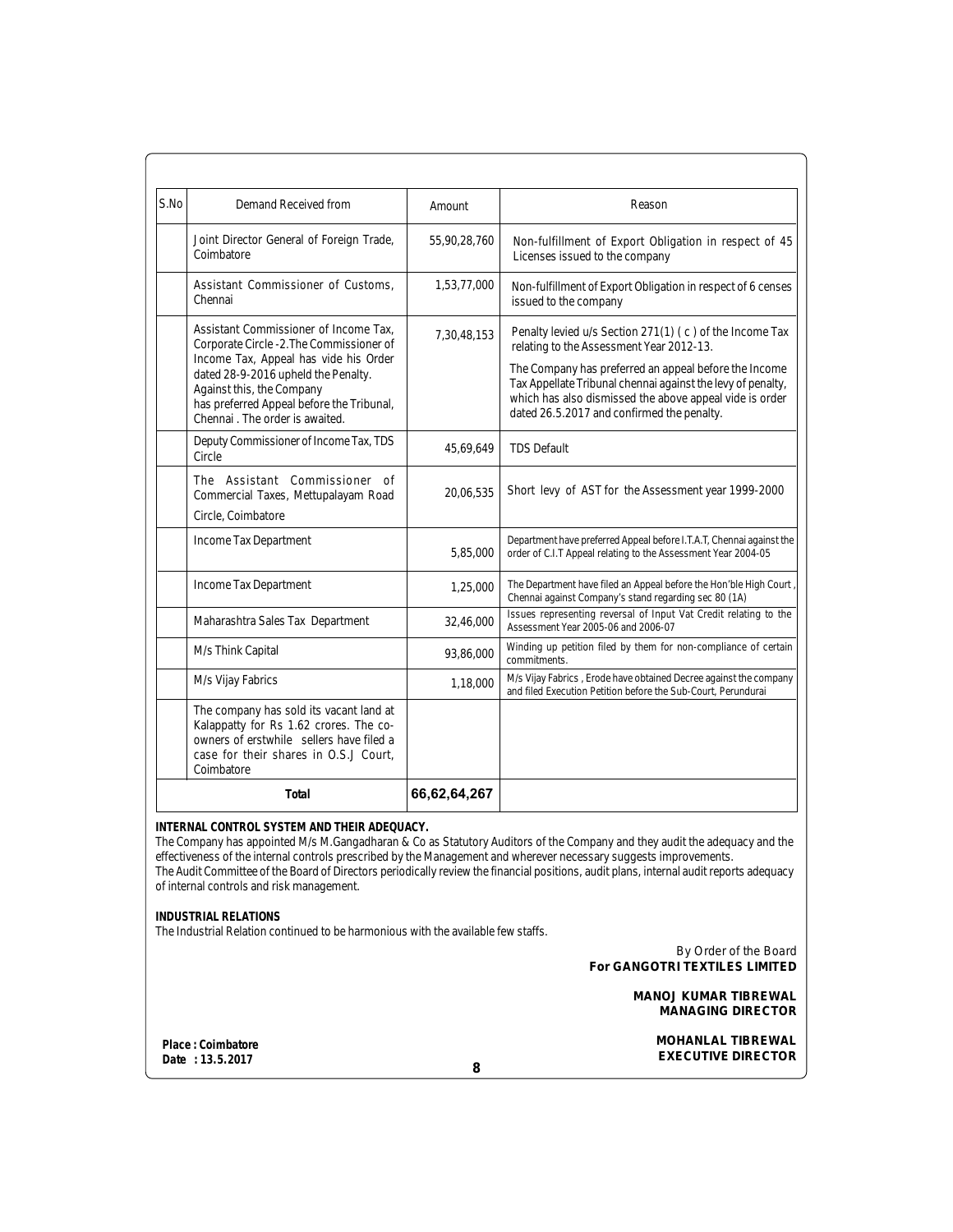## **CORPORATE GOVERNANCE REPORT**

Companies policies on the Corporate Governance under the due compliance report on specific areas, where applicable for the year 2016-17 are given here under, classified under broad heads.

**1. Company's Philosophy on Corporate Governance :**

Gangotri puts in every effort towards compliance of all regulatory requirements and ensures highest standards of ethical conduct are practiced throughout the organization.

**2. Board of Directors :**

The Board of Directors, on the date of this report is comprised of seven members, out of which five are non-executive Directors who account for two-thirds of the Board's strength.

**a) Composition of the Board :**

| Name of the Director                                         | Category                               | No. of other<br>Directorship<br>Held | No.of. other Board<br>Committees of<br>which he is a member | No.of. other Board<br>Committees of which<br>he is a Chairman |
|--------------------------------------------------------------|----------------------------------------|--------------------------------------|-------------------------------------------------------------|---------------------------------------------------------------|
| Sri. Manoj Kumar Tibrewal                                    | <b>Director Executive</b><br>Managing  | Nil                                  | Nil                                                         | Nil                                                           |
| Sri. Mohanlal Tibrewal                                       | <b>Director Executive</b><br>Executive | Nil                                  | Nil                                                         | Nil                                                           |
| Sri.N.Venkatesan                                             | Independent Director                   | Nil                                  | Nil                                                         | Nil                                                           |
| Smt. M.V.Suryaprabha                                         | Independent Director (Woman Director)  | Nil                                  | Nil                                                         | Nil                                                           |
| Sri. R.P. Joshua                                             | Nominee Director                       |                                      | Nil                                                         | Nil                                                           |
| Sri. R.Elango                                                | Nominee Director                       | Nil                                  | Nil                                                         | Nil                                                           |
| Sri. A.R. Muralidharan(w.e.f 14-2-2017) Independent Director |                                        |                                      | Nil                                                         | Nil                                                           |

**b ) Details of Sitting Fees, remuneration etc paid to Directors:**

| Name of the Director      | Remuneration paid During<br>the year $2016 - 17$<br>(Rs) | Sitting Fees for Attending<br>meetings of the Board and /<br>or Committee thereof (Rs) |
|---------------------------|----------------------------------------------------------|----------------------------------------------------------------------------------------|
| Sri. Manoj Kumar Tibrewal | 9.00.000                                                 | Nil                                                                                    |
| Sri. Mohanlal Tibrewal    | 9.00.000                                                 | Nil                                                                                    |
| Sri. R.P.Joshua           | Nil                                                      | 5000                                                                                   |
| Sri. A.R. Muralidharan    | Nil                                                      | 1000                                                                                   |
| Sri. N.Venkatesan         | Nil                                                      | 5000                                                                                   |
| Ms. Suryaprabha           | Nil                                                      | 5000                                                                                   |
| Sri. R.Elango             | Nil                                                      | <b>Nil</b>                                                                             |

**c) Number of Board Meetings held and attended by the Directors :**

Meetings of the Board of Directors were held during the year ended 31-3-2017 on the following dates.

(1) 30th May, 2016 (2) 12th August, 2016 (3) (3) 4th November, 2016 (4) 14th February, 2017

**ii. Attendance recorded of each of the Directors at the Board Meeting during the year ended 31st March, 2017 as also of the Annual General Meeting is as under.**

| Name of the Director      | No of Board Meetings Attended | Attendance at the Last AGM |
|---------------------------|-------------------------------|----------------------------|
| Sri. Manoj Kumar Tibrewal |                               | Yes                        |
| Sri. Mohanlal Tibrewal    |                               | Yes                        |
| Sri. R.P.Joshua           |                               | No                         |
| Sri. A.R. Muralidharan    |                               | No                         |
| Sri. N.Venkatesan         |                               | <b>Yes</b>                 |
| Ms. Suryaprabha           |                               | No                         |
| Sri. R.Elango             | Nil                           | No                         |

**3.Audit Committee**

The Audit Committee was constituted with terms of reference in line with the provisions of the Companies Act, 2013, and SEBI ( Listing Obligation and Disclosure requirement ) Regulations 2015. The terms of reference include review of financial statements , internal control system, accounting policies and practices internal audit and administration. The Audit Committee consists of the following Members.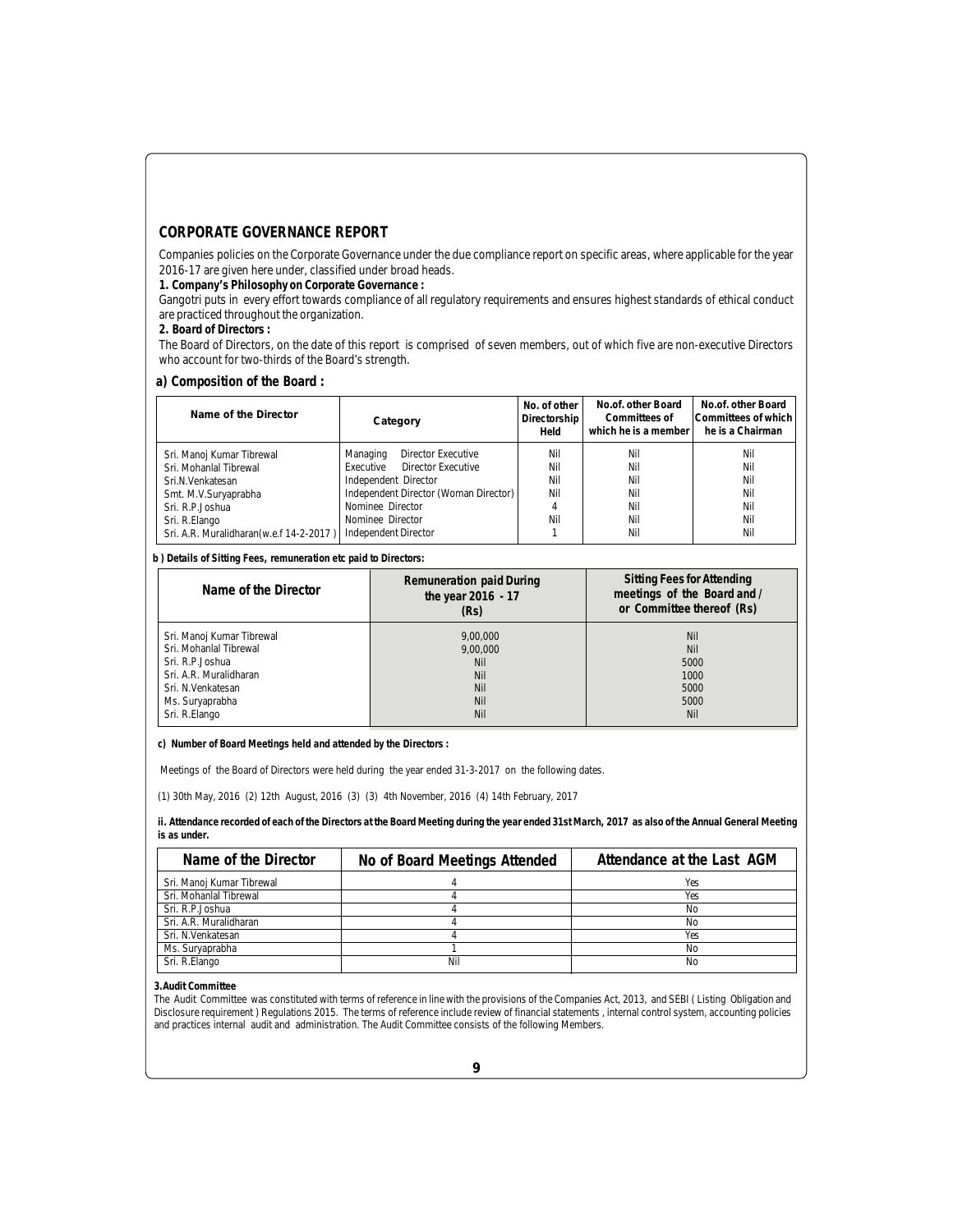1. Sri.R.Venkatesan — Chairman (Independent Director)<br>2. Sri. R.P.Joshua — Member (Nominee Director) 2. Sri. R.P.Joshua — Member (Nominee Director)<br>3. Smt. M.V.Survaprabha — Member (Independent Director) - Member (Independent Director)

The Audit Committee meetings were held on the following dates: 1) 30th May, 2016 (2) 12th August, 2016 (3) 4th November, 2016 (4) 14th February, 2017

**ii. Attendance of the Audit Committee Meeting held during the financial year ended 31st March, 2017.**

| Name of the Member | No of Meetings Attended |  |
|--------------------|-------------------------|--|
| Sri. N.Venkatesan  |                         |  |
| Sri.R.P. Joshua    |                         |  |
| Smt.Suryaprabha    |                         |  |
|                    |                         |  |

**4. Nomination & Remuneration Committee :**

This Committee was formed for identifying persons to be appointed as Directors and senior Management positions recommend to the Board, the appointment and removal of Directors , carry out evaluation of Directors, formulate criteria for determining qualification of Directors

The Nomination & Remuneration Committee of the Company consists of the following Members.

1. Sri. N.Venkatesan — Chairman (Independent Director)<br>2. Sri. R.P.Joshua — Member (Nominee Director)

2. Sri. R.P.Joshua — Member ( Nominee Director )<br>3. Smt.. M.V.Suryaprabha — Member ( Independent Director) - Member ( Independent Director ) The Remuneration Committee meeting was held on 13-5-2017 and recommended the appointment of Sri. Manoj Kumar Tibrewal , Managing Director for the period from 1-4-2017 to 31-3-2022.

**5. Stakeholders' Relationship Committee :**

This Committee has been formed to specifically focus on the services to shareholders/ Investors. The Committee periodically reviews the services rendered to the Shareholders particularly redressal of complaints of the Shareholders like delay in transfer of shares , non-receipt of Annual Report and the action taken by the company.

a) The Committee of the Company consists of the following Members.

1. Sri. N.Venkatesan — Chairman (Independent – Non-Executive)

- 2. Sri. Manojkumar Tibrewal Member (Promoter Executive)
- 3. Sri. Mohanlal Tibrewal Member (Promoter Executive)

Stakholder's Relationship meeting was held on 13 -5-2017 and reviewed the complaints received from the Investors during the financial year ended 31st March, 2017.

During the financial year ended 31st March, 2017, the company has not received any- complaint from the Investor's and as on 31st March, 2017 no complaints / queries were there pending reply. The share transfer applications are normally completed within a period of 15 days.

**b) Details of Director seeking appointment / re-appointment at the ensuing Annual General Meeting fixed on 25 -9-2017 are given hereunder.**

Pursuant to Section 149 of the Companies Act, 2013 , the Company being a Listed Company need to appoint Independent Directors within a period of one year from the commencement of the said Act. Though the company is having two Independent Directors already, it is required to appoint them as per the new provisions of the Companies Act, 2013 as the definition of Independent Directors have been changed .Accordingly, the necessary approval for their appointment was obtained in the 26th Annual General Meeting held on 23-9-2015.

Further, In order to comply with the provision of Listing Agreement, the Company has appointed one more Independent Director on 14-2-2017 and necessary resolution seeking approval of the Shareholders as per the new provisions of the Companies Act, 2013 is being brought at the ensuing 28th Annual General Meeting.

#### **6. Board Procedure :**

The Members of the Board have been provided with all the information mentioned in the Listing Agreement which were placed before the Board Meetings and the same were dealt with appropriately at the meetings.

All the Directors, who are on the various committees are within the permissible limits as given in the Listing Agreement. The Directors concerned also intimate from time to time about their membership in the various committees in other companies.

**7. Compliance Certificate**

Compliance Certificate for Corporate Governance from the Auditors of the Company is enclosed herewith.

**8. Annual General Meetings / Extra Ordinary General Meetings :**

**a) Details of Annual General Meetings / Extraordinary General Meetings held during the last three years are as under:**

| AGM / NO | <b>DAY</b> | DATE       | <b>TIME</b>       | <b>VENUE</b>                                                                                                                |
|----------|------------|------------|-------------------|-----------------------------------------------------------------------------------------------------------------------------|
| 25       | Thursday   | 11.9.2014  | 3.30 pm           | A.R. Patel Hall, Sree Coimbatore Gujarat Samaj<br>662, Mettupalayam Road, P.B. No. 1164,<br>R.S.Puram, Coimbatore - 641 002 |
| 26       | Wednesday  | 23.9.2015  | 3.30 pm           | A.R. Patel Hall, Sree Coimbatore Gujarat Samaj<br>662, Mettupalayam Road, P.B. No. 1164,<br>R.S.Puram, Coimbatore - 641 002 |
| 27       | Thursday   | 21.09.2016 | $3.30 \text{ pm}$ | A.R. Patel Hall, Sree Coimbatore Gujarat Samaj<br>662, Mettupalayam Road, P.B. No. 1164,<br>R.S.Puram, Coimbatore - 641 002 |

In the 27th Annual General Meeting held on 21-9-2016, no Special Resolutions was proposed to be passed. **9.Disclosures :**

i) The transactions with related parties form part of the financial statements circulated to all the members in conformity with the necessary accounting standards to be followed by the Company

ii) M/s. National Stock Exchange of india and M/s. Bombay Stock Exchange Ltd., have imposed fine for belated submission of Statutory filings in terms of the listing agreement.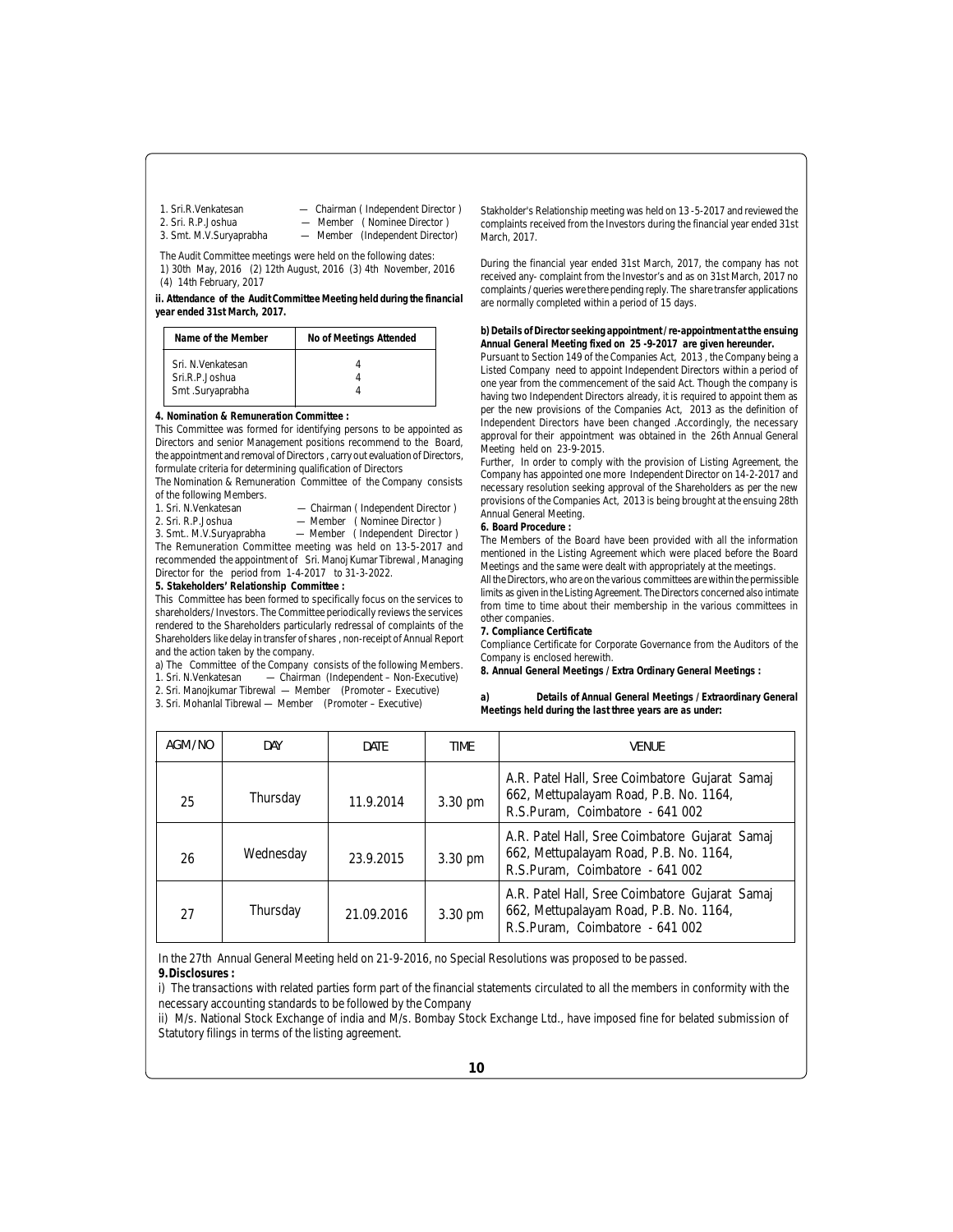**10. Means of Communications** i) Quarterly Results will be published in Trinity Mirror (English) and in Makkal Kural (Tamil) ii) Any website where displayed : www.gangotritextiles.co.in iii) Whether Management's Discussion and Analysis is part of Annual Report : Yes **11. General Shareholder Information : a) Annual General Meeting to be held on 25 -9-2017 ( 28th AGM )** Day : Monday Date : 25-9-2017 Time : 3.30 P.M Venue : **Mini Airconditioned Hall, Rajasthani Sangh, R.S. Puram, Coimbatore - 641 002 b) Financial Calendar Year 2017-2018 :** First quarterly Financial Results : On or before 15-08-2017 Second quarterly Financial Results : On or before 15-11-2017 Third quarterly Financial Results : On or before 13-01-2018 Audited Financial Results for the year : On or before 30-05-2018 ended 31-3-2018 **c) Dates of Book Closure** : From: 19-9-2017 To : 25-9-2017 (Both the days inclusive) for the purpose of Annual General Meeting. **d) Dividend payment date :** In the absence of Profit for the financial year ended 31st March, 2017 the Board of Directors have not recommended any dividend for the financial year 31-3-2017. **e) Listing on Stock Exchanges :** The Equity Shares of the Company are listed on the following Stock Exchanges.

1 National Stock Exchange of India Ltd

2. Bombay Stock Exchange Limited

3 .The Calcutta Stock Exchange Limited

**f) Delisting :**

The company had already applied for de-listing of its Equity Shares from The Calcutta Stock Exchange and the order for de-listing is still awaited from them.

**12. Market Price Data :**

The details of the monthly highest and lowest closing quotations of the equity shares of the Company at the Bombay Stock Exchange Ltd, during the financial year 2016-17 are as under.

| <b>MONTH</b>     |      | <b>Highest Rate</b><br>(Rs) | Lowest Rate<br>(Rs) |
|------------------|------|-----------------------------|---------------------|
| APRIL            | 2016 | 1.59                        | 134                 |
| <b>MAY</b>       | 2016 | 1.69                        | 1.56                |
| <b>JUNE</b>      | 2016 | 1.61                        | 1.33                |
| JULY             | 2016 | 1.40                        | 1.16                |
| AUGUST           | 2016 | 1.18                        | 0.92                |
| <b>SEPTEMBER</b> | 2016 | 0.99                        | 0.76                |
| <b>OCTOBER</b>   | 2016 | 0.86                        | 0.73                |
| <b>NOVEMBER</b>  | 2016 | 1.19                        | 0.80                |
| <b>DECEMBER</b>  | 2016 | 1.25                        | 1.05                |
| <b>JANUARY</b>   | 2017 | 1.25                        | 1.05                |
| <b>FEBRUARY</b>  | 2017 | 0.94                        | 0.78                |
| <b>MARCH</b>     | 2017 | 1.14                        | 0.76                |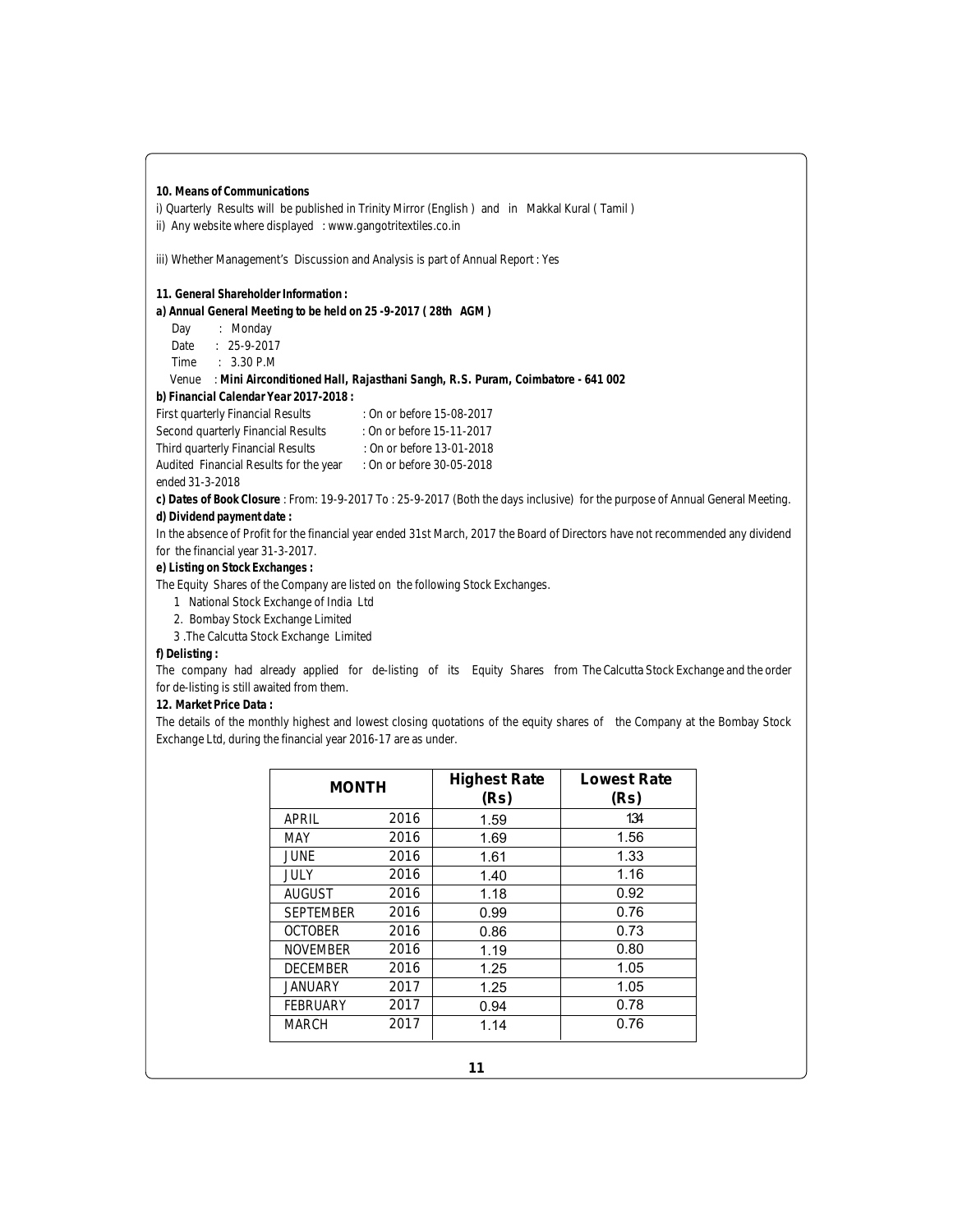**13. Registrar and Share Transfer Agents :**

The Company has appointed Registrar and Share Transfer Agents for share transfers. The name and address of the Registrar and Share Transfer Agents is as under.

**M/s. S.K.D.C. Consultants Limited,** Kanapathy Towers, 3rd Floor1391 / A-1, Sathy Road, Coimbatore – 641 006

Phone No : 0422 – 4958995 Fax No : 0422 – 2539837 E-mail : info@skdc-consultants.com

**14. Share Transfer System :**

Share Transfers are registered and returned within a maximum period of 30 days from the date of receipt. If the documents are clear, the transfers are completed normally within one week and returned within 15 days. The Transfer Agents have been authorized to put through the transfers expeditiously.

**15. Distribution of Shareholding as on 31.3.2017**

| No of Shares     | No of Shareholders | Percentage | No of Shares | Percentage |
|------------------|--------------------|------------|--------------|------------|
| Up to 5000       | 8,813              | 96.47      | 54, 18, 063  | 16.61      |
| 5001-10000       | 169                | 1.85       | 12,21,605    | 3.75       |
| $10001 - 20000$  |                    | 0.84       | 10,74,006    | 3.29       |
| 20001-30000      | 20                 | 0.22       | 5,17,058     | 1.59       |
| 30001-40000      | 13                 | 0.14       | 4.44.572     | 1.36       |
| 40001-50000      | 4                  | 0.05       | 1,83,361     | 0.56       |
| 50001-100000     | 15                 | 0.16       | 11,91,278    | 3.65       |
| 100001 and above | 25                 | 0.27       | 2,25,64,691  | 69.19      |
| Total            | 9136               | 100.00     | 3,26,14,634  | 100.00     |

**16. Shareholding Pattern as on 31.3.2017**

| Category                       | No of Shares held | Percentage |
|--------------------------------|-------------------|------------|
| <b>Promoters</b>               | 80,00,457         | 24.530     |
| Mutual Funds                   | 1,600             | 0.005      |
| Financial Institutions / Banks | 14, 16, 473       | 4.343      |
| <b>Bodies Corporate</b>        | 29.01.930         | 8.898      |
| <b>NRI</b>                     | 76.764            | 0.235      |
| Insurance Companies            | 12,02,000         | 3.685      |
| <b>General Public</b>          | 1,90,15,410       | 58.304     |
| TOTAL                          | 3,26,14,634       | 100.000    |
|                                |                   |            |

**17.Dematerialisation of Equity Shares :**

As on 31-3-2017 shares representing 98.562 % percentage of the total paid up capital of the Company is held in dematerialized form with NSDL and CDSL.

**18. Plant Location**

Does not arise , since the Lenders have sold the entire Units of the company through e-auction.

**19. Address for correspondence :**

 **Registered Office** : 25-A, Venkatachalam Co-oprative Colony, R.S. Puram, Coimbatore - 641 002

Telephone No : 0422 – 4332100 Fax No : 0422 – 2474499 Mail Id : tibre@gangotritextiles.com

 **CIN.** L17115TZ1989PLC002491 Website : www.gangotritextiles.co.in

**20. Declaration on Code of Conduct.**

I hereby declare that the Board of Directors of the Company have adopted a Code of Conduct for the Board Members and Senior Management of the Company and the same has also been posted in the website of the Company and that all the Board Members and Senior Management Personnel to whom this Code of Conduct is applicable have affirmed the compliance of Code of Conduct during the year 2016-17

**Coimbatore 13 -5-2017**

**MANOJ KUMAR TIBREWAL MANAGING DIRECTOR**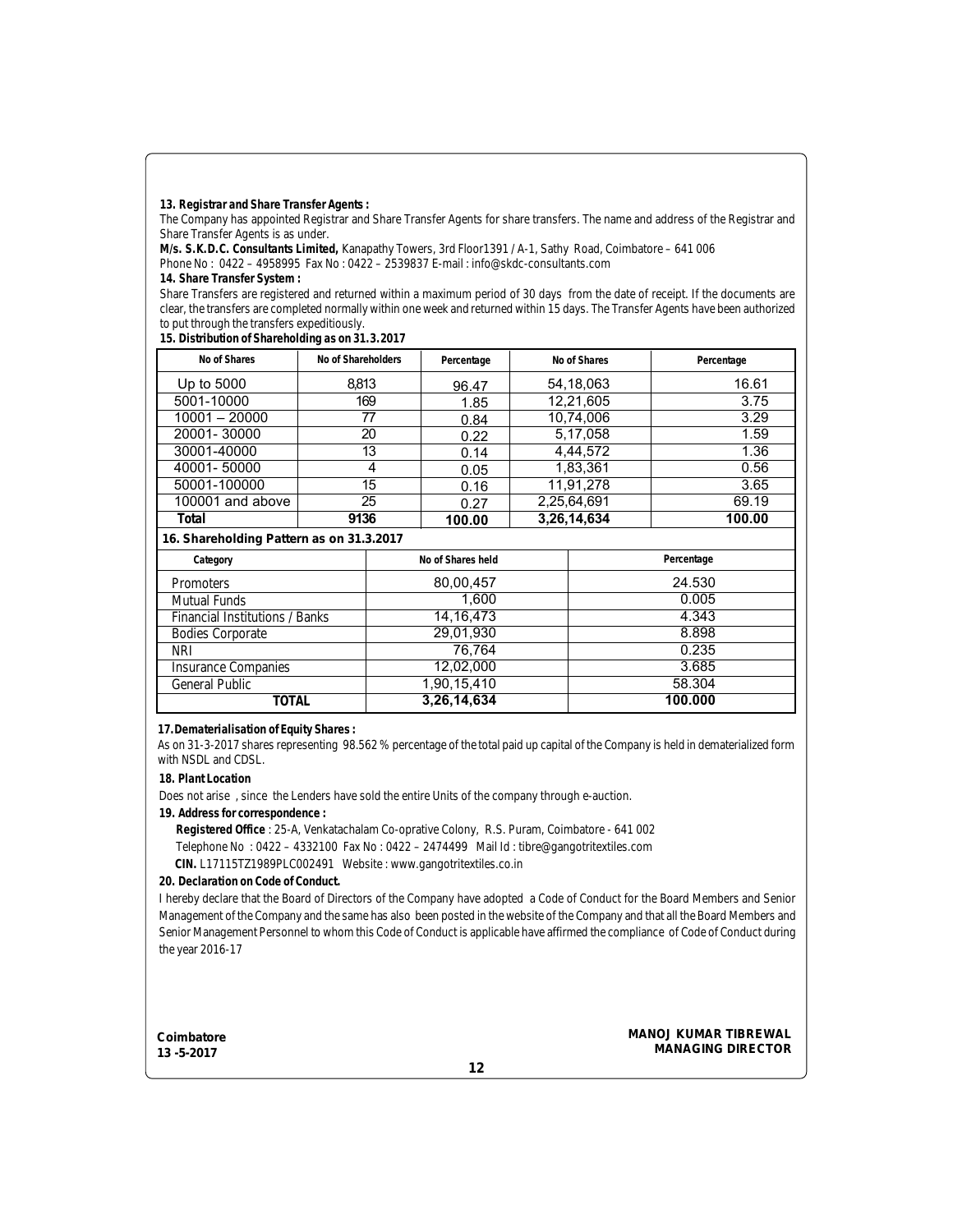#### **22. CEO / CFO CERTIFICATE**

**We certify that**

- a) We have reviewed financial statements and cash flow statements for the year ended 31st March, 2017 and that to the best of our knowledge and belief :
	- i) these statements do not contain any materially untrue statement or omit any material fact or contain statements that might be misleading
	- these statements together present a true and fair view of the Company's affairs and are in compliance with existing accounting standards, applicable laws and regulations.
- b) There are, to the best of our knowledge and belief, no transactions entered into by the Company during the year which are fraudulent, illegal or violative of the Company's Code of Conduct.
- c) We accept responsibility for establishing and maintaining internal controls for financial reporting and that we have evaluated the effectiveness of internal control systems of the Company pertaining to the financial reporting and we have disclosed to the Auditors and the Audit Committee, deficiencies in the design or operation of such internal controls, if any, of which we are aware and the steps we have taken or propose to take to rectify these deficiencies.
- d) We have indicated to the Auditors and the Audit Committee
	- i) significant changes in internal control over financial reporting during the year;
	- ii) significant changes in accounting policies during the year and that the same have been disclosed in the Notes to the financial statements.
	- iii) instances of significant fraud of which we have become aware and the involvement therein, if any, of the Management, or an employee having a significant role in the Company's internal control system over financial reporting.— NIL

#### **Coimbatore 13-5-2017**

**MANOJ KUMAR TIBREWAL MANAGING DIRECTOR**

**AUDITORS CERTIFICATE ON COMPLIANCE WITH THE CONDITIONS OF CORPORATE GOVERNANCE UNDER CLAUSE 49 OF THE LISTING AGREEMENT**

#### TO

The members of Gangotri Textiles Limited

We have reviewed the implementation of Corporate Governance procedures by Gangotri Textiles Limited during the year ended 31st March, 2017, as stipulated in Regulations 17 to 27 and Clause (b) (i) of the of Regulation 46 (2) Sechedule V Schedule II of the Securities and Exchange Board of India (Listing Obligations and Disclosure Requirements) Regulations 2015.

The compliance of conditions of Corporate Governance is the responsibility of the Management. Our examination was limited to a review of procedures and implementation thereof , adopted by the Company for ensuring the compliance of conditions of Corporate Governance. It is neither an audit nor an expression of opinion on the financial statements of the Company

In our opinion and to the best of our information and according to the explanation given to us, we certify that the Company has complied with in all material respect, the conditions of Corporate Governance as stipulated in Regulations 17 to 27 and Clause (b) (i) of the of Regulation 46 (2) Sechedule V Schedule II of the Securities and Exchange Board of India (Listing Obligations and Disclosure Requirements) Regulations 2015.

We state that in respect of investor grievances received during the year ended 31st March, 2017, no investor grievances are un-attended / pending for a period exceeding one month against the Company as certified by the Registrars of the Company and details presented to the Share Transfer cum Investors Grievance Committee of the Company.

We further state that such compliance is neither an assurance as to the future viability of the Company nor the efficiency or effectiveness with which the management has conducted the affairs of the company.

| Place: Coimbatore |  |
|-------------------|--|
| Date: 13.05.2017  |  |

 **CA M. GANGADARAN** Membership No:024949

**For M. GANGADARAN & CO** Firm Regn.No.0881S Chartered Accountants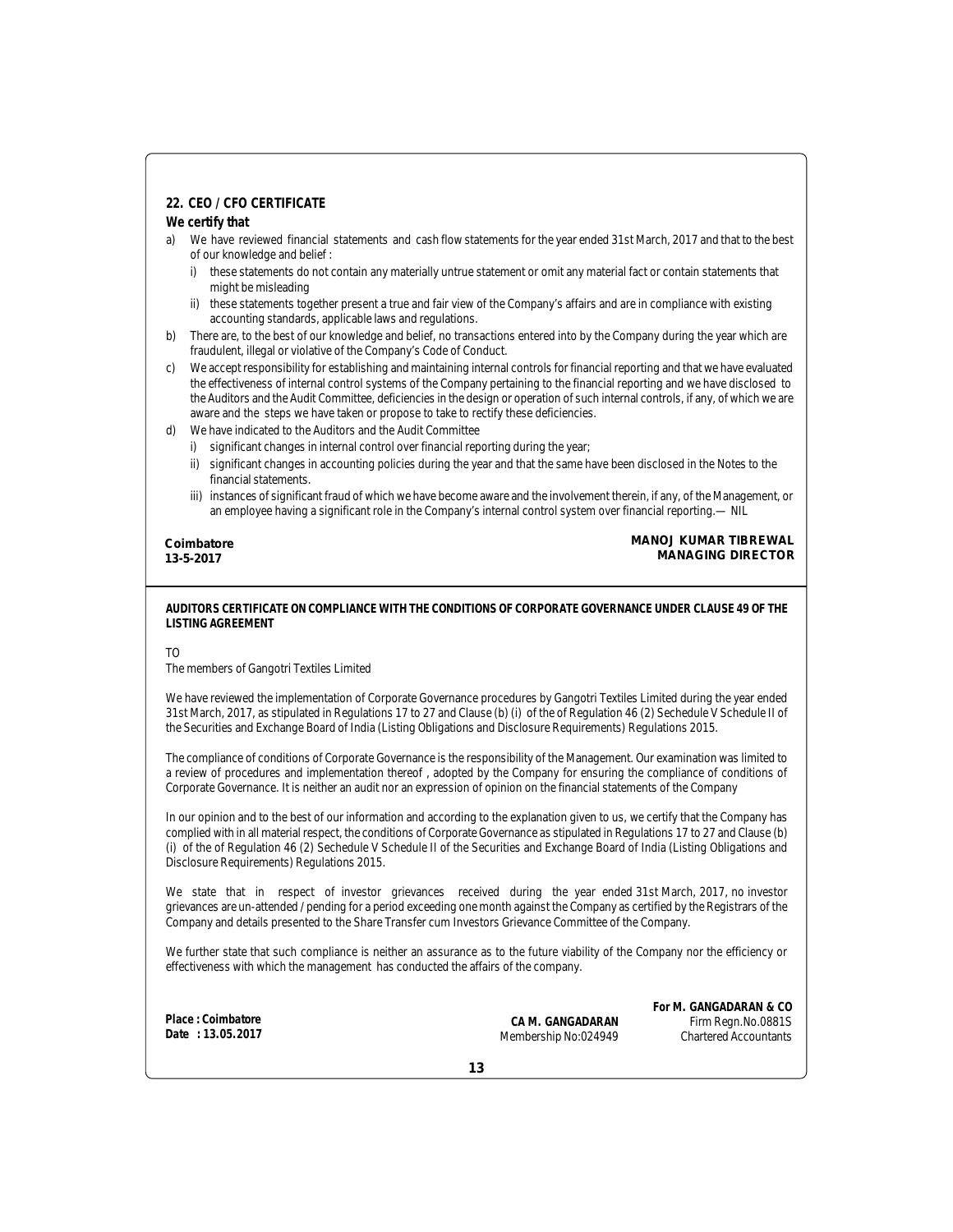# **INDEPENDENT AUDITOR'S REPORT**

**TO THE MEMBERS OF M/s. GANGOTRI TEXTILES LIMITED**

#### **REPORT ON THE STANDALONE FINANCIAL STATEMENTS**

We have audited the accompanying financial statements of M/s.GANGOTRI TEXTILES LIMITED, which comprise the balance sheet as at 31<sup>St</sup> March 2017, the Statement of Profit and Loss and the Cash Flow Statement for the year then ended, and a summary of significant accounting policies and other explanatory information.

#### **MANAGEMENT'S RESPONSIBILITY FOR THE STANDALONE FINANCIAL STATEMENTS**

The Company's Board of Directors is responsible for the matters stated in Section 134(5) of the Companies Act, 2013 ("the Act") with respect to the preparation and presentation of these standalone financial statements that give a true and fair view of the financial position, financial performance and cash flows of the Company in accordance with the accounting principles generally accepted in India, including the Accounting Standards specified under Section 133 of the Act, read with Rule 7 of the Companies (Accounts) Rules, 2014. This responsibility also includes maintenance of adequate accounting records in accordance with the provisions of the Act for safeguarding the assets of the Company and for preventing and detecting frauds and other irregularities; selection and application of appropriate accounting policies; making judgments and estimates that are reasonable and prudent; and design, implementation and maintenance of adequate internal financial controls, that were operating effectively for ensuring the accuracy and completeness of the accounting records, relevant to the preparation and presentation of the financial statements that give a true and fair view and are free from material misstatement, whether due to fraud or error.

#### **AUDITOR'S RESPONSIBILITY**

Our responsibility is to express an opinion on these financial statements based on our audit.

We have taken into account the provisions of the Act, the accounting and auditing standards and matters which are required to be included in the audit report under the provisions of the Act and the Rules made there under.

We conducted our audit in accordance with the Standards on Auditing specified under Section 143(10) of the Act. Those Standards require that we comply with ethical requirements and plan and perform the audit to obtain reasonable assurance about whether the financial statements are free from material misstatement.

An audit involves performing procedures to obtain audit evidence about the amounts and the disclosures in the financial statements. The procedures selected depend on the auditor's judgment, including the assessment of the risks of material misstatement of the financial statements, whether due to fraud or Error. In making those risk assessments, the auditor considers internal financial control relevant to the Company's preparation of the financial statements that give a true and fair view in order to design audit procedures that are appropriate in the circumstances.

An audit also includes evaluating the appropriateness of the accounting policies used and the reasonableness of the accounting estimates made by the Company's Directors, as well as evaluating the overall presentation of the financial statements.

We believe that the audit evidence we have obtained is sufficient and appropriate to provide a basis for our audit opinion on the standalone financial statements.

#### **BASIS FOR QUALIFIED OPINION**

- 1. In our opinion, there prevails material uncertainty related to events/ conditions which individually/ collectively cast significant doubts on going concern assumption.
- 2. The Trade Receivables Rs.44.93 Lakhs are subject to confirmation.
- 3. The interest provisions for all Loans from Banks has not been worked out since the date of taking over of assets by the bank. We could not able to quantify the interest amount.
- 4. The balances shown under Secured loans and Balances with bank. Confirmation of balance is yet to be given by the Bankers. Hence, the balances reflected under these two heads are as per the books of account of the company.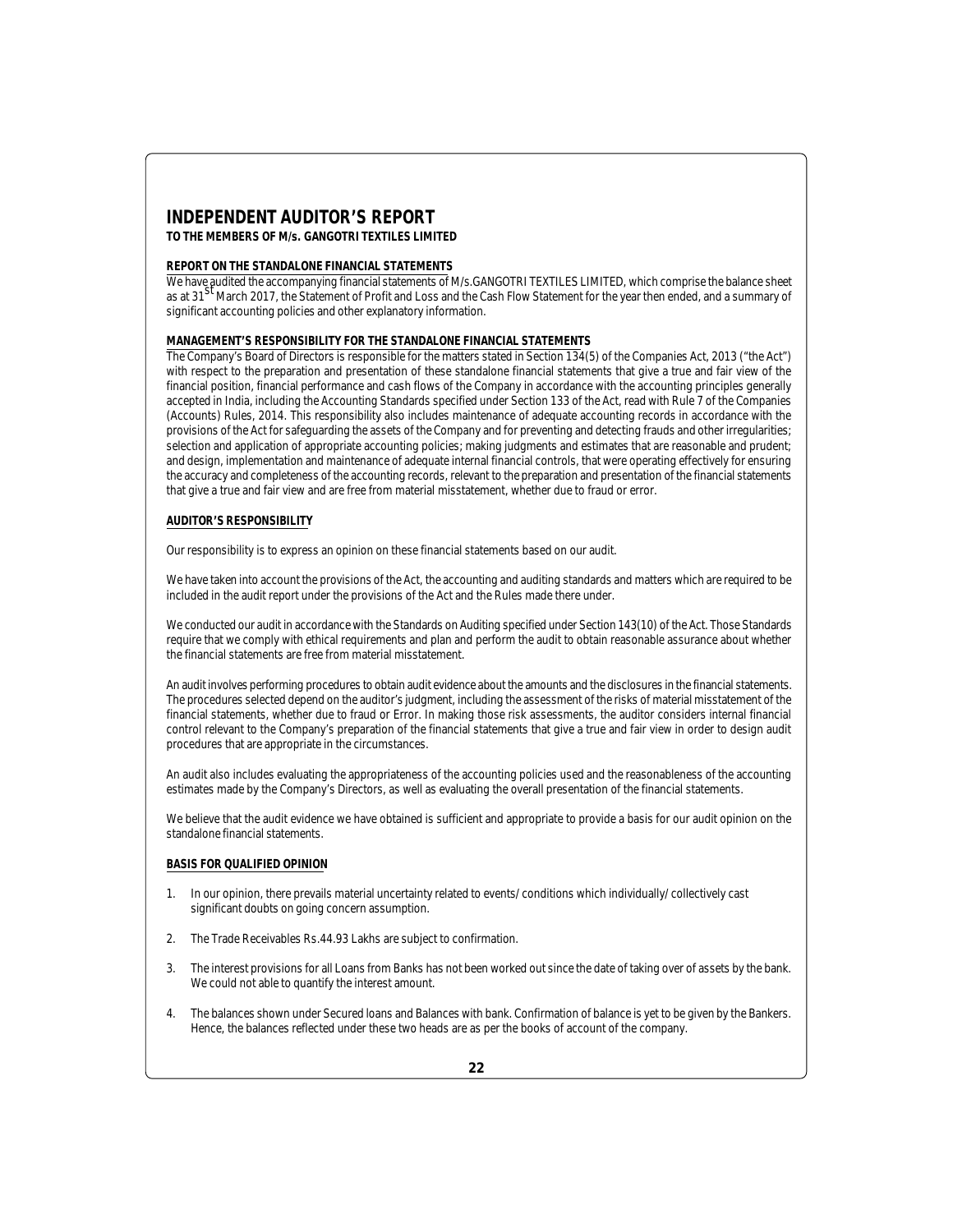#### **QUALIFIED OPINION**

In our opinion and to the best of our information and according to the explanations given to us, except for the effects of the matter described in the Basis for Qualified Opinion paragraph above, the aforesaid financial statements give the information required by the Act in the manner so required and give a true and fair view in conformity with the accounting principles generally accepted in<br>India, of the state of affairs of the Company as at 31<sup>St</sup> March, 2017 and its loss and its

(i) In the case of the Balance Sheet, of the State of affairs of the Company as at 31<sup>St</sup> March 2017;

- (ii) In the case of the Statement of Profit and Loss, of the loss for the year ended on that date; and
- (iii) In the case of the Cash Flow Statement, of the cash flows for the year ended on that date.

#### **REPORT ON OTHER LEGAL AND REGULATORY REQUIREMENTS**

1. As required by the Companies (Auditor's Report) Order, 2016("the Order") issued by the Central Government of India in terms of sub-section (11) of section 143 of the Act, we give in the Annexure A, a statement on the matters specified in the paragraph 3 and 4 of the order.

2. As required by Section 143 (3) of the Act, we report that:

(a) We have sought and obtained all the information and explanations which to the best of our knowledge and belief were necessary for the purposes of our audit.

(b) Except for the effects of the matter described in the Basis for Qualified Opinion paragraph above, in our opinion, proper books of account as required by law have been kept by the Company so far as it appears from our examination of those books; (c) The balance sheet, the statement of profit and loss and the cash flow statement dealt with by this Report are in agreement with the books of account;

(d) Except for the effects of the matters described in the basis for qualified opinion paragraph above, the aforesaid standalone financial statements comply with the Accounting Standards specified under Section 133 of the Act, read with Rule 7 of the Companies (Accounts) Rules, 2014;

(e) The matters described on the Basis for Qualified Opinion paragraph above, in our opinion, may have adverse effect on the functioning of the Company.

(e) On the basis of the written representations received from the directors as on 31 March 2017 taken on record by the Board of Directors, none of the directors is disqualified as on 31 March 2017 from being appointed as a director in terms of Section 164 (2) of the Act;

(f) The qualification relating to the maintenance of accounts and other matters connected therewith are as stated on the Basis for Qualified Opinion paragraph above

(g) The company has provided requisite disclosures in the financial statements as to holdings as well as dealings in Specified Bank Notes during the period from 8th November, 2016 to 30th December, 2016. Based on audit procedures performed and the representations provided to us by the management we report that the disclosures are in accordance with the books of account maintained by the company and as produced to us by the management.

(h) with respect to the other matters to be included in the Auditor's Report in accordance with Rule 11 of the Companies (Audit and Auditors) Rules, 2014, in our opinion and to the best of our information and according to the explanations given to us:

i. the Company has disclosed the impact of pending litigations on its financial position in its financial statements – Refer Note 28 to the financial statements;

ii. The Company has made provision, as required under the applicable law or accounting standards, for material foreseeable losses, if any, on long-term contracts including derivative contracts.

iii. There has been no delay in transferring amounts, required to be transferred, to the Investor Education and Protection Fund by the Company.

| Place: Coimbatore |        | CA M. GANGADARAN     |
|-------------------|--------|----------------------|
| Date: 21.08.2017  | $\sim$ | Membership No:024949 |
|                   | ں ے    |                      |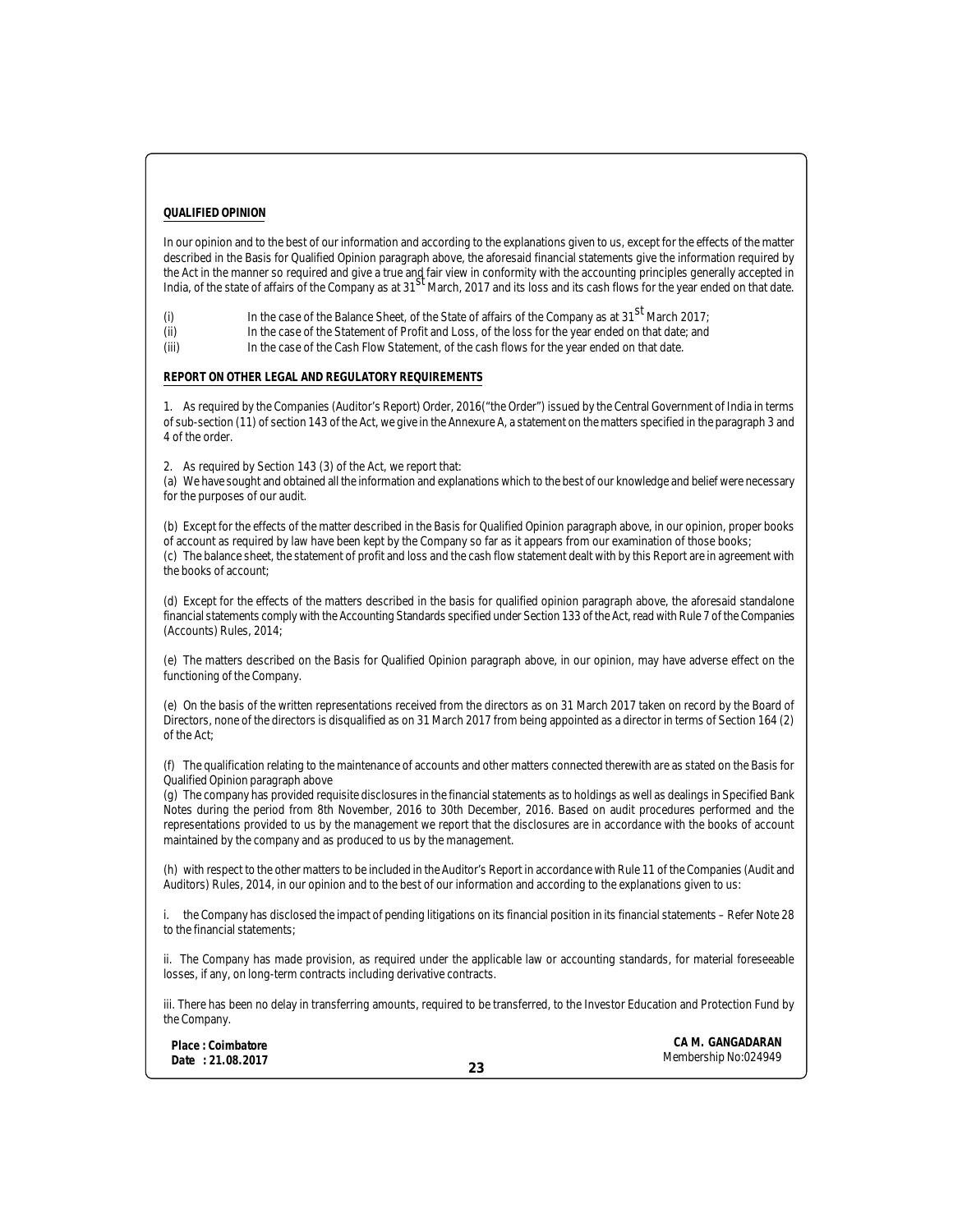#### **ANNEXURE-A TO THE AUDITORS' REPORT**

The Annexure referred to in Independent Auditors' Report to the members of the Company on the standalone financial statements for the year ended 31 March 2017, we report that:

I) (a) The Company has maintained proper records showing full particulars, including quantitative details and situation of fixed assets.

(b) The Company has a regular programme of physical verification of its fixed assets by which fixed assets are verified in a phased manner over a period of three years. As explained to us, the Fixed Assets were taken over by the bank and took possession of all assets, and hence Physical verification was not done.

(c) According to the information and explanations given to us and on the basis of our examination of the records of the Company, the title deeds of immovable properties are held in the name of the Company

II)As explained to us, inventories of the company have been physically verified by the management during the year.

III)The Company has not granted any loans, secured or unsecured to companies, firms or other parties covered in the register maintained under section 189 of the Companies Act, 2013 during the year.

IV)In our opinion and according to the information and explanations given to us, the Company has complied with the provisions of section 185 and 186 of the Act, with respect to the loans and investments made.

V)The Company has not accepted any deposit from public during the year.

VI)We have broadly reviewed the records maintained by the company, till the date of possession taken over by the bank, pursuant the Rules made by the Central Government for the maintenance of the cost records under 148(1) of the Companies Act. We are of the opinion that, prima facie, the prescribed accounts and records have been made and maintained. We have not, however, made a detailed Examination of the records with a view of determining whether they are accurate or complete

VII)(a) According to the information and explanations given to us and on the basis of our examination of the records of the Company, amount deducted/accrued in the books of account in respect of undisputed statutory dues including Provident Fund, Investor Education and Protection fund, income-tax, Sales-tax, Wealth tax, service Tax and other material statutory dues have been regularly deposited during the year by the Company with the appropriate authorities, As explained to us, the Company did not have any dues on account of employees' State Insurance, Customs duty and Excise duty except the following.

| <b>Particulars</b>                          |                                                                                      |                                         | 31.03.2017 (in Rs.Lakhs)                |                           |  | 31.03.2015 (in Rs.Lakhs) |       |
|---------------------------------------------|--------------------------------------------------------------------------------------|-----------------------------------------|-----------------------------------------|---------------------------|--|--------------------------|-------|
| Name of the<br>Statute                      | Forum<br>Amount<br>where dispute<br>Year<br>in Lakhs<br>Nature of Dues<br>is pending |                                         | Provided in the<br>books of<br>accounts | Amount<br>in Lakhs        |  |                          |       |
| TamilNadu Additional<br>Sales Tax Act, 1970 | 1996-97                                                                              | Additional<br>Sales Tax                 | 20.07                                   | Supreme Court of<br>India |  | <b>Yes</b>               | 20.07 |
| CST Acts                                    | 2002-03                                                                              | TNGST, Surcharge<br><b>AST, Penalty</b> | 1.82                                    | <b>STAT Coimbatore</b>    |  | <b>No</b>                | 1.82  |
| <b>TNGST, CST Acts</b>                      | 2003-04                                                                              | TNGST, Surcharge<br>AST, Penalty        | 13.54                                   | <b>STAT Coimbatore</b>    |  | <b>No</b>                | 13.54 |
| Income Tax Act.<br>1961                     | 2004-05                                                                              | Interest U/S<br>234B/234C               | 5.85                                    | <b>ITAT Chennai</b>       |  | <b>No</b>                | 5.85  |
| Income Tax Act.<br>1961                     | 2012-13                                                                              | Penalty U/S<br>271(1)(c)                | 7.30                                    | <b>ITAT Chennai</b>       |  | <b>No</b>                | 7.30  |

(b) According to the records of the company, there are no statutory dues, which have not been deposited on account of any disputes VIII The Company has defaulted in repayment of interest and principal to bank and financial

The Company has defaulted in repayment of interest and principal to bank and financial institutions.

IX. During the year, the company has not given any guarantee for loan taken from others, from banks, or financial institution.

X. The company has not obtained any term loan during the year.

XI. The Company did not raise any money by way of initial public offer or further public offer (including debt instruments) and term loans during the year. Accordingly, paragraph 3 (ix) of the Order is not applicable.

XII. According to the information and explanations given to us, no material fraud by the Company or on the Company by its officers or employees has been noticed or reported during the course of our audit.

XIII. According to the information and explanations give to us and based on our examination of the records of the Company, the Company has paid/ provided for managerial remuneration in accordance with the requisite approvals mandated by the provisions of section 197 read with Schedule V to the Act

XIV. According to the information and explanations given to us and based on our examination of the records of the Company, transactions with the related parties are in compliance with sections 177 and 188 of the Act where applicable and details of such transactions have been disclosed in the financial statements as required by the applicable accounting standards.

XV. The Company is not a Nidhi Co. And therefore clause 3(12) of the Order is not applicable to the Company

XVI. According to the information and explanations given to us and based on our examination of the records of the Company, the Company has not entered into non-cash transactions with directors or persons connected with him. Accordingly, paragraph 3(xv) of the Order is not applicable.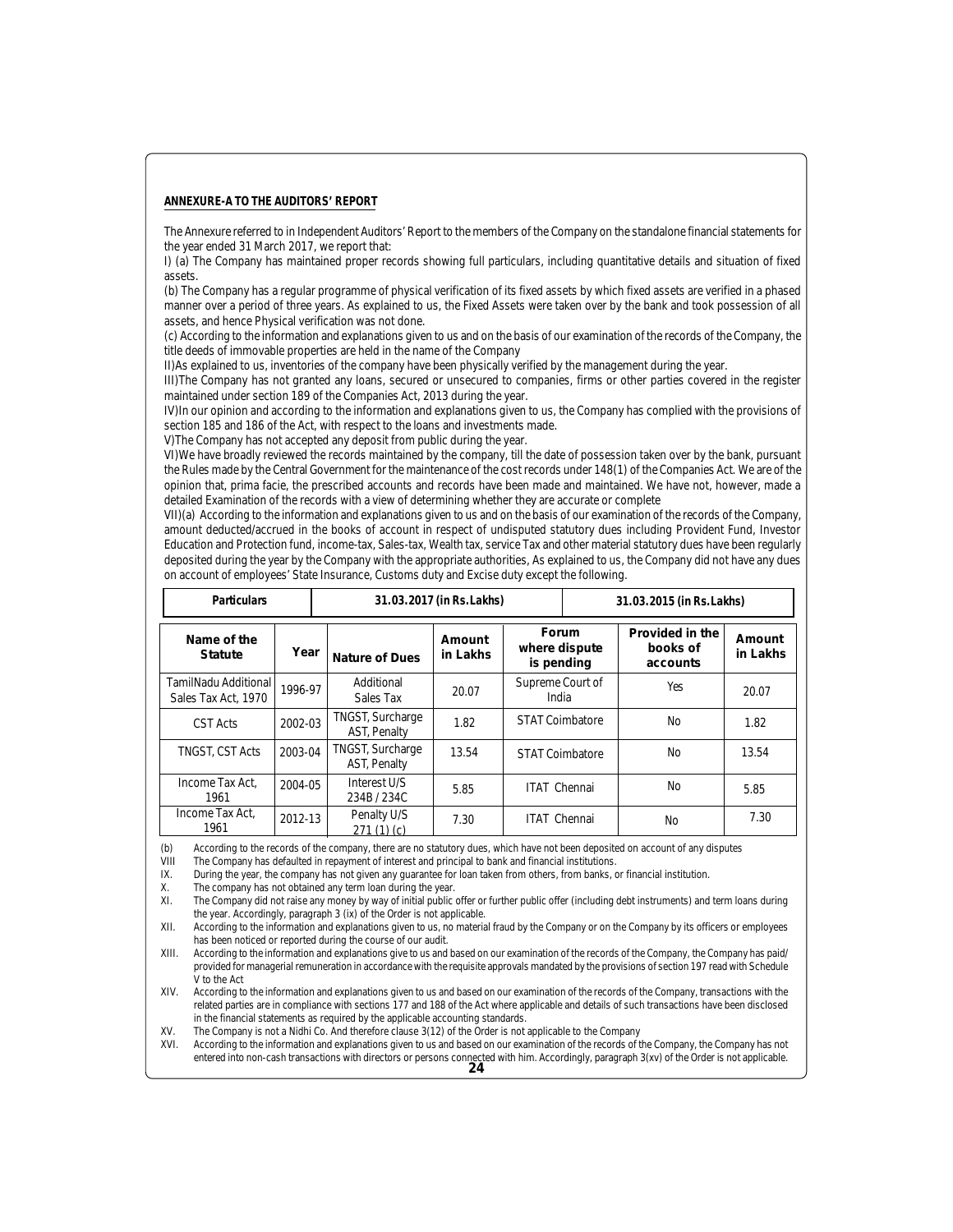| XVII.                                                                                                                                                                       | The Company is not required to be registered under section 45-IA of the Reserve Bank of India Act 1934XIV. According to the<br>information and explanations given to us and based on our examination of the records of the Company, transactions with the related parties<br>are in compliance with sections 177 and 188 of the Act where applicable and details of such transactions have been disclosed in the financial                                                                                                                                                                                                                                                                                                                                                                                                                                                                                                                                                                                                                                                                                                                                                                                                                                                                                                                                                                                                                                                                                                                                                                                                                                                                                                                                                                                      |                              |  |  |  |  |  |  |
|-----------------------------------------------------------------------------------------------------------------------------------------------------------------------------|-----------------------------------------------------------------------------------------------------------------------------------------------------------------------------------------------------------------------------------------------------------------------------------------------------------------------------------------------------------------------------------------------------------------------------------------------------------------------------------------------------------------------------------------------------------------------------------------------------------------------------------------------------------------------------------------------------------------------------------------------------------------------------------------------------------------------------------------------------------------------------------------------------------------------------------------------------------------------------------------------------------------------------------------------------------------------------------------------------------------------------------------------------------------------------------------------------------------------------------------------------------------------------------------------------------------------------------------------------------------------------------------------------------------------------------------------------------------------------------------------------------------------------------------------------------------------------------------------------------------------------------------------------------------------------------------------------------------------------------------------------------------------------------------------------------------|------------------------------|--|--|--|--|--|--|
| XV.                                                                                                                                                                         | statements as required by the applicable accounting standards.<br>According to the information and explanations given to us and based on our examination of the records of the Company, the Company has<br>not entered into non-cash transactions with directors or persons connected with him. Accordingly, paragraph 3(xv) of the Order is not                                                                                                                                                                                                                                                                                                                                                                                                                                                                                                                                                                                                                                                                                                                                                                                                                                                                                                                                                                                                                                                                                                                                                                                                                                                                                                                                                                                                                                                                |                              |  |  |  |  |  |  |
| applicable.<br>XVI.                                                                                                                                                         | The Company is not required to be registered under section 45-IA of the Reserve Bank of India Act 1934                                                                                                                                                                                                                                                                                                                                                                                                                                                                                                                                                                                                                                                                                                                                                                                                                                                                                                                                                                                                                                                                                                                                                                                                                                                                                                                                                                                                                                                                                                                                                                                                                                                                                                          |                              |  |  |  |  |  |  |
|                                                                                                                                                                             |                                                                                                                                                                                                                                                                                                                                                                                                                                                                                                                                                                                                                                                                                                                                                                                                                                                                                                                                                                                                                                                                                                                                                                                                                                                                                                                                                                                                                                                                                                                                                                                                                                                                                                                                                                                                                 | For M. GANGADARAN & CO       |  |  |  |  |  |  |
| Place: Coimbatore                                                                                                                                                           | M.GANGADARAN                                                                                                                                                                                                                                                                                                                                                                                                                                                                                                                                                                                                                                                                                                                                                                                                                                                                                                                                                                                                                                                                                                                                                                                                                                                                                                                                                                                                                                                                                                                                                                                                                                                                                                                                                                                                    | Firm Regn.No.0881S           |  |  |  |  |  |  |
| Date: 21.08.2017                                                                                                                                                            | Membership No: 024949                                                                                                                                                                                                                                                                                                                                                                                                                                                                                                                                                                                                                                                                                                                                                                                                                                                                                                                                                                                                                                                                                                                                                                                                                                                                                                                                                                                                                                                                                                                                                                                                                                                                                                                                                                                           | <b>Chartered Accountants</b> |  |  |  |  |  |  |
|                                                                                                                                                                             | ANNEXURE B" TO THE AUDITOR'S REPORT                                                                                                                                                                                                                                                                                                                                                                                                                                                                                                                                                                                                                                                                                                                                                                                                                                                                                                                                                                                                                                                                                                                                                                                                                                                                                                                                                                                                                                                                                                                                                                                                                                                                                                                                                                             |                              |  |  |  |  |  |  |
|                                                                                                                                                                             | The Annexure referred to in Independent Auditors' Report to the members of the Company on the standalone financial statements for the year ended 31 March 2017, we                                                                                                                                                                                                                                                                                                                                                                                                                                                                                                                                                                                                                                                                                                                                                                                                                                                                                                                                                                                                                                                                                                                                                                                                                                                                                                                                                                                                                                                                                                                                                                                                                                              |                              |  |  |  |  |  |  |
| report that:<br>Management's Responsibility for Internal Financial Controls<br>required under the Companies Act, 2013.<br>Auditor's Responsibility                          | The Company's management is responsible for establishing and maintaining internal financial controls based on the internal control over financial reporting criteria established<br>by the Company considering the essential components of internal control stated in the Guidance Note on Audit of Internal Financial Controls over Financial Reporting issued<br>by the Institute of Chartered Accountants of India. These responsibilities include the design, implementation and maintenance of adequate internal financial controls that<br>were operating effectively for ensuring the orderly and efficient conduct of its business, including adherence to company's policies, the safeguarding of its assets, the<br>prevention and detection of frauds and errors, the accuracy and completeness of the accounting records, and the timely preparation of reliable financial information, as                                                                                                                                                                                                                                                                                                                                                                                                                                                                                                                                                                                                                                                                                                                                                                                                                                                                                                          |                              |  |  |  |  |  |  |
| and if such controls operated effectively in all material respects.<br>systems over financial reporting.<br>Meaning of Internal Financial Controls over Financial Reporting | Our responsibility is to express an opinion on the Company's internal financial controls over financial reporting based on our audit. We conducted our audit in accordance<br>with the Guidance Note on Audit of Internal Financial Controls Over Financial Reporting (the "Guidance Note") and the Standards on Auditing, issued by ICAI and deemed to<br>be prescribed under section 143(10) of the Companies Act, 2013, to the extent applicable to an audit of internal financial controls, both applicable to an audit of Internal<br>Financial Controls and, both issued by the Institute of Chartered Accountants of India. Those Standards and the Guidance Note require that we comply with ethical requirements<br>and plan and perform the audit to obtain reasonable assurance about whether adequate internal financial controls over financial reporting was established and maintained<br>My audit involves performing procedures to obtain audit evidence about the adequacy of the internal financial controls system over financial reporting and their operating<br>effectiveness. my audit of internal financial controls over financial reporting included obtaining an understanding of internal financial controls over financial reporting,<br>assessing the risk that a material weakness exists, and testing and evaluating the design and operating effectiveness of internal control based on the assessed risk. The<br>procedures selected depend on the auditor's judgement, including the assessment of the risks of material misstatement of the financial statements, whether due to fraud or<br>error. We believe that the audit evidence we have obtained is sufficient and appropriate to provide a basis for my audit opinion on the Company's internal financial controls |                              |  |  |  |  |  |  |
| reporting includes those policies and procedures that<br>QUALIFIED OPINION                                                                                                  | A Company's internal financial control over financial reporting is a process designed to provide reasonable assurance regarding the reliability of financial reporting and the<br>preparation of financial statements for external purposes in accordance with generally accepted accounting principles. A Company's internal financial control over financial                                                                                                                                                                                                                                                                                                                                                                                                                                                                                                                                                                                                                                                                                                                                                                                                                                                                                                                                                                                                                                                                                                                                                                                                                                                                                                                                                                                                                                                  |                              |  |  |  |  |  |  |
| (i)<br>(ii)<br>(iii)                                                                                                                                                        | In our opinion and to the best of our information and according to the explanations given to us, except for the effects of the matter described in the Basis for Qualified Opinion<br>paragraph above, the aforesaid financial statements give the information required by the Act in the manner so required and give a true and fair view in conformity with the<br>accounting principles generally accepted in India, of the state of affairs of the Company as at 31st March, 2016 and its loss and its cash flows for the year ended on that date.<br>In the case of the Balance Sheet, of the State of affairs of the Company as at 31st March 2016;<br>In the case of the Statement of Profit and Loss, of the loss for the year ended on that date; and<br>In the case of the Cash Flow Statement, of the cash flows for the year ended on that date.                                                                                                                                                                                                                                                                                                                                                                                                                                                                                                                                                                                                                                                                                                                                                                                                                                                                                                                                                    |                              |  |  |  |  |  |  |
| REPORT ON OTHER LEGAL AND REGULATORY REQUIREMENTS<br>1.                                                                                                                     | As required by the Companies (Auditor's Report) Order, 2016("the Order") issued by the Central Government of India in terms of sub-section (11) of section                                                                                                                                                                                                                                                                                                                                                                                                                                                                                                                                                                                                                                                                                                                                                                                                                                                                                                                                                                                                                                                                                                                                                                                                                                                                                                                                                                                                                                                                                                                                                                                                                                                      |                              |  |  |  |  |  |  |
| 2.                                                                                                                                                                          | 143 of the Act, we give in the Annexure A, a statement on the matters specified in the paragraph 3 and 4 of the order.<br>As required by Section 143 (3) of the Act, we report that:                                                                                                                                                                                                                                                                                                                                                                                                                                                                                                                                                                                                                                                                                                                                                                                                                                                                                                                                                                                                                                                                                                                                                                                                                                                                                                                                                                                                                                                                                                                                                                                                                            |                              |  |  |  |  |  |  |
| (a)<br>(b)                                                                                                                                                                  | We have sought and obtained all the information and explanations which to the best of our knowledge and belief were necessary for the purposes of our audit.<br>Except for the effects of the matter described in the Basis for Qualified Opinion paragraph above, in our opinion, proper books of account as required by law<br>have been kept by the Company so far as it appears from our examination of those books;                                                                                                                                                                                                                                                                                                                                                                                                                                                                                                                                                                                                                                                                                                                                                                                                                                                                                                                                                                                                                                                                                                                                                                                                                                                                                                                                                                                        |                              |  |  |  |  |  |  |
| (c)<br>(d)                                                                                                                                                                  | The balance sheet, the statement of profit and loss and the cash flow statement dealt with by this Report are in agreement with the books of account;<br>Except for the effects of the matters described in the basis for qualified opinion paragraph above, the aforesaid standalone financial statements comply with                                                                                                                                                                                                                                                                                                                                                                                                                                                                                                                                                                                                                                                                                                                                                                                                                                                                                                                                                                                                                                                                                                                                                                                                                                                                                                                                                                                                                                                                                          |                              |  |  |  |  |  |  |
|                                                                                                                                                                             | the Accounting Standards specified under Section 133 of the Act, read with Rule 7 of the Companies (Accounts) Rules, 2014;                                                                                                                                                                                                                                                                                                                                                                                                                                                                                                                                                                                                                                                                                                                                                                                                                                                                                                                                                                                                                                                                                                                                                                                                                                                                                                                                                                                                                                                                                                                                                                                                                                                                                      |                              |  |  |  |  |  |  |
| (e)<br>(e)                                                                                                                                                                  | The matters described on the Basis for Qualified Opinion paragraph above, in our opinion, may have adverse effect on the functioning of the Company.<br>On the basis of the written representations received from the directors as on 31 March 2017 taken on record by the Board of Directors, none of the directors                                                                                                                                                                                                                                                                                                                                                                                                                                                                                                                                                                                                                                                                                                                                                                                                                                                                                                                                                                                                                                                                                                                                                                                                                                                                                                                                                                                                                                                                                            |                              |  |  |  |  |  |  |
| (f)                                                                                                                                                                         | is disqualified as on 31 March 2017 from being appointed as a director in terms of Section 164 (2) of the Act;<br>The qualification relating to the maintenance of accounts and other matters connected therewith are as stated on the Basis for Qualified Opinion paragraph                                                                                                                                                                                                                                                                                                                                                                                                                                                                                                                                                                                                                                                                                                                                                                                                                                                                                                                                                                                                                                                                                                                                                                                                                                                                                                                                                                                                                                                                                                                                    |                              |  |  |  |  |  |  |
| above<br>(g)                                                                                                                                                                | with respect to the other matters to be included in the Auditor's Report in accordance with Rule 11 of the Companies (Audit and Auditors) Rules, 2014, in our                                                                                                                                                                                                                                                                                                                                                                                                                                                                                                                                                                                                                                                                                                                                                                                                                                                                                                                                                                                                                                                                                                                                                                                                                                                                                                                                                                                                                                                                                                                                                                                                                                                   |                              |  |  |  |  |  |  |
| i.                                                                                                                                                                          | opinion and to the best of our information and according to the explanations given to us:<br>the Company has disclosed the impact of pending litigations on its financial position in its financial statements - Refer Note 28 to the financial                                                                                                                                                                                                                                                                                                                                                                                                                                                                                                                                                                                                                                                                                                                                                                                                                                                                                                                                                                                                                                                                                                                                                                                                                                                                                                                                                                                                                                                                                                                                                                 |                              |  |  |  |  |  |  |
|                                                                                                                                                                             | statements:<br>ii. The Company has made provision, as required under the applicable law or accounting standards, for material foreseeable losses, if any, on<br>long-term contracts including derivative contracts.                                                                                                                                                                                                                                                                                                                                                                                                                                                                                                                                                                                                                                                                                                                                                                                                                                                                                                                                                                                                                                                                                                                                                                                                                                                                                                                                                                                                                                                                                                                                                                                             |                              |  |  |  |  |  |  |
|                                                                                                                                                                             | iii. There has been no delay in transferring amounts, required to be transferred, to the Investor Education and Protection Fund by the Company.                                                                                                                                                                                                                                                                                                                                                                                                                                                                                                                                                                                                                                                                                                                                                                                                                                                                                                                                                                                                                                                                                                                                                                                                                                                                                                                                                                                                                                                                                                                                                                                                                                                                 |                              |  |  |  |  |  |  |
|                                                                                                                                                                             |                                                                                                                                                                                                                                                                                                                                                                                                                                                                                                                                                                                                                                                                                                                                                                                                                                                                                                                                                                                                                                                                                                                                                                                                                                                                                                                                                                                                                                                                                                                                                                                                                                                                                                                                                                                                                 | For M. GANGADARAN & CO       |  |  |  |  |  |  |
| Place: Coimbatore                                                                                                                                                           | CA. M. GANGADARAN                                                                                                                                                                                                                                                                                                                                                                                                                                                                                                                                                                                                                                                                                                                                                                                                                                                                                                                                                                                                                                                                                                                                                                                                                                                                                                                                                                                                                                                                                                                                                                                                                                                                                                                                                                                               | Firm Rean.No.0881S           |  |  |  |  |  |  |

**Date : 21.08.2017**

Membership No:024949

Firm Regn.No.0881S Chartered Accountants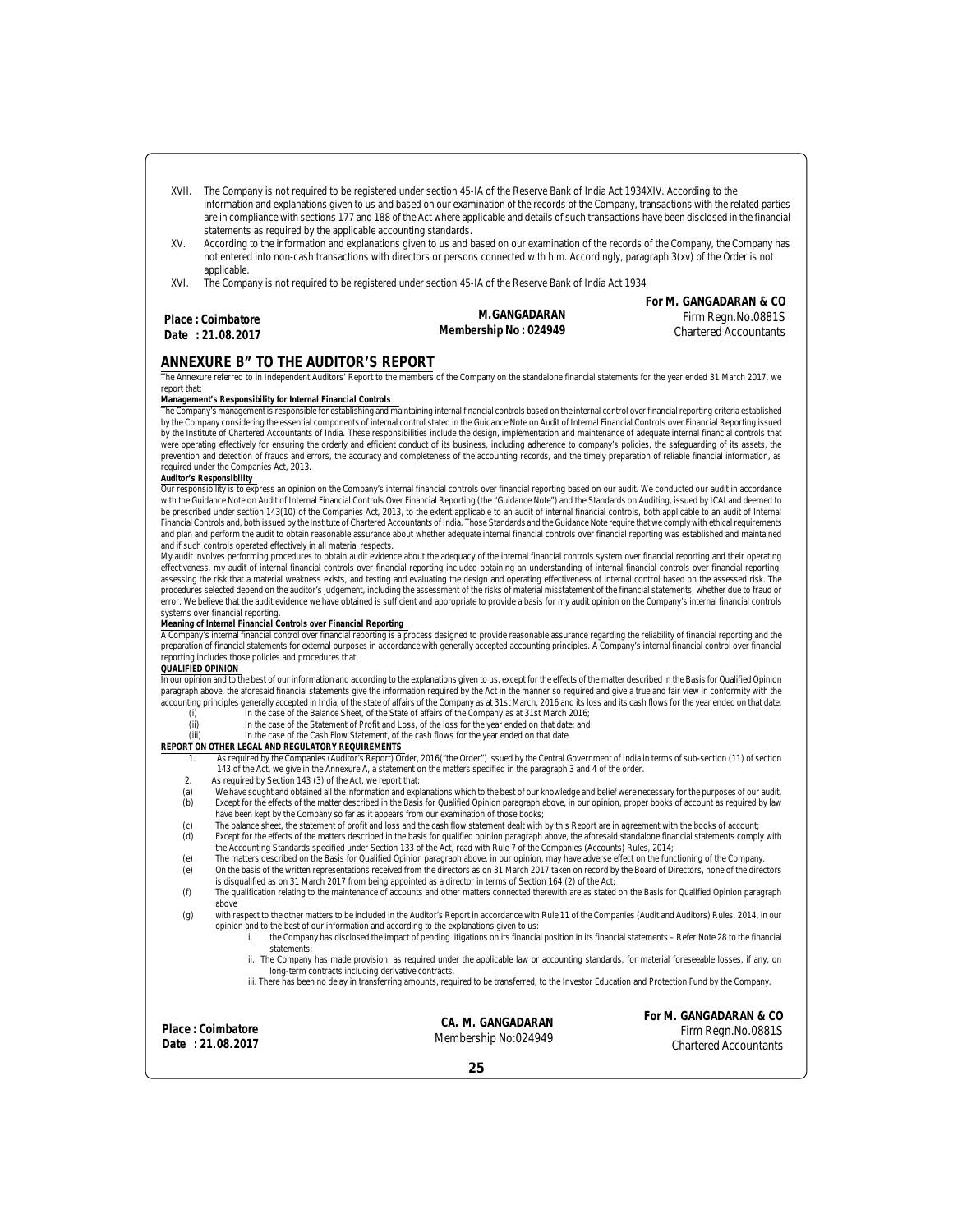| BALANCE SHEET AS AT 31st MARCH, 2017                                   |                                                                              |                      |                                                         |
|------------------------------------------------------------------------|------------------------------------------------------------------------------|----------------------|---------------------------------------------------------|
| Particulars                                                            | Note No.                                                                     | 31.03.2017<br>(Rs.)  | 31.03.2016<br>(Rs.)                                     |
| EQUITY AND LIABILITIES                                                 |                                                                              |                      |                                                         |
| Shareholder's Funds                                                    |                                                                              |                      |                                                         |
| (a) Share Capital                                                      | 1                                                                            | 1,06,72,73,170       | 1,06,72,73,170                                          |
| (b) Reserves and Surplus                                               | $\overline{2}$                                                               | (3,43,06,77,089)     | (3,42,13,12,411)                                        |
| Sub total - Shareholders Funds                                         |                                                                              | (2, 36, 34, 03, 919) | (2, 35, 40, 39, 241)                                    |
| <b>Non-Current Liabilities</b>                                         |                                                                              |                      |                                                         |
| (a) Long-term borrowings                                               | 3                                                                            | $\Omega$             | $\Omega$                                                |
| (b) Other Long term liabilities                                        | 4                                                                            | 6,62,56,535          | 8,51,06,535                                             |
| (c) Long term provisions                                               | 5                                                                            | 5,55,00,000          | 5,55,00,000                                             |
| Sub total - Non Current Liabilities                                    |                                                                              | 12, 17, 56, 535      | 14,06,06,535                                            |
| <b>Current Liabilities</b>                                             |                                                                              |                      |                                                         |
| (a) Short-term borrowings                                              | 6                                                                            | 2,40,91,57,989       | 2,79,76,97,278                                          |
| (b) Trade payables                                                     |                                                                              | 32,67,105            | 3,73,774                                                |
| (c) Other current liabilities                                          | 7                                                                            | 1,14,60,178          | 94,02,521                                               |
| (d) Short-term provisions                                              | 8                                                                            | $\mathbf{0}$         | $\Omega$                                                |
| Sub total - Current Liabilities                                        |                                                                              | 2,42,38,85,272       | 2,80,74,73,574                                          |
| <b>Total Equity and Liabilities</b>                                    |                                                                              | 18,22,37,888         | 59,40,40,867                                            |
| Assets                                                                 |                                                                              |                      |                                                         |
| Non-current assets                                                     |                                                                              |                      |                                                         |
| (a) Fixed assets                                                       |                                                                              |                      |                                                         |
| (i) Tangible assets (Since Sold)                                       | 9                                                                            | 7,77,331             | 40,11,75,977                                            |
| (b) Non-current investments                                            | 10                                                                           | 15,00,52,000         | 15,00,65,500                                            |
| (c) Long term loans and advances                                       | 11                                                                           | $\Omega$             | $\Omega$                                                |
| (d) Other non-current assets                                           | 12                                                                           | 97,61,806            | 1,70,66,549                                             |
| Sub total - Non Current Assets                                         |                                                                              | 16,05,91,137         | 56,83,08,026                                            |
| Current assets                                                         |                                                                              |                      |                                                         |
| (a) Inventories                                                        | 13                                                                           | 25,76,301            | 26,16,042                                               |
| (b) Trade receivables                                                  | 14                                                                           | 44,92,695            | 1,08,14,580                                             |
| (c) Cash and cash equivalents                                          | 15                                                                           | 12,32,820            | 14,22,137                                               |
| (d) Short-term loans and advances                                      | 16                                                                           | 10,500               | 26,100                                                  |
| (e) Other current assets                                               | 17                                                                           | 1,33,34,435          | 1,08,53,982                                             |
| Sub total - Current Assets                                             |                                                                              | 2, 16, 46, 751       | 2,57,32,841                                             |
| <b>Total Assets</b>                                                    |                                                                              | 18,22,37,888         | 59,40,40,867                                            |
| See accompanying notes to the Financial Statements                     |                                                                              |                      |                                                         |
| The notes referred to above form an integral part of the Balance Sheet |                                                                              |                      |                                                         |
|                                                                        |                                                                              |                      |                                                         |
| MAXIM JOSEPH<br>Company Secretary                                      | Vide our Report of Even Date<br>For M. GANGADARAN & CO<br>Firm Regn.No.0881S |                      | <b>MANOJ KUMAR TIBREWAL</b><br><b>Managing Director</b> |
|                                                                        | Chartered Accountants                                                        |                      |                                                         |
| Place: Coimbatore<br>Date: 13.05.2017                                  | CA. M. GANGADARAN                                                            |                      | MOHANLAL TIBREWAL                                       |
|                                                                        | Membership No:024949                                                         |                      | <b>Executive Director</b>                               |
| 26                                                                     |                                                                              |                      |                                                         |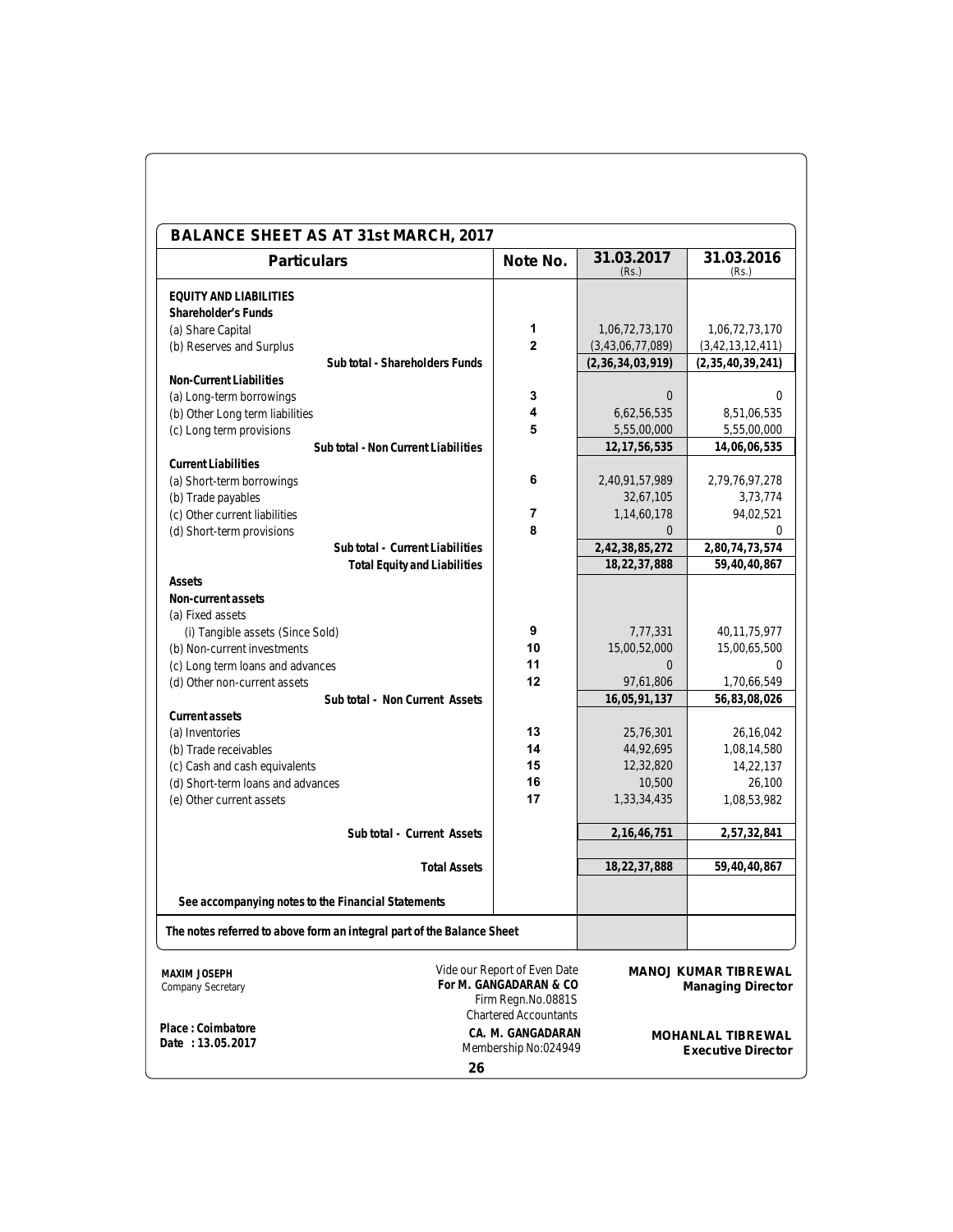|                | PROFIT AND LOSS ACCOUNT FOR THE YEAR ENDED 31st MARCH, 2017                |                                              |                     |                           |
|----------------|----------------------------------------------------------------------------|----------------------------------------------|---------------------|---------------------------|
|                | Particulars                                                                | Note No.                                     | 31.03.2017<br>(Rs.) | 31.03.2016<br>(Rs.)       |
|                | Income                                                                     |                                              |                     |                           |
| I.             | Revenue from operations                                                    | 18                                           | 57,66,292           | 26,03,26,588              |
| Ш              | Other Income                                                               | 19                                           | 1,81,37,265         | 1,48,166                  |
| $\mathbf{III}$ | Total Revenue (I+II)                                                       |                                              | 2,39,03,557         | 26,04,74,754              |
| IV             | Expenses:                                                                  |                                              |                     |                           |
|                | Cost of materials consumed                                                 | 20                                           | 79,45,644           | 13,79,82,169              |
|                | Changes in inventories of finished goods, Work in Progress                 | 21                                           | (25, 76, 301)       | 5,01,71,062               |
|                | Employee benefit expense                                                   | 22                                           | 43,67,596           | 2,60,07,681               |
|                | Financial costs                                                            | 23                                           | $\overline{0}$      | 12,83,09,507              |
|                | Depreciation                                                               | 24                                           | 9,652               | 1,60,52,766               |
|                | Other expenses                                                             | 25                                           | 31,72,444           | 9,72,40,287               |
|                | <b>Total Expenses</b>                                                      |                                              | 1,29,19,035         | 45,57,63,472              |
| V              | Profit before exceptional and extraordinary items and tax                  |                                              | 1,09,84,522         | (19, 52, 88, 717)         |
| VI             | <b>Exceptional Items</b>                                                   | 26                                           | (1, 59, 73, 979)    | 3,81,63,384               |
| VII            | Profit before extraordinary items and tax (V - VI)                         |                                              | (49, 89, 457)       | (15, 71, 25, 333)         |
| VIII           | <b>Extraordinary Items</b>                                                 | 27                                           | $\overline{0}$      | 23,09,19,253              |
| IX             | Profit before tax (VII - VIII)                                             |                                              | (49, 89, 457)       | 38,80,44,586              |
| X              | Tax expense:                                                               |                                              |                     |                           |
|                | (1) Current tax                                                            |                                              | $\mathbf 0$         | 0                         |
|                | (2) Deferred tax                                                           |                                              | $\overline{0}$      | $\Omega$                  |
|                | (3) Tax relating to Earlier year                                           |                                              | 3,12,925            | $\Omega$                  |
| XI             | Profit(Loss) from the period from continuing operations                    |                                              | $\overline{0}$      | (1, 45, 22, 765)          |
| XII            | Profit/(Loss) from discontinuing operations                                |                                              | (53,02,382)         | (37, 35, 21, 821)         |
| XIII           | Tax expense of discounting operations                                      |                                              | $\overline{0}$      | 0                         |
| XIV            | Profit/(Loss) from Discontinuing operations (XII - XIII)                   |                                              | $\Omega$            | (37, 35, 21, 821)         |
| XV             | Profit/(Loss) for the period (XI + XIV)                                    |                                              | (53,02,382)         | (38, 80, 44, 586)         |
|                | XVI Earning per equity share:                                              |                                              |                     |                           |
|                | (i) Basic - before extraordinery items                                     |                                              | $-2.29$             | $-4.82$                   |
|                | (ii) Diluted - after extraordinery items                                   |                                              | $-2.21$             | $-11.80$                  |
|                | See accompanying notes to the Financial Statements                         |                                              |                     |                           |
|                |                                                                            |                                              |                     |                           |
|                | The notes referred to above form an integral part of the Profit & Loss A/c |                                              |                     |                           |
|                |                                                                            |                                              |                     |                           |
|                | MAXIM JOSEPH                                                               | Vide our Report of Even Date                 |                     | MANOJ KUMAR TIBREWAL      |
|                | <b>Company Secretary</b>                                                   | For M. GANGADARAN & CO<br>Firm Regn.No.0881S |                     | <b>Managing Director</b>  |
|                |                                                                            | <b>Chartered Accountants</b>                 |                     |                           |
|                | Place: Coimbatore                                                          | CA. M. GANGADARAN                            |                     | <b>MOHANLAL TIBREWAL</b>  |
|                | Date: 13.05.2017                                                           | Membership No:024949                         |                     | <b>Executive Director</b> |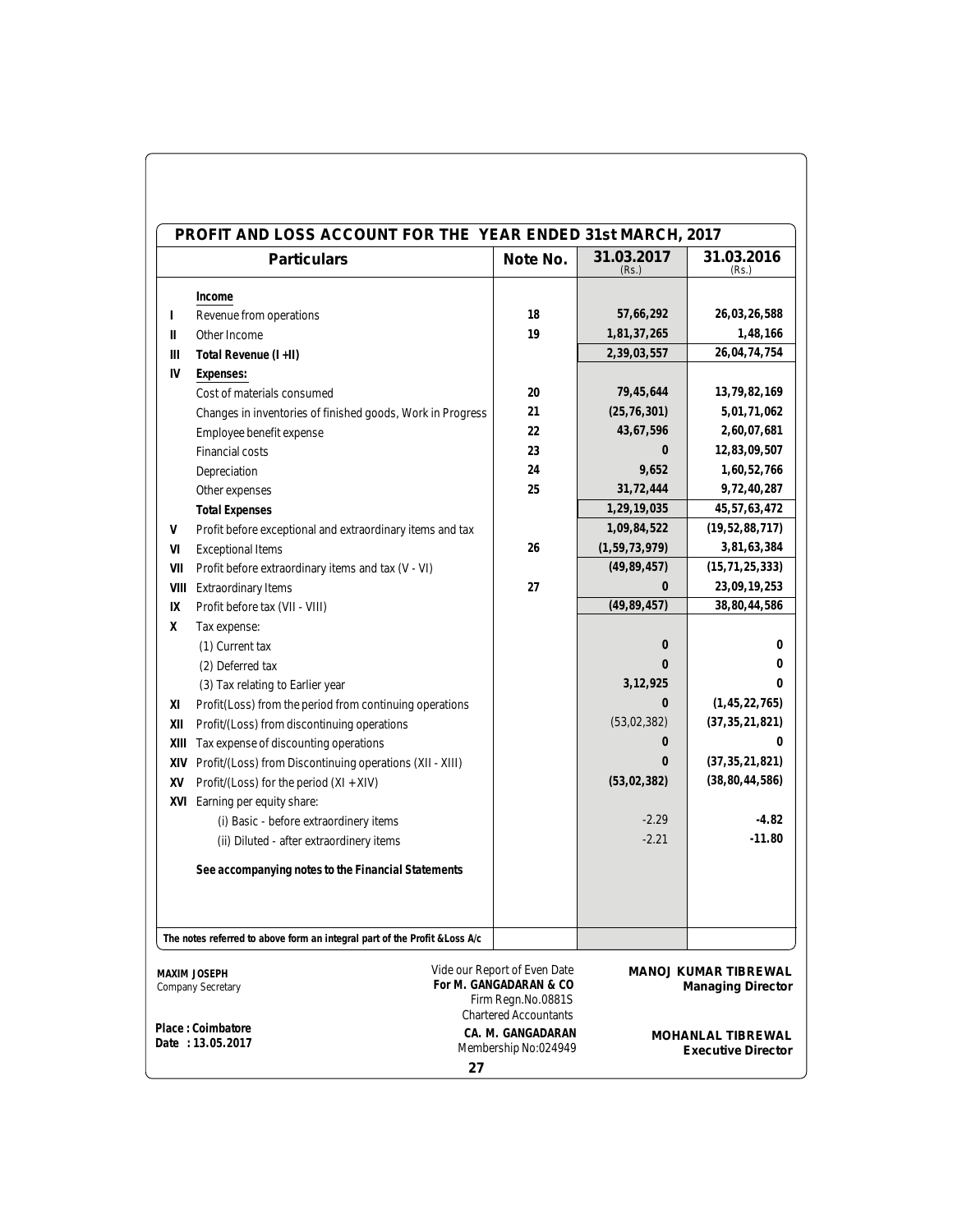| NOTES TO THE FINANCIAL STATEMENTS                                                                                                                                                                 |                              |                     |                     |
|---------------------------------------------------------------------------------------------------------------------------------------------------------------------------------------------------|------------------------------|---------------------|---------------------|
| Note: 1 - Share Capital                                                                                                                                                                           |                              | 31.03.2017<br>(Rs.) | 31.03.2016<br>(Rs.) |
| Authorised<br>6,00,00,000 Equity Shares of Rs.5/- each<br>92,00,000 6% Cumulative Redeemable Preference Shares of Rs.100/- each<br><b>Issued</b>                                                  | 30,00,00,000<br>92,00,00,000 | 1,22,00,00,000      | 1,22,00,00,000      |
| <b>Equity Share Capital</b><br>3,26,14,634 Equity Shares of Rs.5 each<br>(Of the above 96,00,000 shares of Rs.5/- each fully paidup was alloted as bonus shares by<br>capitalisation of reserves) | 16,30,73,170                 |                     |                     |
| Preference Share Capital<br>90,42,000 6% Cumulative Redeemable Preference Shares<br>of Rs.100/- each issued at par for consideration other than cash                                              | 90,42,00,000                 | 1,06,72,73,170      | 1,06,72,73,170      |
| Subscribed & Paid up<br>3,26,14,634 Equity Shares of Rs.5 each fully paid<br>90,42,000 6% Cumulative Redeemable Preference Shares                                                                 | 16,30,73,170<br>90,42,00,000 | 1,06,72,73,170      | 1,06,72,73,170      |
| of Rs.100/- each fully paid<br>Total                                                                                                                                                              |                              | 1,06,72,73,170      | 1,06,72,73,170      |

**Reconciliation of the number of shares outstanding and the amount of Share Capital as at 31st March 2017 and 31st March 2016 is as under**

|   |                                                                                                            |                            | As at 31st March 2017        |                            | As at 31st March 2016        |
|---|------------------------------------------------------------------------------------------------------------|----------------------------|------------------------------|----------------------------|------------------------------|
|   | Description                                                                                                | No. of Shares              | Value in Rs.                 | No. of Shares              | Value in Rs.                 |
| a | Equity Share Capital<br>Outstanding at the beginning of the Year<br>Outstanding at the end of the Year     | 3,26,14,634<br>3,26,14,634 | 16,30,73,170<br>16,30,73,170 | 3,26,14,634<br>3,26,14,634 | 16,30,73,170<br>16,30,73,170 |
| b | Preference Share Capital<br>Outstanding at the beginning of the Year<br>Outstanding at the end of the Year | 90.42.000<br>90.42.000     | 90,42,00,000<br>90,42,00,000 | 90.42.000<br>90,42,000     | 90,42,00,000<br>90,42,00,000 |

#### **TERMS/RIGHTS ATTACHED TO EQUITY SHARES**

**(i) The company has both equity and preference shares**

The equity shares have a par value Rs.5/- per share. Each holder of equity shares is entitled to one vote per share. The Company declares and pays dividend in Indian Rupees. The dividend proposed by the Board of Directors is Subject to approval of shareholders in Annual General Meeting.

For the year ended 31st March 2017, the amount of per share dividend recognized as distribution to equity shareholder is 'Nil' (previous Year Nil)

In the event if liquidation of the company the holders Equity share will be entitled to receive remaining assets of the Company in proportion to the amount paid up as credited in such equity shares respectively. After distribution of all preferential amount.

#### **(ii) Rights of Preference shares**

The Company's Preference share has a par value of Rs100/- per share. The preference shareholders have right over the equity shareholder in respect of declaration of dividend and in the distribution of the assets in the event of liquidation of the company.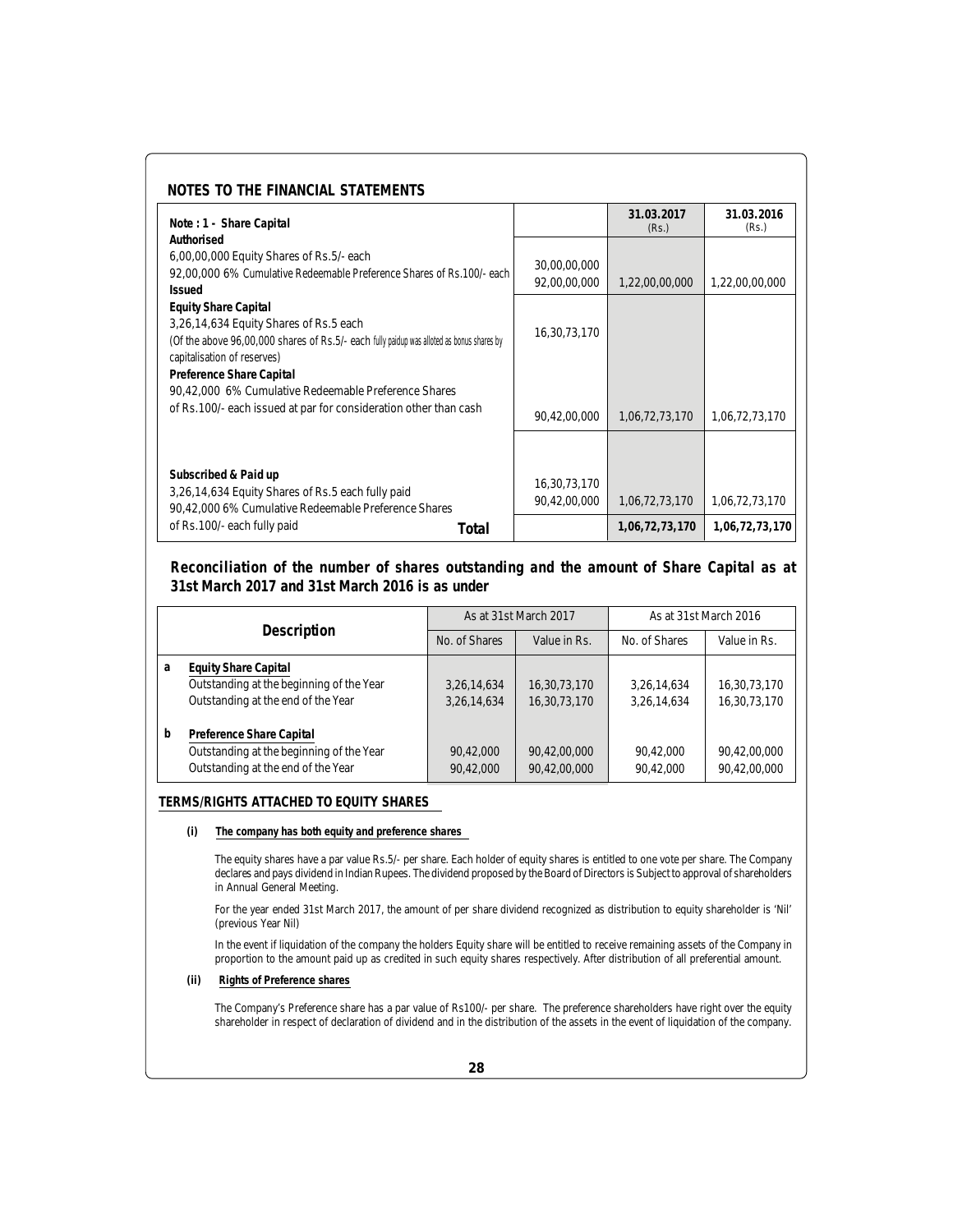| Name of the Shareholder<br>01. Anita Tibrewal<br>Particulars                                                                                                                       | No. of Shares<br>52,33,661<br>21,92,596<br>17,68,531<br>33,48,066<br>31.03.2017<br>(Rs.)<br>1,54,74,119<br>0<br>1,54,74,119<br>(3,92,77,13,360)<br>(40,62,297)<br>$\Omega$ | No. of Shares<br>52,33,661<br>21,92,596<br>17,68,531<br>33,48,066<br>31.03.2016<br>(Rs.)<br>1,54,74,119<br>0<br>1,54,74,119<br>(3,53,96,68,774)<br>0 |
|------------------------------------------------------------------------------------------------------------------------------------------------------------------------------------|----------------------------------------------------------------------------------------------------------------------------------------------------------------------------|------------------------------------------------------------------------------------------------------------------------------------------------------|
|                                                                                                                                                                                    |                                                                                                                                                                            |                                                                                                                                                      |
| 02. Manoj Kumar Tibrewal                                                                                                                                                           |                                                                                                                                                                            |                                                                                                                                                      |
| 03. Usha Tibrewal                                                                                                                                                                  |                                                                                                                                                                            |                                                                                                                                                      |
| 04. Leema Rose, M                                                                                                                                                                  |                                                                                                                                                                            |                                                                                                                                                      |
|                                                                                                                                                                                    |                                                                                                                                                                            |                                                                                                                                                      |
| Note: 2 - Reserves and Surplus<br>a. Capital Reserves                                                                                                                              |                                                                                                                                                                            |                                                                                                                                                      |
|                                                                                                                                                                                    |                                                                                                                                                                            |                                                                                                                                                      |
| Opening Balance                                                                                                                                                                    |                                                                                                                                                                            |                                                                                                                                                      |
| Less: Transfer to P&L<br><b>Closing Balance</b><br>b.General Reserve<br>Opening Balance<br><b>Prior Year Taxes</b><br>Reversal of Deffered Tax Asset<br>Profit / Loss for the year |                                                                                                                                                                            |                                                                                                                                                      |
|                                                                                                                                                                                    |                                                                                                                                                                            |                                                                                                                                                      |
|                                                                                                                                                                                    |                                                                                                                                                                            |                                                                                                                                                      |
|                                                                                                                                                                                    |                                                                                                                                                                            |                                                                                                                                                      |
|                                                                                                                                                                                    |                                                                                                                                                                            |                                                                                                                                                      |
|                                                                                                                                                                                    |                                                                                                                                                                            |                                                                                                                                                      |
|                                                                                                                                                                                    |                                                                                                                                                                            | 0                                                                                                                                                    |
|                                                                                                                                                                                    | (53,02,382)                                                                                                                                                                | (38,80,44,586)                                                                                                                                       |
| <b>Closing Balance</b>                                                                                                                                                             | (3,93,70,78,038)                                                                                                                                                           | (3,92,77,13,360)                                                                                                                                     |
| c.Share Warrant Forfeited                                                                                                                                                          | 80,00,000                                                                                                                                                                  | 80,00,000                                                                                                                                            |
| Balance as per last account<br>d.Share Premium                                                                                                                                     | 80,00,000                                                                                                                                                                  | 80,00,000                                                                                                                                            |
| Balance as per last account                                                                                                                                                        | 48,29,26,830                                                                                                                                                               | 48,29,26,830                                                                                                                                         |
|                                                                                                                                                                                    | 48,29,26,830                                                                                                                                                               | 48,29,26,830                                                                                                                                         |
| Total $(a+b+c+d)$                                                                                                                                                                  | (3, 43, 06, 77, 089)                                                                                                                                                       | (3, 42, 13, 12, 411)                                                                                                                                 |
| Note: 3 - Long Term Borrowings                                                                                                                                                     |                                                                                                                                                                            |                                                                                                                                                      |
| Secured - Term Loan                                                                                                                                                                |                                                                                                                                                                            | 0                                                                                                                                                    |
| From Banks                                                                                                                                                                         | 0<br>$\mathbf 0$                                                                                                                                                           | 0                                                                                                                                                    |
| Un Secured - Term Loan                                                                                                                                                             | $\overline{0}$                                                                                                                                                             | $\Omega$                                                                                                                                             |
| <b>From Banks</b>                                                                                                                                                                  |                                                                                                                                                                            |                                                                                                                                                      |
| Total                                                                                                                                                                              | $\overline{0}$                                                                                                                                                             | $\mathbf 0$                                                                                                                                          |
|                                                                                                                                                                                    |                                                                                                                                                                            |                                                                                                                                                      |
|                                                                                                                                                                                    |                                                                                                                                                                            |                                                                                                                                                      |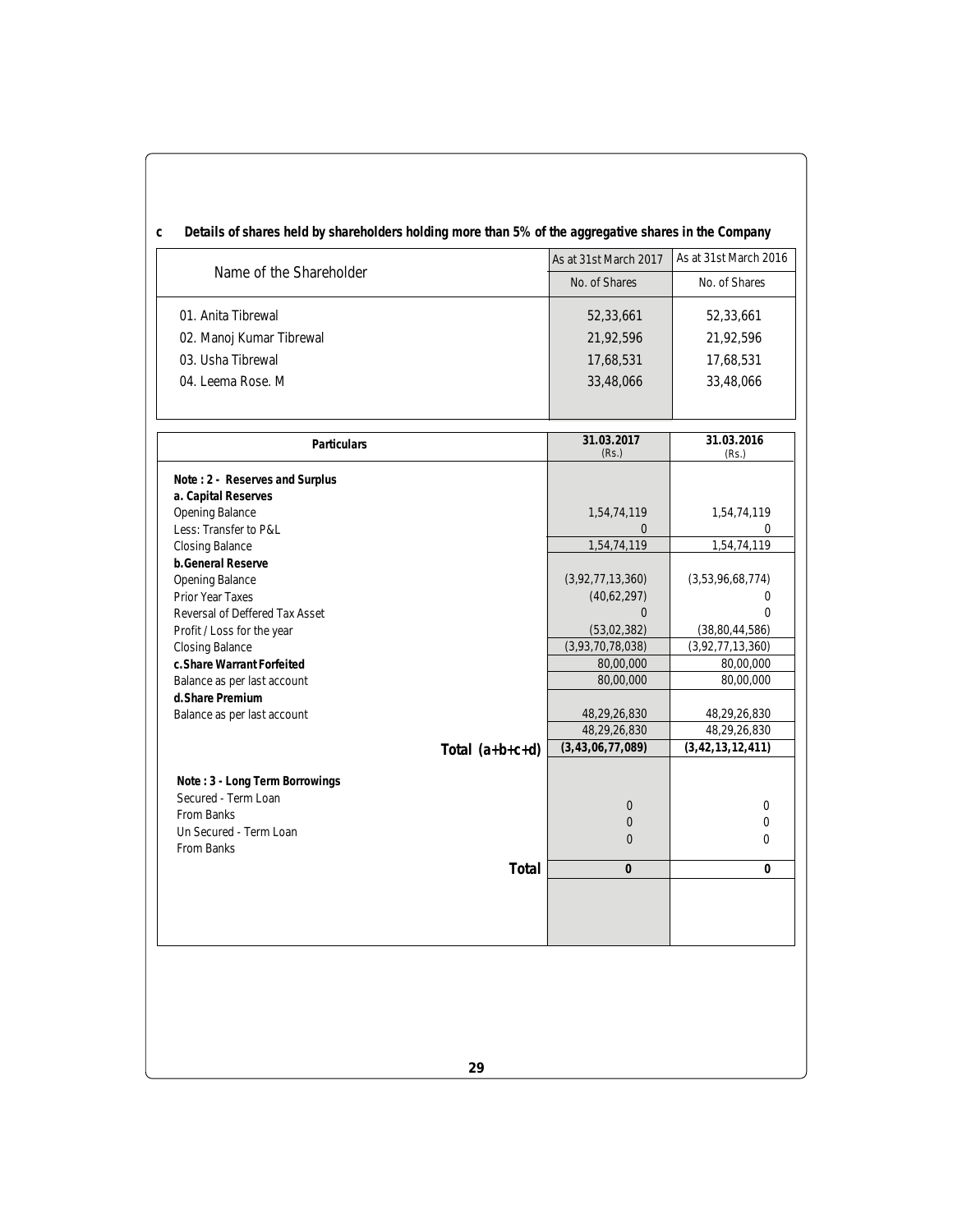**Nature of Security**

**TERM LOANS AND WORKING CAPITAL LOAN**

- Term Loan of Rs.245 million and Funded Interest Term Loan of Rs.4.94 million sanctioned by IDBI are secured by extension of first charge on all a assets of the company, present and future, except to the prior charge created/to be created (i) on specific assets covered by loans from other financial institutions and banks (ii) on specified movables (Current Assets) in favour of the Company's Bankers for working capital borrowings.
- b Term Loan of Rs.76.10 million and Funded Interest Term Loan of Rs.2.36 million sanctioned by Corporation Bank is Secured by way of exclusive Interact of the Loan of the Interact Premi charge over the assets created our of the said loan
- c Term Loan of Rs.15 million and Funded Interest Term Loan of Rs.20.79 million sanctioned by State Bank of India is secured by exclusive first [11] \] charge over the assets financed under the term loan and second charge on the entire current assets of the Company on Pari Pasu basis and extension of charge on the fixed assets of washing unit at Perundurai
- $^\mathsf{d}$  Term Loan of Rs.100 million and Funded Interest Term Loan of Rs.23.10million sanctioned by IDBI is secured by extension of first charge on Pari  $\; \; | \;$ Pasu basis except the assets which are exclusively charged by SBI and Corporation Bank. First Charge by way of Hypothecation in Favour of IDBI of all assets of the Company's movable (save and except book debts), including movable machinery, machinery spares, tools and accessories, present and future, subject to the prior charge created/to be created in favour of Company's bankers on the Company's stocks of raw materials, semi finished and finished goods, consumable stores and such other movable as may be agreed to by IDBI for securing the borrowings for working capital requirements in the ordinary course of business.
	- Bank Name | Sanctioned Amt | FITL 1&2 \* State Bank of India State Bank of Hyderabad State Bank of Mysore State Bank of Travancore Syndicate Bank United Bank of India Canara Bank JM Financial ARC Pvt. Ltd 410 250 300 200  $270$ 400 500 400 50.85 29.80 31.83 22.86 27.37 44.07 79.65 43.87 Rs. In million
- $_{\rm d}$  Term Loan of Rs.150 million and Funded Interest Term Loan of Rs.9.59 million sanctioned by State Bank of Indore is secured by second charges  $\,$   $\,$ Term Loan for New Project from Sanctioned amount.

The Term Loan sanctioned by the above banks in consortium is secured by first charge on pari passu basis by way of Equitable mortgate of Land and Buildings and Hypothecation of all the fixed assets and second charge on all the current assets of the Company share on pari passu basis with banks in the consortium for New Project of Rs.351 crores.

\* FITL - Funded Interest Term Loan - Under the CDR and reworked package

#### **WORKING CAPITAL LOANS**

- a The working capital loan of Rs.200.30 million sanctioned by State Bank of India is secured by hypothecation of entire current assets and movable assets of the Company and a second charge over entire fixed assets of the Company on *pari passu* basis with other commercial bankers under consortium agreement.
- b The working capital loan of Rs.28.30 million sanctioned by State Bank of Hyderabad is secured by hypothecation of the entire current assets of the Company and movable assets of the Company and a second charge on the fixed assets of the Company on pari passu basis with other commercial banks under consortium agreement.
- c The working capital loan of Rs.18.70 million sanctioned by Corporation Bank is secured by hypothecation of the entire current assets of the Company and movable assets of the Company and a second charge on the fixed assets of the Company on pari passu basis with other commercial banks under consortium agreement.

| FUNDED INTEREST TERM LOAN                                          |                  |
|--------------------------------------------------------------------|------------------|
| State Bank of India                                                | Rs.99.07 million |
| State Bank of Hyderabad                                            | Rs.23.39 million |
| JM Financial ARC Pvt. Ltd.                                         | Rs.15.78 million |
| Funded interest Term Loan is secured by First charge on the entire |                  |
| fixed assets of the company exisiting / proposed including EM on   |                  |
| factory land and buildings on pari passu basis with other          |                  |
| <b>Consortium TL Bankers</b>                                       |                  |
|                                                                    |                  |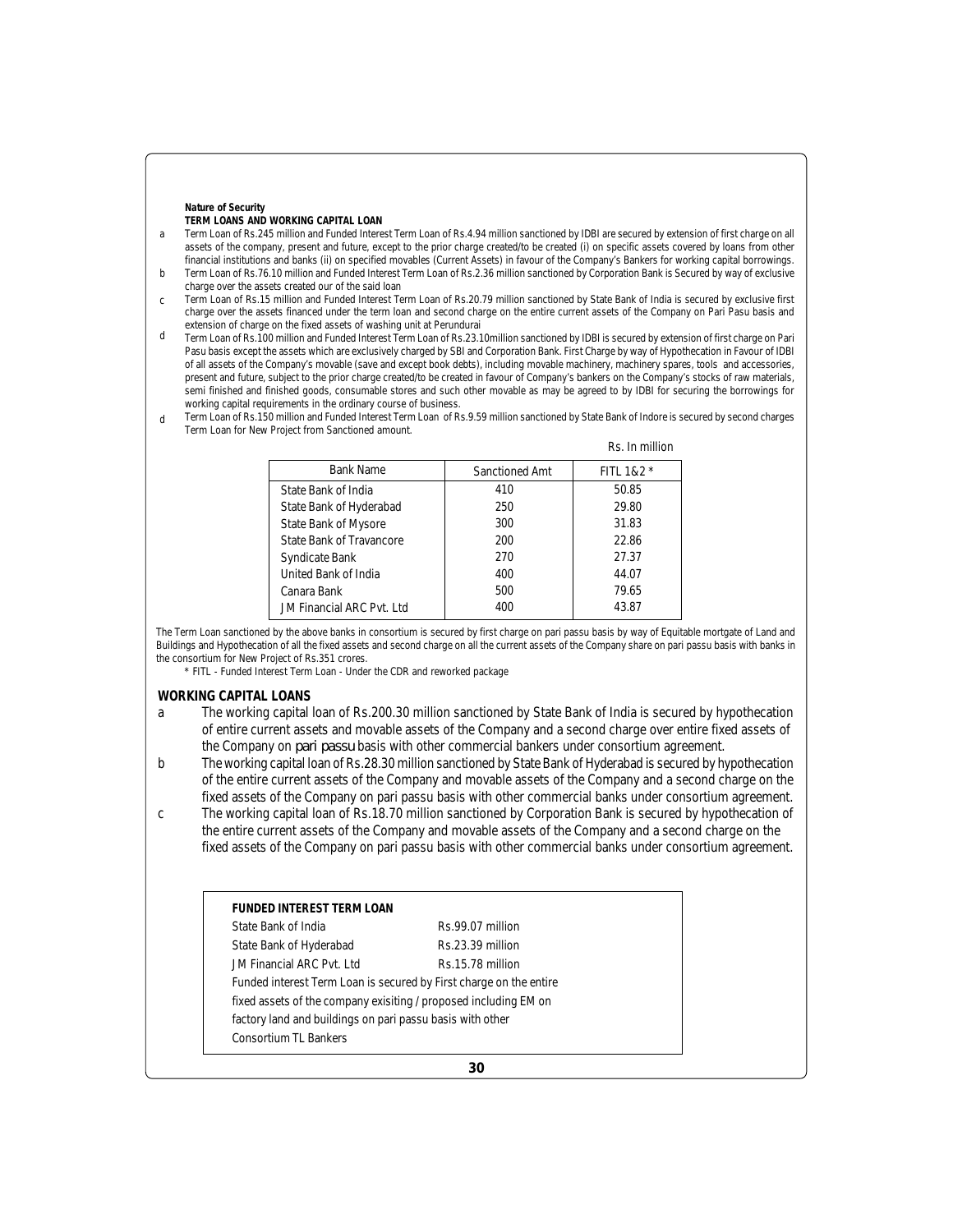| WORKING CAPITAL TERM LOAN  |                   |  |
|----------------------------|-------------------|--|
| State Bank of India        | Rs.399.76 million |  |
| State Bank of Hyderabad    | Rs. 88.60 million |  |
| JM Financial ARC Pvt. Ltd. | Rs. 57.30 million |  |
|                            |                   |  |

State Bank of India has takenover physical possession of all units and sold all units and the proceeds were adjusted against the loan dues. All lenders of the compnay formed joint lenders account and all the loan balances are transfered to join lenders bank Account. The balance outstanding as on 31.03.2017 is as follows.

| S.No. | <b>Bankers</b>           | Term Loans    |
|-------|--------------------------|---------------|
|       | State Bank of India      | 240.91.57.989 |
|       | & other consortium Banks |               |
|       | Total                    | 240,91,57,989 |

| Particulars                                          |       | 31.03.2017<br>(Rs)         | 31.03.2016<br>(Rs)         |
|------------------------------------------------------|-------|----------------------------|----------------------------|
| Note: 4 Other Long Term Liabilities<br>Other Payable | Total | 6,62,56,535<br>6,62,56,535 | 8,51,06,535<br>8,51,06,535 |
|                                                      |       |                            |                            |
| Note: 5 Long Term Provisions                         |       |                            |                            |
| Provisions                                           |       | 5,55,00,000                | 5,55,00,000                |
|                                                      | Total | 5,55,00,000                | 5,55,00,000                |
| Note: 6 Short Term Borrowings<br>Secured             |       |                            |                            |
| (a) Working Capital Loans from Banks                 |       | 2,40,91,57,989             | 15,02,61,724               |
| (b) Hire Purchase Loan                               |       | $\Omega$                   | $\Omega$                   |
| (c) Funded Interest Term Loan & Interest Accrued     |       | 0                          | 1,27,86,32,020             |
| (d) Current maturities of Long-Term Loan             |       | $\Omega$                   | 1,36,88,03,534             |
|                                                      | Total | 2,40,91,57,989             | 2,79,76,97,278             |
| Note: 7 Other Current Liabilities                    |       |                            |                            |
| (a) Unclaimed dividends                              |       | $\overline{0}$             | 0                          |
| (b) Statutory Dues                                   |       | 31,283                     | 7,44,960                   |
| (c) Advance against Sales                            |       | 9,89,026                   | 9,98,347                   |
| (d) Other payables                                   |       | 1,04,39,869                | 76,59,214                  |
|                                                      | Total | 1,14,60,178                | 94,02,521                  |
|                                                      |       |                            |                            |
| Note: 8 Short Term Provisions                        |       | $\overline{0}$             | 0                          |
| Wealth Tax provision                                 | Total | $\Omega$                   | $\Omega$                   |
| Note: 9 Fixed Assets                                 |       | 7,86,983                   | 40,11,75,977               |
| (a) Tangible assets<br>(b) Capital workin progress   |       | $\overline{0}$             | 0                          |
|                                                      | Total | 7,86,983                   | 40, 11, 75, 977            |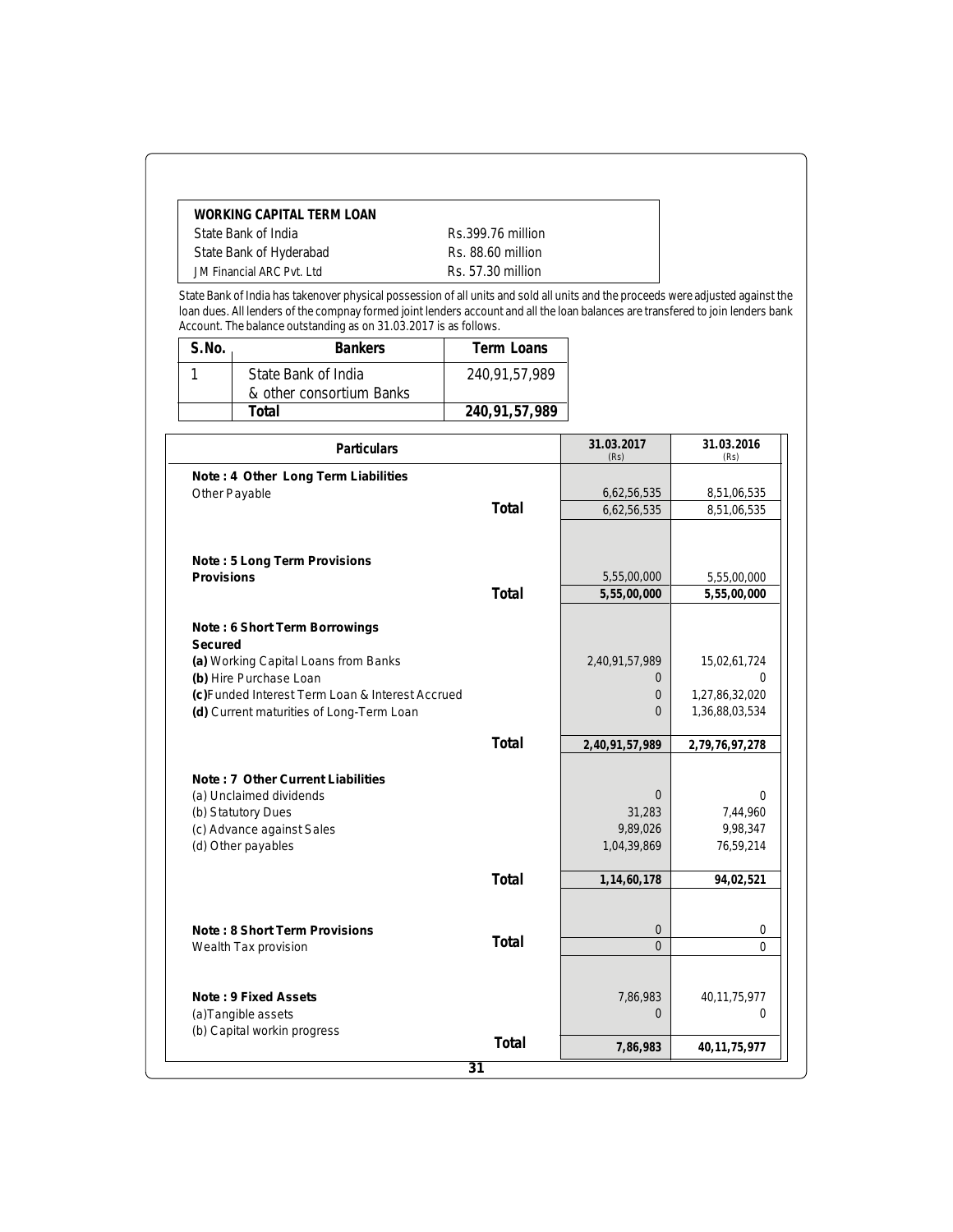| )<br>R<br>P                                                                     |                 | <b>NOSTANO</b><br><b>GOSTON</b>           | 0              | <b>RECEDENT</b>                                        | $\boldsymbol{0}$    | $\pmb{0}$                            | $\pmb{0}$        | もりら              | $\overline{0}$             | $\pmb{0}$     | そのちている           | POSTOROPO              |
|---------------------------------------------------------------------------------|-----------------|-------------------------------------------|----------------|--------------------------------------------------------|---------------------|--------------------------------------|------------------|------------------|----------------------------|---------------|------------------|------------------------|
|                                                                                 | NORTHWOR        | <b>ASSIMA</b><br><b>NONDIN</b>            | $\overline{0}$ | $\bf{0}$                                               | $\pmb{0}$           | $\pmb{0}$                            | $\bf{0}$         | <b>HEXPASS</b>   | 0                          | $\pmb{0}$     | 33777            | <b>9010-404</b>        |
|                                                                                 |                 | <b>NOSA-A-A-A-</b><br>795073              | $\mathbf{0}$   | $\pmb{0}$                                              | $\pmb{0}$           | $\pmb{0}$                            | $\pmb{0}$        | 2<br>0<br>0<br>0 | $\bf{0}$                   | $\pmb{0}$     | $rac{2}{3}$      | <b>SOCKWOOD</b>        |
|                                                                                 | <b>PLINDING</b> | DEBITATION<br>р<br>g                      | $\mathbf 0$    | 600772                                                 | $\boldsymbol{0}$    | $\mathsf{O}\xspace$                  | $\mathbf 0$      | co⊃a             | $\mathbf 0$                | $\bf 0$       | Ford Check       | ECOCOC-CC              |
|                                                                                 |                 | 身長り                                       | $\mathbf 0$    | 0                                                      | $\pmb{0}$           | $\pmb{0}$                            | 0                | $\frac{2}{5}$    | $\boldsymbol{0}$           | 0             | 青鸟               | <b>A</b><br>Population |
| <b>TO HURAM-MATHASATELEMENTO CRANCE CRANCE DOLLOGIE</b><br>SHENNA FIRIGNALL . S |                 | <b>60000000000</b><br>e<br>Pu             | C              | 600772                                                 | $\mathsf{O}\xspace$ | $\mathbf 0$                          | $\boldsymbol{0}$ | g<br>g           | $\mathbf 0$                | $\mathbf 0$   | Formal Chrome    | coordooon              |
|                                                                                 |                 | 795013<br>$\frac{8}{9}$<br>乡              | $\pmb{0}$      | $\pmb{0}$                                              | $\pmb{0}$           | $\pmb{0}$                            | $\pmb{0}$        | 70000000         | $\pmb{0}$                  | $\bf{0}$      | 389 GB           | CROCHOCKO              |
|                                                                                 | CADVARIOUX      | $\frac{5}{3}$                             | 0              | $^{0}_{0}$ $^{0}_{0}$ $^{0}_{7}$ $^{0}_{2}$ $^{0}_{0}$ | 0                   | 0                                    | 0                | <b>9735</b>      | 0                          | U             | 3918808          | <b>BH-COO-FOL</b>      |
|                                                                                 |                 | <b>SOFTDA</b><br><b>BEASE</b><br><b>E</b> | 0              | $\mathbf 0$                                            | $\boldsymbol{0}$    | $\pmb{0}$                            | $\mathbf 0$      | C                | $\mathbf 0$                | $\mathbf 0$   | $\boldsymbol{0}$ | $\mathbf 0$            |
| <b>TENNA DEXF - 9 - PON</b>                                                     |                 | eductor<br>ng<br>Sa                       | 0              | 6000726                                                | $\mathsf 0$         | $\mathsf{O}\xspace$                  | $\mathbf 0$      | ಚುಕಾರಿ           | $\overline{0}$             | $\mathsf 0$   | 39926            | $24 - 0.004$           |
|                                                                                 |                 | <b>BUTTLEB</b>                            | R              | WELDSY                                                 | THE A               | <b>ROCKER</b><br>O <sub>THIT</sub> D | TEXP-EXT         | حنستنفسه<br>32   | <b>Rull-REC</b><br>5400000 | <b>Leuver</b> | $\frac{1}{9}$    | <b>Discoco-deal</b>    |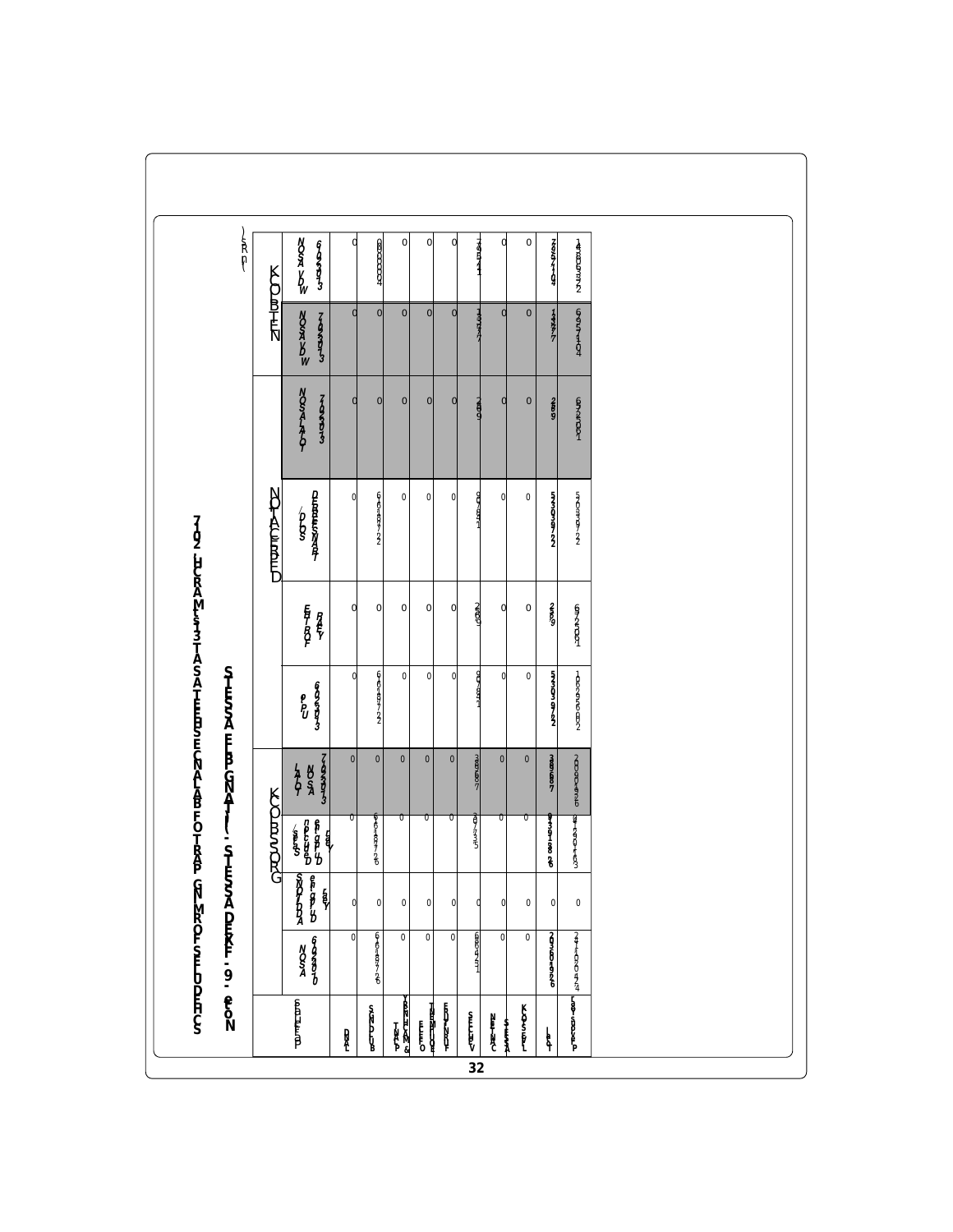| Particulars                                                                                                  | 31.03.2017<br>(Rs.)     | 31.03.2016<br>(Rs.) |
|--------------------------------------------------------------------------------------------------------------|-------------------------|---------------------|
| Note: 10 Non Current Investments                                                                             |                         |                     |
| a) Trade Investments                                                                                         |                         |                     |
| Government Securities - NSC                                                                                  | $\mathbf 0$             | 13,500              |
| Total (a)                                                                                                    | $\overline{0}$          | 13,500              |
| b) Other Investments<br>QUOTED                                                                               |                         |                     |
| Equity Shares - 640 IDBI Shares of Rs.10/- each at premium of<br>Rs.120/-each, (Market Value of Rs.45,440/-) | 52,000                  | 52,000              |
| <b>UNQUOTED</b>                                                                                              |                         |                     |
| Preference Shares (1,50,00,000 6% Redeemable cumulative                                                      |                         |                     |
| preference shares of Rs.10/- each at par of M/s.Jagannath Textile Co.Ltd.,)                                  | 15,00,00,000            | 15,00,00,000        |
| Total (b)                                                                                                    | 15,00,52,000            | 15,00,52,000        |
| Total (a+b)<br>Note: 11 Long Term Loans and Advances                                                         | 15,00,52,000            | 15,00,65,500        |
| a. Capital Advances                                                                                          |                         |                     |
| Unsecured, considered good                                                                                   | $\Omega$                | $\Omega$            |
| b. Other loans and advances                                                                                  |                         |                     |
| Others                                                                                                       | $\mathbf{0}$            | 4,23,00,000         |
| Provision for Doubtful Depts<br>Total                                                                        | $\mathbf 0$<br>$\Omega$ | (4,23,00,000)<br>0  |
| Note: 12 Other Non Current Assets                                                                            |                         |                     |
| a. Long term trade receivables (including trade receivables on                                               |                         |                     |
| deferred credit terms)<br>a. MAT Credit receivables                                                          | 49,61,696               | 90,23,991           |
| b. Others                                                                                                    | 48,00,110               | 80,42,558           |
|                                                                                                              |                         |                     |
| Total                                                                                                        | 97,61,806               | 1,70,66,549         |
| Note: 13 Inventories                                                                                         |                         |                     |
| a. Raw Materials                                                                                             | 21,13,081               | 0                   |
| b. Work-in-Progress                                                                                          | $\mathbf 0$             | 0                   |
| c. Finished Goods                                                                                            | 4,63,220                | 0                   |
| d. Salable waste                                                                                             | $\mathbf 0$             | 0                   |
| e. Accessories                                                                                               | $\mathbf 0$             | $\Omega$            |
| f. Stores and Spares                                                                                         | $\mathbf 0$             | 26,16,042           |
| Total                                                                                                        | 25,76,301               | 26, 16, 042         |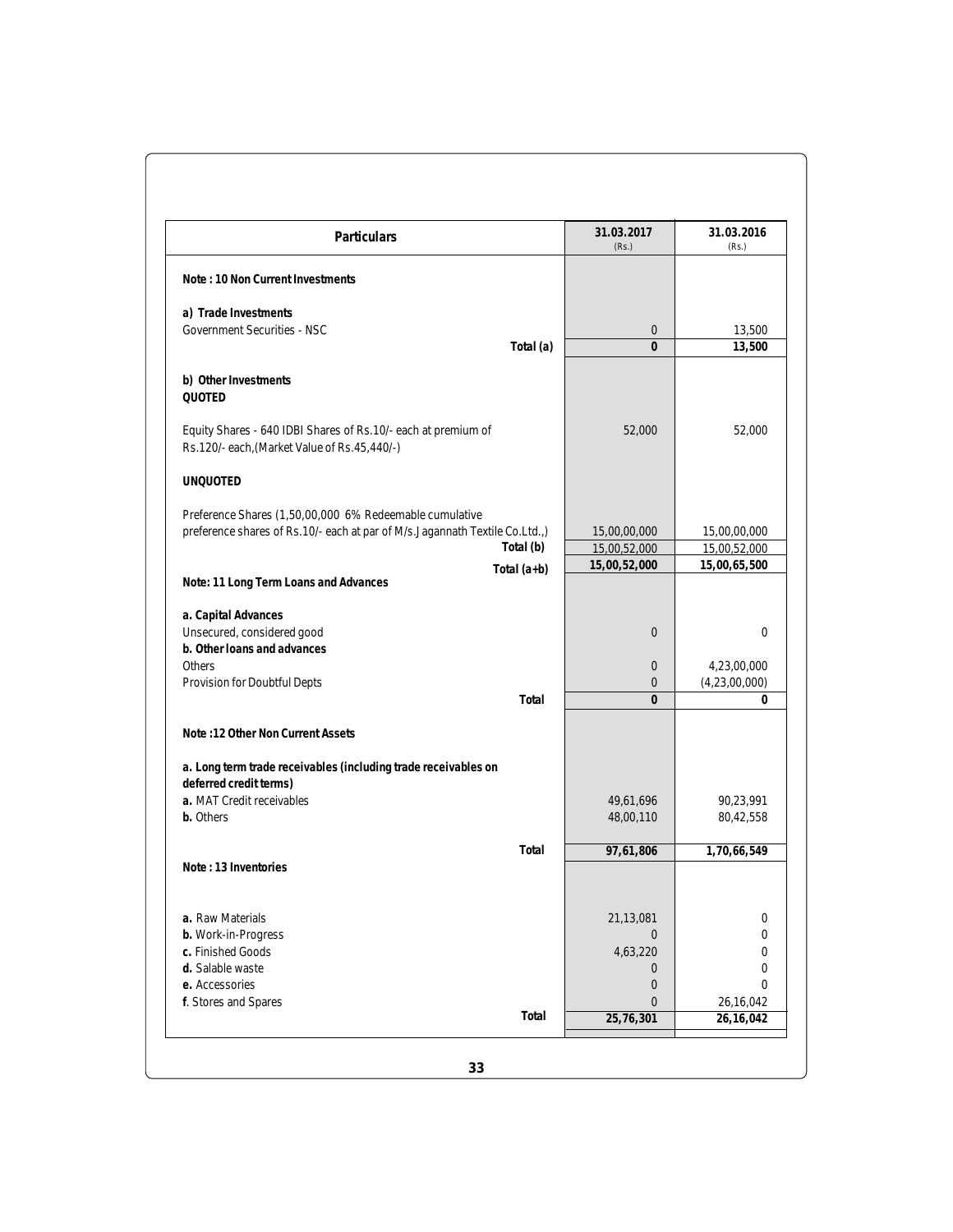| <b>Particulars</b>                                                                            |       | 31.03.2017<br>(Rs.)      | 31.03.2016<br>(Rs.)     |
|-----------------------------------------------------------------------------------------------|-------|--------------------------|-------------------------|
|                                                                                               |       |                          |                         |
| Note: 14 Trade Receivables                                                                    |       |                          |                         |
| Trade receivables outstanding for a period exceeding six months                               |       | $\mathbf{0}$             | 0                       |
| Less: Provisions for doubtful debts                                                           |       | $\overline{0}$           | 0                       |
|                                                                                               |       | $\Omega$                 | 0                       |
| Trade receivables outstanding for a period less than six months                               |       |                          |                         |
| from the date they are due for payment<br>Less: Provision for doubtful debts                  |       | 44,92,695<br>$\Omega$    | 1,08,14,580<br>$\Omega$ |
|                                                                                               |       |                          |                         |
|                                                                                               | Total | 44,92,695                | 1,08,14,580             |
| Note: 15 Cash and Bank Balance                                                                |       |                          |                         |
| Cash and Cash Equivalents                                                                     |       |                          |                         |
| a. Balances with Banks                                                                        |       |                          |                         |
| b. Cash on hand                                                                               |       | 6,81,471<br>4,50,349     | 4,65,121<br>8,56,016    |
|                                                                                               |       | 11,31,820                | 13,21,137               |
| <b>Other Bank Balance</b>                                                                     |       |                          |                         |
| a. Unclaimed Dividend                                                                         |       | $\overline{0}$           | $\Omega$                |
| b. Balances with banks to the extent held as margin money or                                  |       | 1,01,000                 | 1,01,000                |
| security against the borrowings, guarantees, other commitments                                |       | 1,01,000                 | 1,01,000                |
|                                                                                               | Total | 12,32,820                | 14,22,137               |
| Note: 16 Short term Loans and advances                                                        |       |                          |                         |
|                                                                                               |       |                          |                         |
| Advance to Staff, Labour and others                                                           | Total | 10,500                   | 26,100                  |
|                                                                                               |       | 10,500                   | 26,100                  |
| Note: 17 - Other Current Assets                                                               |       |                          |                         |
| <b>Advance to Suppliers</b>                                                                   |       | 48,83,099                | 28,83,643               |
| Deposits                                                                                      |       | $\mathbf 0$              | 0                       |
| Tax deducted at source<br>Advances recoverable in cash or in kind or for value to be received |       | 83,15,888                | 26,26,568               |
| Prepaid Expenses                                                                              |       | 1,31,095<br>$\mathbf{0}$ | 53,39,418<br>0          |
| Inter division contra                                                                         |       | 4,353                    | 4,353                   |
|                                                                                               | Total | 1,33,34,435              | 1,08,53,982             |
|                                                                                               |       |                          |                         |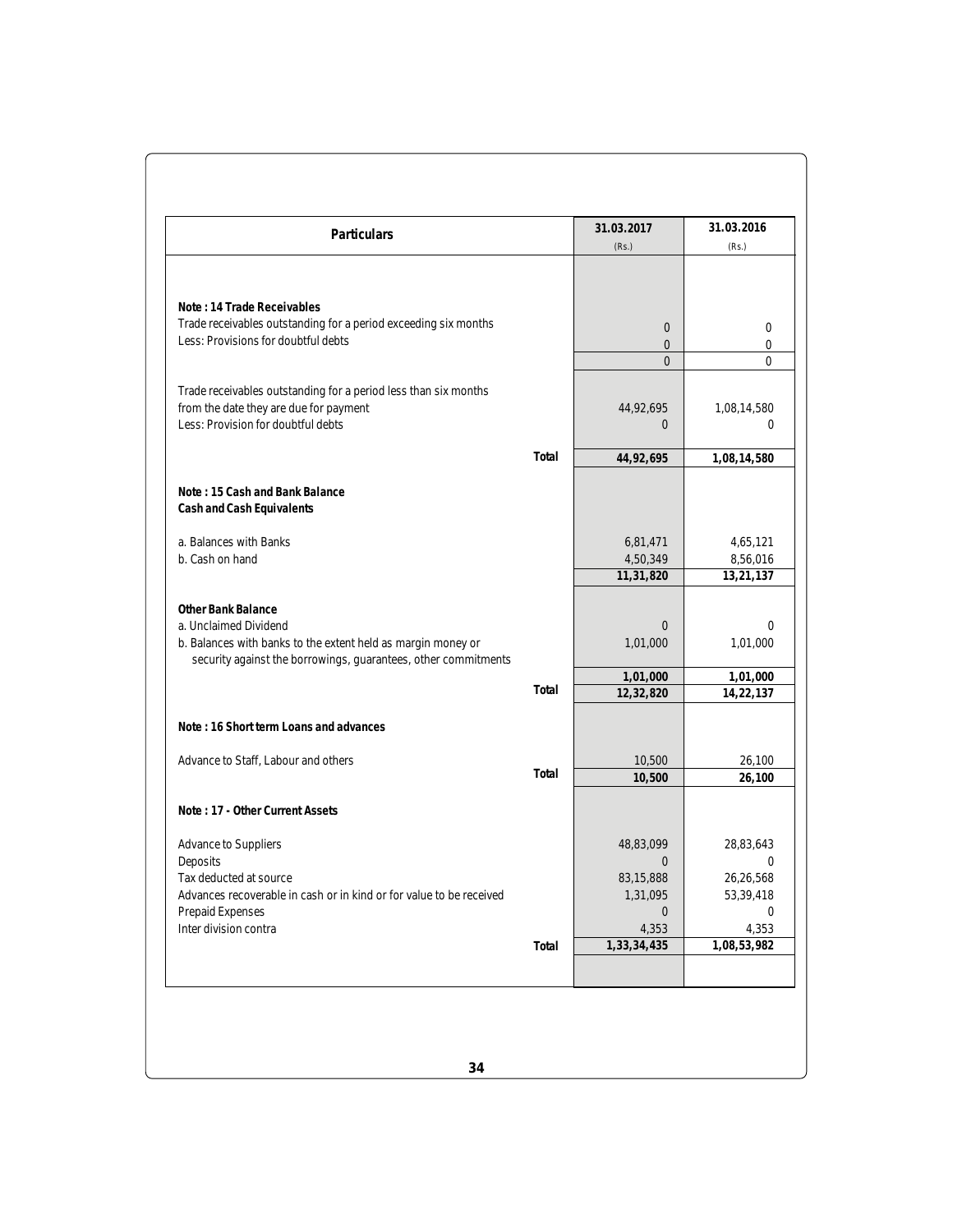|     | Particulars                                                          |         | 31.03.2017<br>(Rs.) | 31.03.2016<br>(Rs.) |
|-----|----------------------------------------------------------------------|---------|---------------------|---------------------|
|     | 18. REVENUE FROM OPERATIONS                                          |         |                     |                     |
|     | <b>SALE PRODUCT</b>                                                  |         |                     |                     |
|     | Yarn Sales - Domestic                                                |         | 57,66,292           | 15,81,63,952        |
|     | Fabric Sales - Domestic - Garment Division                           |         | 0                   | 86,30,318           |
|     | <b>Garment Sales</b>                                                 |         | 0                   | 5,65,14,613         |
|     | Waste Sale                                                           |         | 0                   | 21,64,282           |
|     | Dyeing Charges Receipt                                               |         | $\overline{0}$      | 39,02,972           |
|     | <b>Conversion Receipt</b>                                            |         | $\overline{0}$      | 3,07,41,478         |
|     |                                                                      | Total A | 57,66,292           | 26,01,17,614        |
|     | OTHER OPERATING REVENUES                                             |         |                     |                     |
|     | Sale of manufacturing scrap                                          |         | 0                   | 2,08,974            |
|     |                                                                      | Total B | $\Omega$            | 2,08,974            |
|     | TOTAL $(A)+(B)$                                                      |         | 57,66,292           | 26,03,26,588        |
|     |                                                                      |         |                     |                     |
|     | 19. OTHER INCOME<br>Other non-operating income                       |         | 1,81,37,265         | 1,48,166            |
|     |                                                                      |         |                     |                     |
|     |                                                                      | Total   | 1,81,37,265         | 1,48,166            |
|     |                                                                      |         |                     |                     |
|     | 20. COST OF RAW MATERIALS CONSUMED                                   |         |                     |                     |
|     | Inventory at the beginning of the year                               |         | $\mathbf{0}$        | 2,97,65,393         |
|     | Add: Purchases during the year                                       |         | 79,45,644           | 10,82,16,776        |
|     | Less: Inventory at the end of the year                               |         | 0                   | $\Omega$            |
|     | Cost of raw material consumed                                        | Total   | 79,45,644           | 13,79,82,169        |
|     | 21. CHANGES IN INVENTORIES<br>Inventory at the beginning of the Year |         |                     |                     |
|     | Finished goods & Work in progress                                    |         | $\overline{0}$      | 5,01,71,062         |
|     | Inventories at the end of the Year                                   |         |                     |                     |
|     | Finished goods & Work in progress                                    |         | 25,76,301           | 0                   |
|     | Change in inventories of finished goods                              | Total   | (25, 76, 301)       | 5,01,71,062         |
|     |                                                                      |         |                     |                     |
| 22. | <b>EMPLOYEES BENEFITS EXPENSE</b>                                    |         |                     |                     |
|     | Salaries, Wages and Bonus                                            |         | 25,09,175           | 2,03,35,067         |
|     | Contribution to Provident Fund                                       |         | 48,084              | 21,22,639           |
|     | Welfare Expenses                                                     |         | 10,337              | 16,59,975           |
|     | Managing/Whole Time Director's Remuneration                          |         | 18,00,000           | 18,00,000           |
|     | Salary to Management Trainee                                         |         | 0                   | 90,000              |
|     |                                                                      | Total   | 43,67,596           | 2,60,07,681         |
|     |                                                                      |         |                     |                     |
|     |                                                                      |         |                     |                     |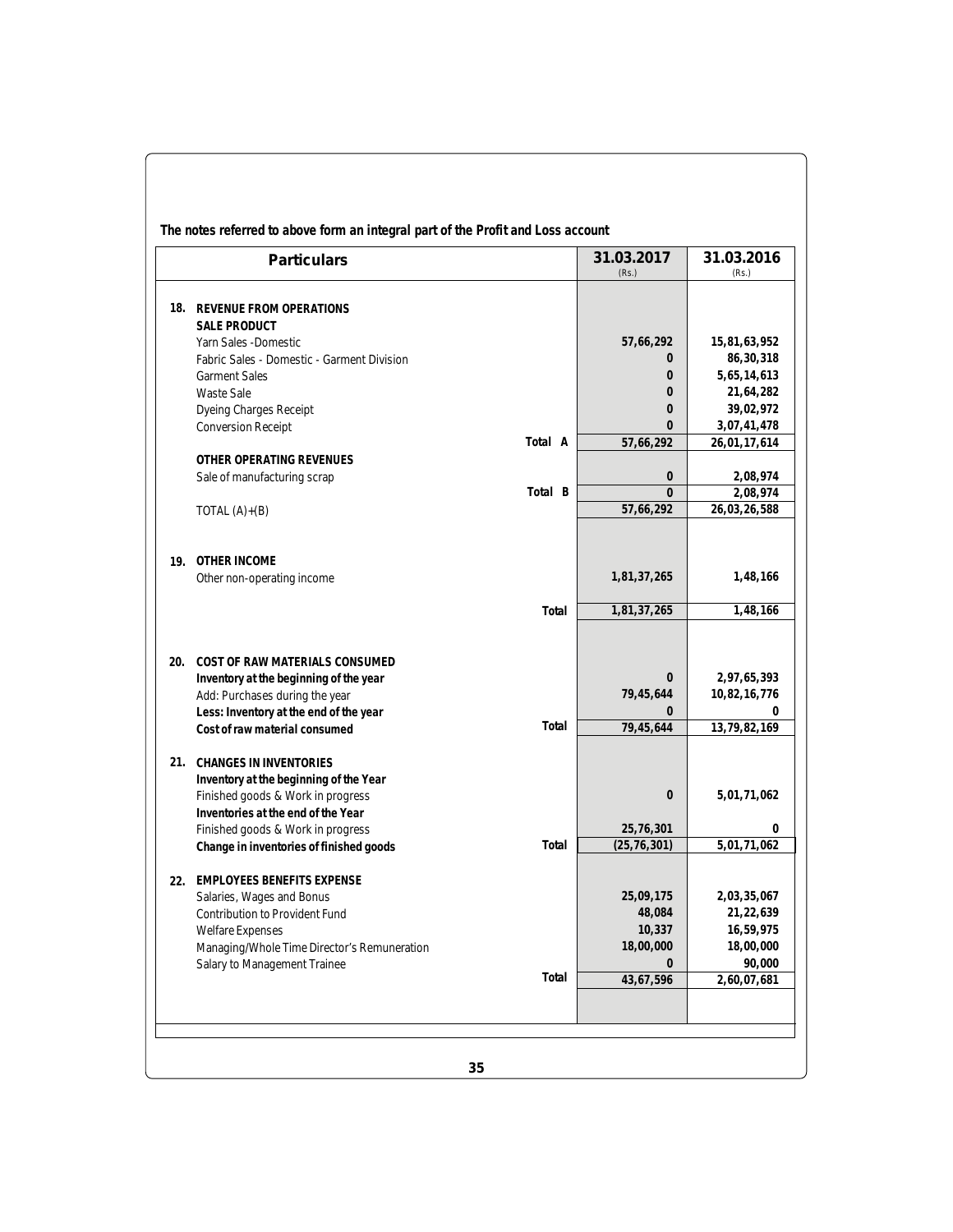|                               | Particulars                                |       | 31.03.2017<br>(Rs.)  | 31.03.2016<br>(Rs.) |
|-------------------------------|--------------------------------------------|-------|----------------------|---------------------|
| 23. FINANCE COST              |                                            |       |                      |                     |
| Interest Expenses -           |                                            |       | 0                    | 12,83,09,507        |
|                               |                                            | Total | $\Omega$             | 12,83,09,507        |
|                               | 24. DEPRECIATION AND AMORTIZATION EXPENSES |       |                      |                     |
|                               | Depreciation of Tangible Assets            |       | $\mathbf 0$          | 1,60,52,766         |
|                               |                                            | Total | $\overline{0}$       | 1,60,52,766         |
| OTHER EXPENSES<br>25.         |                                            |       |                      |                     |
| Carriage Inwards              |                                            |       | 2,142                | 21,800              |
| Power and Fuel                |                                            |       | 14,892               | 4,79,64,832         |
| Repairs to Building           |                                            |       | $\overline{0}$       | 45,578              |
| Repairs to Machinery          |                                            |       | $\Omega$             | 10,18,461           |
| Repairs - Others              |                                            |       | 5,474                | 73,412              |
|                               | Factory and Office Maintenance             |       | 773                  | 13,94,391           |
| <b>Stores and Spares</b>      |                                            |       | 11,225               | 51,41,227           |
| Insurance                     |                                            |       | 6,409                | 15,10,460           |
| Processing Charges            |                                            |       | $\mathbf{0}$         | 1,77,58,790         |
| Sitting Fee to Directors      |                                            |       | 67,000               | 2,10,273            |
| <b>Travelling Expenses</b>    |                                            |       | 9,46,369             | 35, 12, 161         |
|                               | Postage, Courier and Telephone             |       | 4,71,393             | 6,55,925            |
| Rent                          |                                            |       | 84,000               | 4,56,980            |
| <b>Audit Fees</b>             |                                            |       |                      | 1,89,357            |
|                               |                                            |       | 1,13,750<br>1,21,840 |                     |
|                               | Legal and Professional charges             |       |                      | 15,78,845           |
|                               | Rates and Taxes and Licence Fees           |       | 5,47,029             | 14,93,398           |
| Printing and Stationery       |                                            |       | 61,943               | 1,56,767            |
| <b>General Expenses</b>       |                                            |       | 68,642               | 5,44,055            |
| Carriage Outwards             |                                            |       | $\Omega$             | 1,95,698            |
| <b>Advertisement Expenses</b> |                                            |       | 70,674               | 7,33,606            |
| <b>Bank Charges</b>           |                                            |       | 9,937                | 6,292               |
| Selling Expenses              |                                            |       | 38,755               | 88,24,081           |
| Other Expenses                |                                            |       | 5,30,197             | 37,53,898           |
|                               |                                            | Total | 31,72,444            | 9,72,40,287         |
| 26. EXCEPTIONAL ITEM          |                                            |       |                      |                     |
|                               | Profit on Sale of Core - Assests           |       | (1,03,46,200)        | 3,81,63,384         |
|                               |                                            | Total | (1,03,46,200)        | 3,81,63,384         |
|                               |                                            |       |                      |                     |
| 27. EXTRAORDINARY ITEMS       |                                            |       |                      |                     |
|                               | SARFAESI Exp & Security Exp                |       |                      |                     |
| Impairment of Assets          |                                            |       | $\mathbf 0$          | 31,37,637           |
|                               |                                            |       | $\overline{0}$       | 22,77,81,616        |
|                               |                                            |       |                      |                     |
|                               |                                            | Total | $\overline{0}$       | 23,09,19,253        |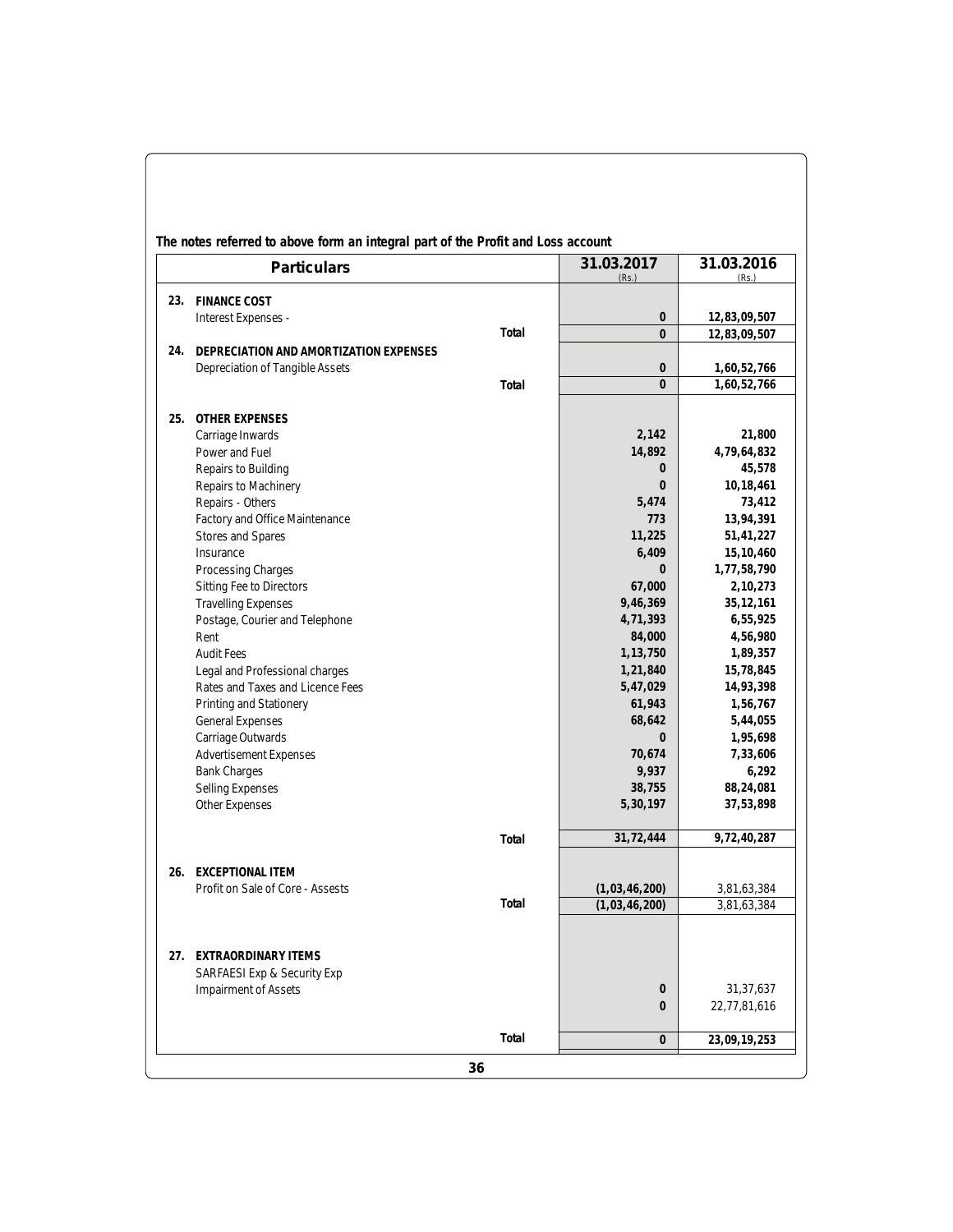# **28. CONTIGENT LIABILITIES NOT PROVIDED FOR IN THE ACCOUNTS.**

- 1) Estimated amount of contract remaining to be executed on capital accounts Rs. Nil (Previous Year Rs. Nil)
- 2) The Company has export obligation for value of Rs.40,931 Lakhs under EPCG scheme against which exports aggregating Rs.5,626 Lakhs including third party exports have been made on 31.03.2015. Balance obligation required to be fulfilled as per various schedules, culminating on 20.07.2015 is Rs.35,305 Lakhs.The Company fails to comply with obligation the customs duty of Rs.18.45 Crores along with applicable interest is to be paid to Customs department of DGFT.
- 4) The Sales Tax Department has preferred an appeal before STAT Coimbatore for the year 2002-03 for issues representing sales tax demand of Rs.1.82 Lakhs which is pending before STAT, Coimbatore.
- 5) The Sales Tax Department has preferred an appeal before STAT Coimbatore for the year 2003-04 for issues representing sales tax demand of Rs.13.54 Lakhs which is pending before STAT, Coimbatore.
- 6) The Income Tax Department has preferred an appeal with a tax effect of Rs.5.85 lakhs before ITAT Chennai against the Order of CIT (appeal) in favour of the Company regarding interest claim U/S 234B/234C for the Assessment year 2004-05.
- 7) The Income Tax Department's appeal for assessment year 1998-99 before the Honorable High Court, Chennai Against the company's stand regarding Sec 80 IA has been decided in favour of the department and there by the likely demand on the company is estimated at Rs.1.25 Lakhs.
- 8) The Company is out of CDR Package with effect from 22.10.2012 However, the interest in various loans availed by the company has been continued to be charged based on the CDR rates. The differential interest that ought to have been provided for in the account is estimated at Rs.103. Crores, (01.07.2008 – 31.03.2015)
- 9) The Company has been served with a demand notice by Maharashtra Sales Tax Department for Rs.32.46 lakhs for issues representing reversal of input vat credit for the Assessment year 2005-06 & 2006-07, an appeal is preferred by the company.
- 10) (a) One claimant has attained a decree against the company for claim of Rs. 1.18 lakhs which is being disputed by the Company.
- (b) One claimant who has issued a legal notice against the Company for Rs. 93.86 Lakhs has also proposed winding up of the Company. 11) The Company has received legal notice from two of the claimants and the matter is sub-Judice. Further one of the claimants has also proposed winding up provision in the legal notice.
- 12) The Company has sold its Land to the extent of 1.62 acres Kalapatty. The Co-owners of the erstwhile sellers to the Company have filed a case against the company. The matter is sub judice.
- 13) The Company has received notice for the payment of penalty u/s 271(1)(c) of the Income Tax Act, 1961 of Rs. 730 Lakhs for the Asst. year : 2012 - 2013. The Income Tax Appellate Tribunel, Chennai vide is order dated 26.05.2017 has also confirmed the above demand. The Company has prefered appeal against this order before the Honourable High Court of Madras, Chennai.
- **29.** A Provision is recognized when there is present obligation as a result of a past event. That probably requires an outflow of resources and a reliable estimate can be made to settle the amount of obligation. Provision is not discounted to its present value and is determined based on the last estimate required to settle the on obligation at the year end. These are reviewed at each year end and adjusted to reflect best current estimate.
- **30. The investment in 6% Redeemable Cumulative preference Shares is redeemable as under**
	- a. On 25.11.2012 Rs. 5,00,00,000/- (Due but not received)
	- b. On 25.11.2013 Rs. 5,00,00,000/- (Due but not received)
	- c. On 25.11.2014 Rs. 5,00,00,000/- (Due but not received)

Total Rs. 15,00,00,000/-

The Management had unilaterally rescheduled the Redemption of CRPS and subsequently the re-schedulement was withdrawn as per the advice of the Board. The total amount having fallen due has not yet been received by the Company.

#### **31. EXCEPTIONAL ITEMS**

Exceptional Items included the loss on sale of Fixed Assets of Rs. 1,03,46,200/-. The following Current Assets which are lying in the books of Accounts for a long time are written off since irrecoverable.

| S. No | <b>Particulars</b>                                         | Amount (Rs.) |
|-------|------------------------------------------------------------|--------------|
|       | Unit - 8 Stores Stock                                      | 26,16,042    |
| 2     | Windmill Generation Amount due from TNEB                   | 4,59,145     |
| 3     | Local Body Taxes Receivable                                | 7,72,200     |
| 4     | Maharashtra CST & VAT Receivable                           | 3,24,805     |
| 5     | Tamilnadu Sales Tax Receivable for the period 1998 to 2003 | 9,97,751     |
| 6     | Life Style Shoping Centre                                  | 1,51,081     |
|       | Spenntex Industries Ltd                                    | 3,06,755     |
|       | <b>TOTAL</b>                                               | 56,27,779    |
|       | $\sim$ $-$                                                 |              |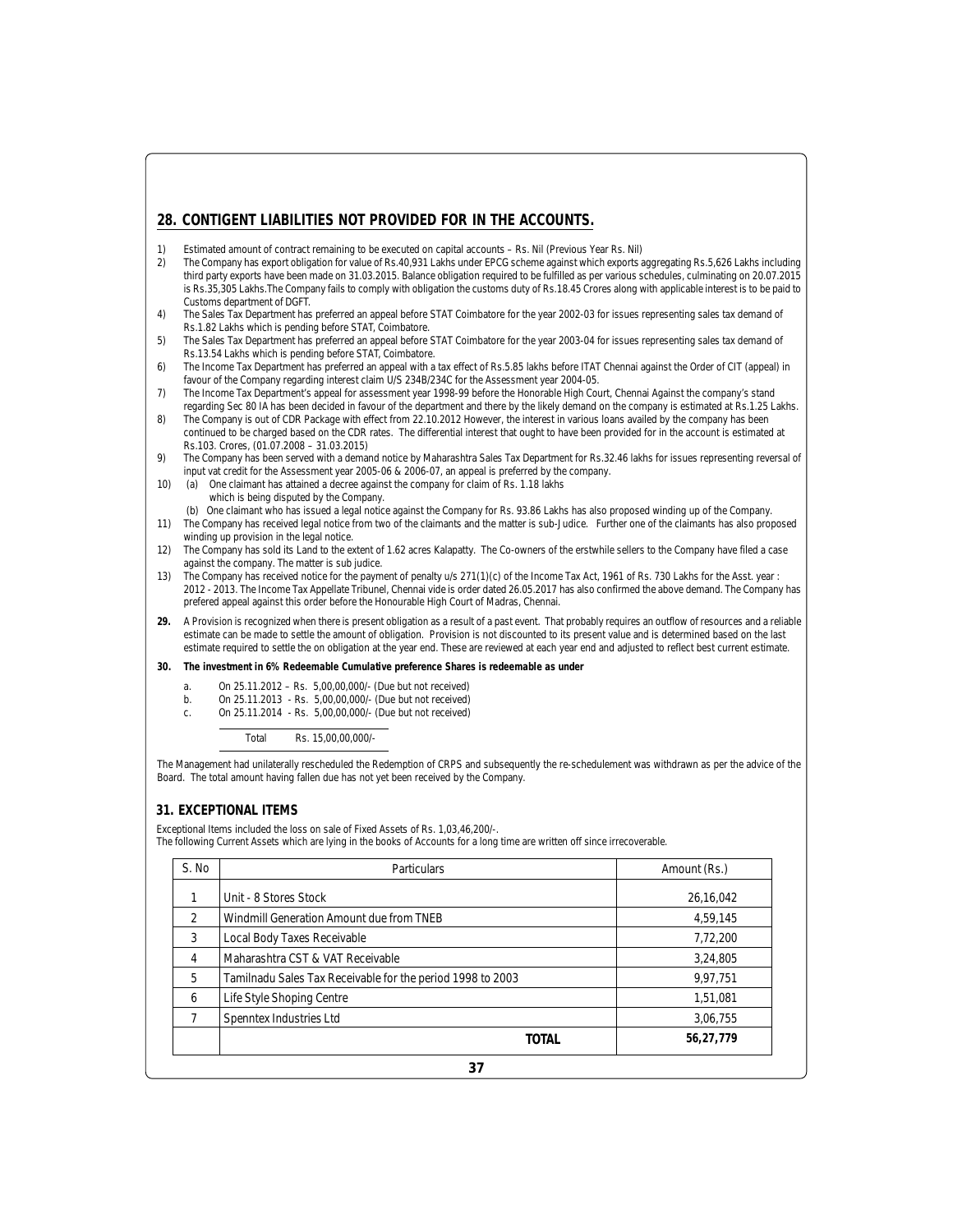|                        | <b>Particulars</b>                                                                                                                                                                                                  | Associates                   | Key Management<br>Personnal                 |                           | Relatives of Key<br>Management Personnal |                          | Total                |  |
|------------------------|---------------------------------------------------------------------------------------------------------------------------------------------------------------------------------------------------------------------|------------------------------|---------------------------------------------|---------------------------|------------------------------------------|--------------------------|----------------------|--|
|                        |                                                                                                                                                                                                                     | 31.03.2017                   | 31.03.2017                                  |                           | 31.03.2017                               |                          | 31.03.2017           |  |
| Finance                |                                                                                                                                                                                                                     |                              |                                             |                           |                                          |                          |                      |  |
| a) Salary              |                                                                                                                                                                                                                     |                              |                                             |                           |                                          |                          |                      |  |
|                        | Managerial Remuneration                                                                                                                                                                                             |                              | 18.00.000                                   |                           |                                          |                          | 18,00,000            |  |
|                        | <b>Outstanding Balance</b>                                                                                                                                                                                          |                              |                                             |                           |                                          |                          |                      |  |
| Credit                 |                                                                                                                                                                                                                     |                              |                                             |                           | 5,96,50,000                              |                          | 5,96,50,000          |  |
| <b>Closing Balance</b> |                                                                                                                                                                                                                     |                              |                                             |                           | 5,96,50,000                              |                          | 5,96,50,000          |  |
|                        | Names of related parties and description of relationship upto 31.03.2017                                                                                                                                            |                              |                                             |                           |                                          |                          |                      |  |
|                        | Key management Personal                                                                                                                                                                                             |                              | Sri.Manoj Kumar Tibrewal, Managing Director |                           |                                          |                          |                      |  |
|                        |                                                                                                                                                                                                                     |                              | Sri.Mohanlal Tibrewal, Executive Director   |                           |                                          |                          |                      |  |
|                        | Sri. Manoj Kumar Tibrewal                                                                                                                                                                                           | : Managing Director          | Sri. Mohanlal Tibrewal                      |                           |                                          |                          | : Executive Director |  |
|                        | Smt. Anitha Tibrewal                                                                                                                                                                                                | : Wife                       | Smt.Lakshmi Devi Tibrewal                   |                           |                                          | : Wife                   |                      |  |
|                        | Mr. Mayank Tibrewal<br>Mrs. Arpita Tibrewal                                                                                                                                                                         | $:$ Son<br>: Daughter in Law | Mrs.Suman Tibrewal<br>Mrs.Neha Tibrewal     |                           |                                          | : Daughter<br>: Daughter |                      |  |
|                        | Mr. Umang Tibrewal                                                                                                                                                                                                  | : Son                        |                                             |                           |                                          |                          |                      |  |
|                        |                                                                                                                                                                                                                     |                              |                                             | 2016 - 17                 |                                          |                          |                      |  |
|                        | 33. Earning per share (EPS)                                                                                                                                                                                         |                              |                                             |                           |                                          | $2015 - 16$              |                      |  |
|                        | Profit/Loss After Tax (Rs. In Lakhs)                                                                                                                                                                                |                              |                                             |                           | (53.00)                                  |                          | (3880)               |  |
|                        | Average number of equity shares (face value of Rs.5/ each)                                                                                                                                                          |                              |                                             | 3,26,14,634               |                                          | 3,26,14,634              |                      |  |
|                        | Basic and diluted before extraordinary items EPS (in Rupees)                                                                                                                                                        |                              |                                             |                           |                                          |                          |                      |  |
|                        | Basic and diluted after extraordinary items EPS (in Rupees)                                                                                                                                                         |                              |                                             |                           |                                          |                          |                      |  |
| 34.                    | Requirement under Clause 32 of the Listing Agreement. Loans and advances in the nature of loans to subsidiaries,<br>Firms, Associates and Companies in which Directors are interested in Rs.Nil (Previous year Nil) |                              |                                             |                           |                                          |                          |                      |  |
|                        | In compliances with AS 22 relating to "Taxes on Income" the company has not recognized Deferred Tax Liability /                                                                                                     |                              |                                             |                           |                                          |                          |                      |  |
|                        | assets for current year on account of absence of virtual certainty.                                                                                                                                                 |                              |                                             |                           |                                          |                          |                      |  |
| 35.                    | Details of Specified Bank notes (SBN) held and transacted during the period from 8.11.2006 to 30.12.2006 is as<br>under                                                                                             |                              |                                             |                           |                                          |                          |                      |  |
|                        |                                                                                                                                                                                                                     | Particulars                  | <b>SBN</b>                                  | Other                     |                                          | Total                    |                      |  |
|                        |                                                                                                                                                                                                                     |                              |                                             | <b>Denomination Notes</b> |                                          |                          |                      |  |
|                        |                                                                                                                                                                                                                     |                              |                                             | 1,42,466.00               |                                          |                          | 1,42,466.00          |  |
|                        | Closing Cash on hand as on 08.11.2006                                                                                                                                                                               |                              |                                             |                           |                                          |                          |                      |  |
|                        | Add: Permitted Receipts                                                                                                                                                                                             |                              | ä,                                          | 80,000.00                 |                                          |                          | 80,000.00            |  |
|                        | Less : Permitted Payments                                                                                                                                                                                           |                              |                                             | 13,473.00                 |                                          |                          | 13,473.00            |  |
|                        | Less: Amount Deposited Banks                                                                                                                                                                                        |                              |                                             | 1,40,500.00               |                                          |                          | 1,40,500.00          |  |
|                        | Closing Cash on hand as on 30.12.2016                                                                                                                                                                               |                              |                                             | 68,493.00                 |                                          |                          | 68,493.00            |  |
| 36.                    | Breakup of Audit Fees                                                                                                                                                                                               |                              | 2016 - 17                                   |                           |                                          |                          | 2015-16              |  |
|                        | For Statutory Audit & Tax Audit                                                                                                                                                                                     |                              | 50,000                                      |                           |                                          |                          | 50,000               |  |
| For Certification      | For Cost Audit & Out of Pocket Expenses                                                                                                                                                                             |                              |                                             |                           |                                          |                          |                      |  |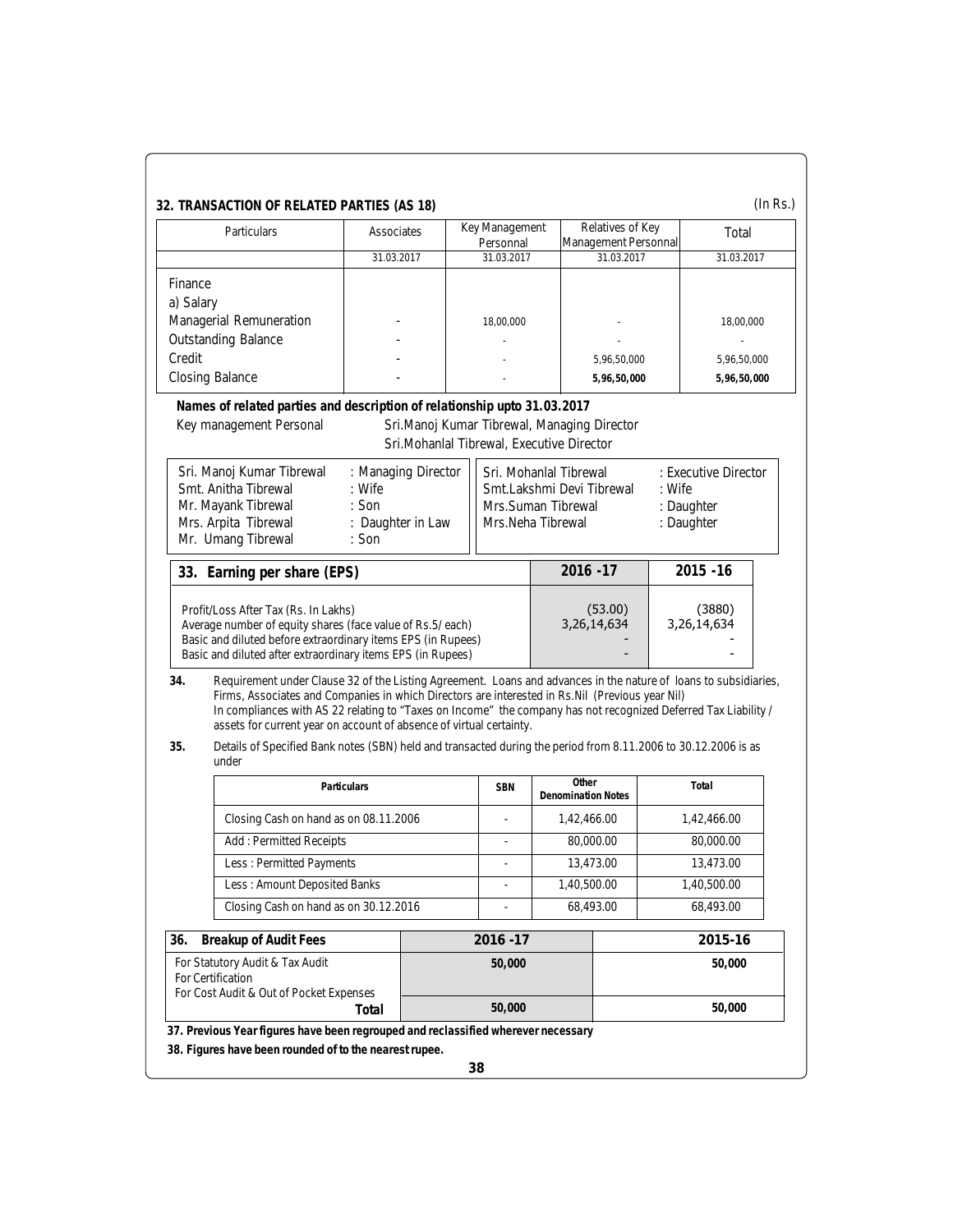#### **SIGNIFICANT ACCOUNTING POLICIES – ANNEXURE I**

#### **1. BASIS OF ACCOUNTING**

The financial statements are prepared under the historical cost convention on accrual basis and in accordance with Schedule III of the Companies Act, 2013, and the accounting standards specified in Section 133 of the Companies Act, 2013 read with Rule 7 of the Companies (Accounts) Rules, 2014.

Income and expenditure are recognized and accounted an accrual basis. Revenue for sale transaction is recognized as and when the property in the goods sold is transferred to the buyer for a definite consideration.

#### **2. USE OF ESTIMATES**

The Preparation of financial Statement requires estimates and assumption to be made that affect the reported amount of assets and liabilities on the date of the financial statements and the reported amount of revenues and expenses during the reported period. Difference between the actual result and estimates are recognized in the period in which results are known / materialized.

#### **3. INVENTORIES**

 Inventories are valued as under (As furnished, valued and certified by the Management.

- 1. Raw Material At Identified Cost
- 2. Finished Goods At lower cost or Net realized value
- 3. Stores and Spares At weighted Average cost.

#### **4. FIXED ASSETS**

All the Assets except vehicles are taken over, sold, realized and adjusted against loan dues by the bank. The difference between the realized amount and written down value of the assets are charged to impairment of assets.

#### **5. DEPRECIATION**

Depreciation on fixed assets is provided on straight-line method as per the useful life prescribed in Schedule II to the Companies Act, 2013. No additions made during the year. In respect of assets up to Rs.5000/- each, the policy of the Company is to charge 100% depreciation in the year in which such assets are installed or put to use.

#### **6. IMPAIRMENTS OF ASSETS**

Since the assets are taken over by the bank and sold, difference between written down value of assets and amount realised charged to impairment of assets. appropriate disclosure on material impairment of losses and their treatment in profit and loss account, classes of assets and nature of impairment will be made during the period in which the impairment if recognized.

#### **7. INVESTMENTS**

Investments are meant to be long term investments and are stated at cost. Diminutions in the value of investments, other than temporary in nature, are provided for.

#### **8. EMPLOYEE RETIREMENT BENFITS**

The management certifies that all dues to workers are settled and no provision is made for employee retirement benefit.

#### **9. FOREIGN CURRENCY TRANSACTIONS**

No such foreign currency transactions.

#### **10. INTEREST ON BORROWINGS**

INTEREST is not charged to the profit and Loss Account from the date on which the assets of the company tookover by the bankers under SARFAESI proceedings.

#### **11. TAXES ON INCOME**

1. In compliances with AS 22 relating to " Taxes on Income " The Company has not recongnized Deferred Taxes Liability / Assets for the current year on account of absence of virtual certainty.

2) Minimum alternative Tax (MAT) credit is recognized as on asset only when and to the extent there is convincing evidence that the company will pay normal income tax during the specified period. MAT credit become eligible to the recognized as an asset in accordance with the recommendation contained in the Guidance Note issued by the institute of Chartered Accountant of India. The said asset is created by way of credit to the profit and loss account and shown as MAT credit entitlement. The Company reviews the same at each balance sheet date and writes down the carrying amount of MAT credit entitlement to the extent there is no longer convincing evidence to the effect that Company will pay normal income tax during the specified period.

#### **12. CONTINGENT LIABILITIES**

Contingent liabilities are not provided for and are disclosed by way of notes.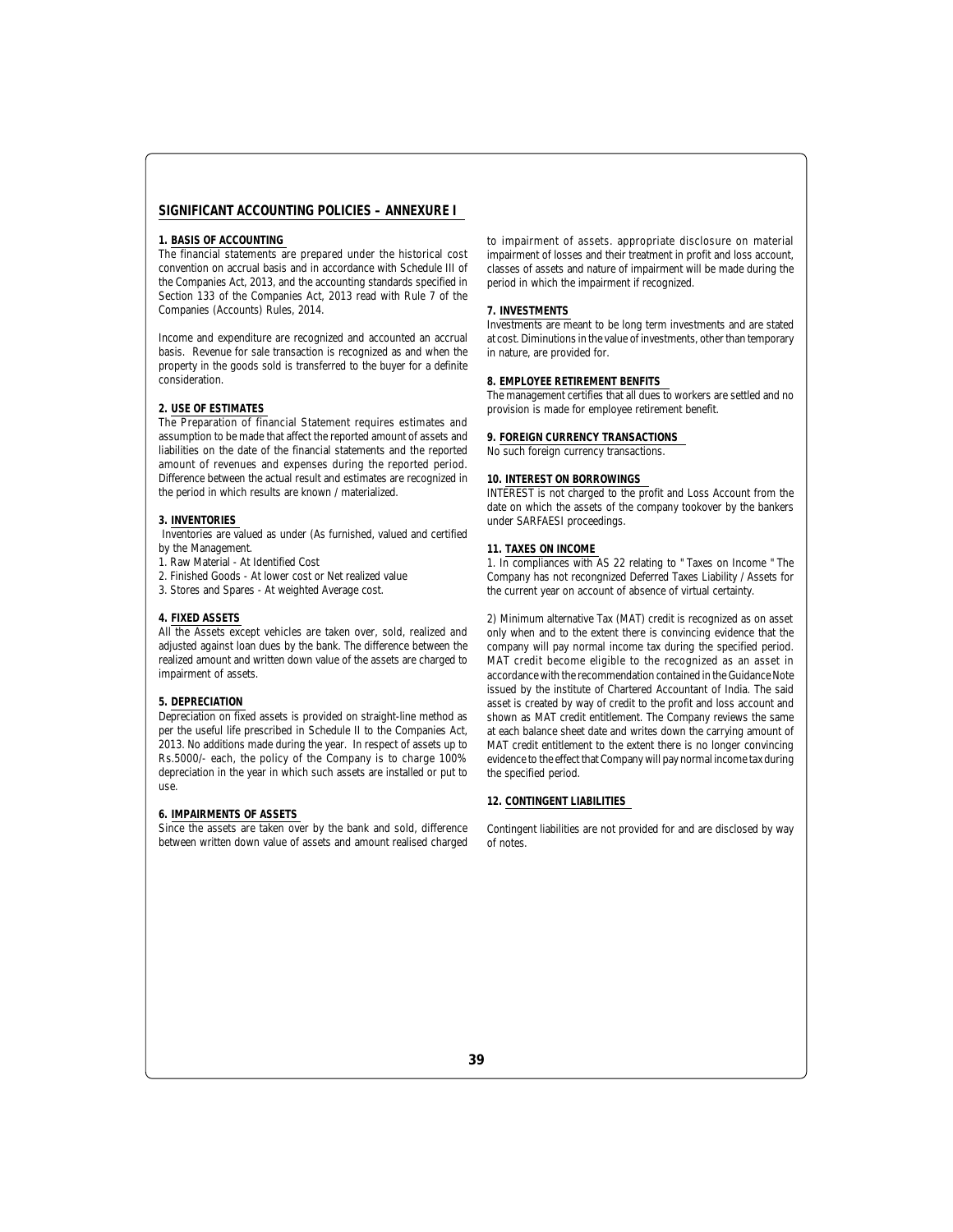|    | CASH FLOW STATEMENT FOR THE YEAR ENDED 31st MARCH, 2017                                                                                                                                                                                                                     |                                                   |                                                                                                |                                                   | (in. Rs)                                                                                    |
|----|-----------------------------------------------------------------------------------------------------------------------------------------------------------------------------------------------------------------------------------------------------------------------------|---------------------------------------------------|------------------------------------------------------------------------------------------------|---------------------------------------------------|---------------------------------------------------------------------------------------------|
|    | Particulars                                                                                                                                                                                                                                                                 | 31.03.2017                                        |                                                                                                |                                                   | 31.03.2016                                                                                  |
| Α  | CASH FLOW FROM OPERATING ACTIVITY<br>Net Loss before tax and extraordinary items<br>Adjustment for Depreciation<br>Profit/Loss on sale of assets<br>Dividend Receipt<br><b>Interest Receipt</b><br>Interest on Term Loan<br>Operating profit before working capital changes | 9,652<br>1,03,46,200<br>$\mathbf{0}$<br>(41, 774) | (49, 89, 457)<br>1,03,14,078<br>$\overline{0}$<br>53,24,621                                    | 1,60,52,766<br>(3,81,63,384)<br>(480)<br>$\Omega$ | (15, 71, 25, 333)<br>(2,21,11,098)<br>(17, 92, 36, 431)                                     |
|    | Adjustment for:<br>Trade & other receipts<br>Inventories<br>Trade payable<br>Cash generated from operation                                                                                                                                                                  | 59,14,689<br>39,741<br>28,93,331                  | 88,47,761                                                                                      | 1,09,52,207<br>8,40,00,075<br>(2,05,74,948)       | 7,43,77,334                                                                                 |
|    |                                                                                                                                                                                                                                                                             |                                                   | 1,41,72,382                                                                                    |                                                   | (10, 48, 59, 097)                                                                           |
|    | Direct taxes paid                                                                                                                                                                                                                                                           |                                                   | $\Omega$                                                                                       |                                                   |                                                                                             |
|    | Cash flow before extraordinary items                                                                                                                                                                                                                                        |                                                   | 1,41,72,382                                                                                    |                                                   | (10, 48, 59, 097)                                                                           |
|    | Extraordinary items                                                                                                                                                                                                                                                         |                                                   | $\mathbf{0}$                                                                                   |                                                   | (31, 37, 637)                                                                               |
|    | Net cash from operation<br>Total (A)                                                                                                                                                                                                                                        |                                                   | 1,41,72,382                                                                                    |                                                   | (10, 79, 96, 734)                                                                           |
| B  | CASH FLOW FROM INVESTMENT ACTIVITIES<br>Purchase of fixed assets (less revaluation amount)                                                                                                                                                                                  |                                                   |                                                                                                |                                                   |                                                                                             |
|    | Sale of fixed assets<br>Capital subsidy<br>Miscellaneous Expenses written off<br>Dividend Receipt<br>Long term Liabilities<br>Long term Loans and advances / Non current assests                                                                                            |                                                   | $\Omega$<br>38,57,22,847<br>$\Omega$<br>$\mathbf{0}$<br>$\Omega$<br>(1,88,50,000)<br>73,04,743 |                                                   | 0<br>97,30,04,474<br>$\Omega$<br>$\Omega$<br>480<br>(4, 29, 12, 666)<br>2,77,53,168         |
|    | (B)<br>Total                                                                                                                                                                                                                                                                |                                                   | 37,41,77,590                                                                                   |                                                   | 95,78,45,456                                                                                |
| С  | CASH FLOW FROM FINANCIAL ACTIVITIES<br>Proceeds/Repayment of borrowings<br>Increase / Decrease in Equaity - Share Capital / Premium<br><b>Interest Receipt</b><br>Interest on Term Loan                                                                                     |                                                   | (38, 85, 39, 289)<br>$\Omega$<br>$\mathbf{0}$<br>$\Omega$                                      |                                                   | (85, 36, 35, 649)<br>$\Omega$<br>0<br>$\Omega$                                              |
| D  | NET CASH FROM FINANCIAL ACTIVITIES (C)                                                                                                                                                                                                                                      |                                                   | (38, 85, 39, 289)                                                                              |                                                   | (85, 36, 35, 649)                                                                           |
| E. | NET INCREASE IN CASH AND CASH EQUIVALENTS(A-B+B)                                                                                                                                                                                                                            |                                                   | (1, 89, 317)                                                                                   |                                                   | (37, 86, 927)                                                                               |
| F  | CASH AND CASH EQUIVALENTS OPENING BALALNCE                                                                                                                                                                                                                                  |                                                   | 14,22,137                                                                                      |                                                   | 52,09,064                                                                                   |
| G  | Cash and bank balances<br>CASH AND CASH EQUIVALENTS CLOSING BALANCE<br>Cash and bank balances                                                                                                                                                                               |                                                   | 12,32,820                                                                                      |                                                   | 14,22,137                                                                                   |
|    |                                                                                                                                                                                                                                                                             |                                                   | 12,32,820                                                                                      |                                                   | 14,22,137                                                                                   |
|    | MAXIM JOSEPH<br>Vide our Report of Even Date<br>Company Secretary<br>For M. GANGADARAN & CO<br>Firm Regn.No.0881S<br>Place: Coimbatore<br><b>Chartered Accountants</b><br>Date: 13.05.2017                                                                                  | 40                                                | CA M. GANGADARAN<br>Membership No:024949                                                       |                                                   | MANOJ KUMAR TIBREWAL<br>Managing Director<br>MOHANLAL TIBREWAL<br><b>Executive Director</b> |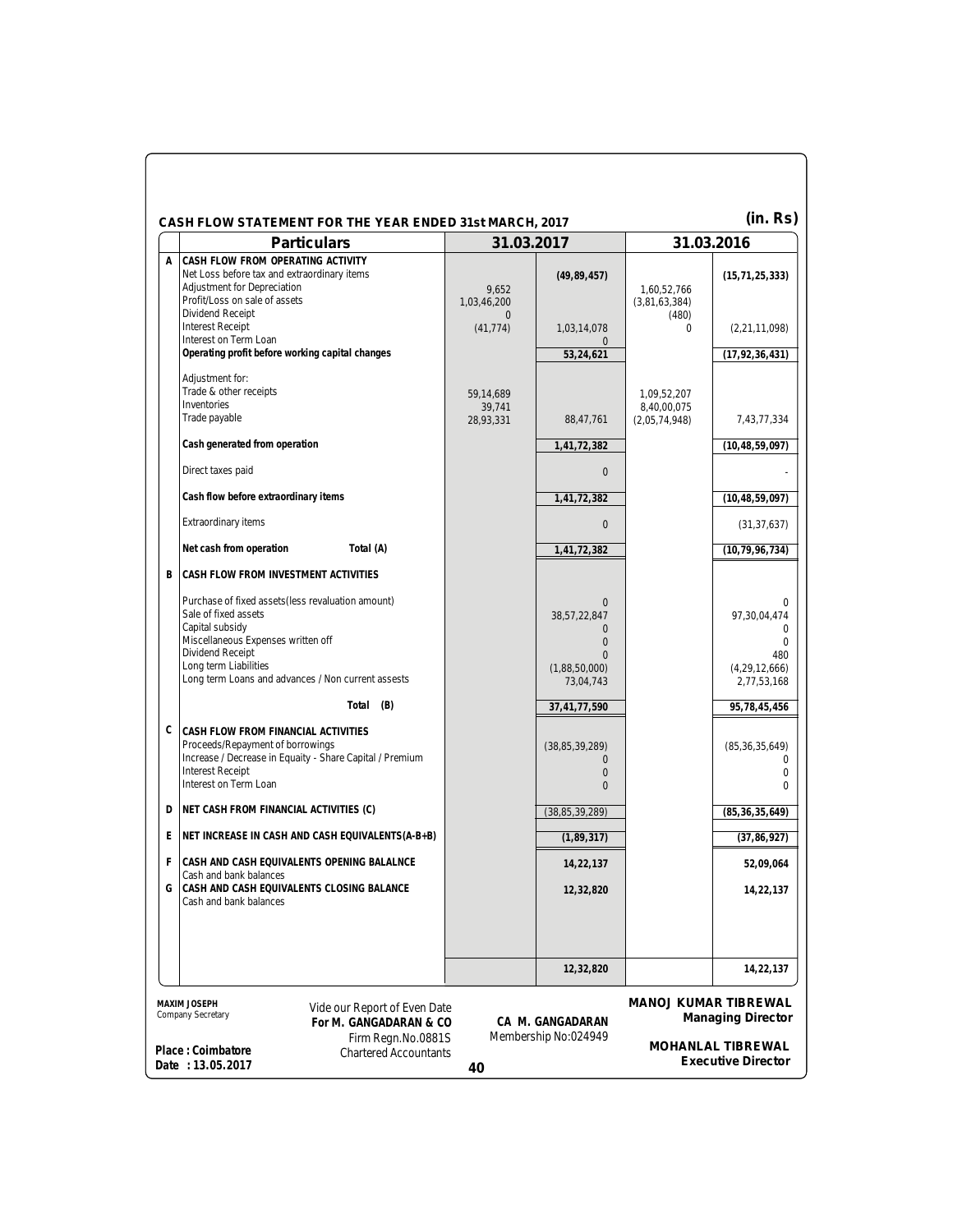|           |                                                                                                                                           | Regd. Office: 25-A, Venkatachalam Co-oprative Colony, R.S. Puram, Coimbatore-641 002                            |
|-----------|-------------------------------------------------------------------------------------------------------------------------------------------|-----------------------------------------------------------------------------------------------------------------|
|           | <b>ADMISSION SLIP</b>                                                                                                                     |                                                                                                                 |
|           | Name of the Sole / First Shareholder:                                                                                                     |                                                                                                                 |
|           |                                                                                                                                           | DATE & TIME                                                                                                     |
|           |                                                                                                                                           | Monday, 25.09.2017<br>3.30 pm                                                                                   |
|           |                                                                                                                                           |                                                                                                                 |
|           |                                                                                                                                           | MINI AIR CONDITIONED HALL,<br>Rajasthani Sangh, D.B.Road,<br>R.S Puram, Coimbatore - 641 002                    |
|           |                                                                                                                                           | I hereby record my presence at the 28th ANNUAL GENERAL MEETING of the Company                                   |
|           | NAME & SIGNATURE OF THE ATTENDING MEMBER                                                                                                  | NAME & SIGNATURE OF THE PROXY                                                                                   |
| NOTE: (1) |                                                                                                                                           |                                                                                                                 |
| (2)       | signatures registered with the Company, for admission to the meeting hall,<br>Members are requested to bring their copy of Annual Report. | Members are requested to tender the attendance slip, duly signed in accordance with their specimen              |
|           | <b>GANGOTRI TEXTILES LIMITED</b>                                                                                                          | Regd. Office: 25-A, Venkatachalam Co-oprative Colony, R.S. Puram, Coimbatore - 641 002                          |
|           | <b>PROXY FORM</b>                                                                                                                         |                                                                                                                 |
|           | REG: FOLIO / CLIENT ID:                                                                                                                   |                                                                                                                 |
|           |                                                                                                                                           |                                                                                                                 |
|           |                                                                                                                                           |                                                                                                                 |
|           |                                                                                                                                           |                                                                                                                 |
|           |                                                                                                                                           |                                                                                                                 |
|           | R.S Puram, Coimbatore – 641 002 on 25.9.2017 or at any adjournment thereof.                                                               | 28th ANNUAL GENERAL MEETING of the Company to be held at MINI AIR CONDITIONED HALL, Rajasthani Sangh, D.B.Road, |
|           |                                                                                                                                           | Affix<br>Re. 1/-<br>Revenue                                                                                     |